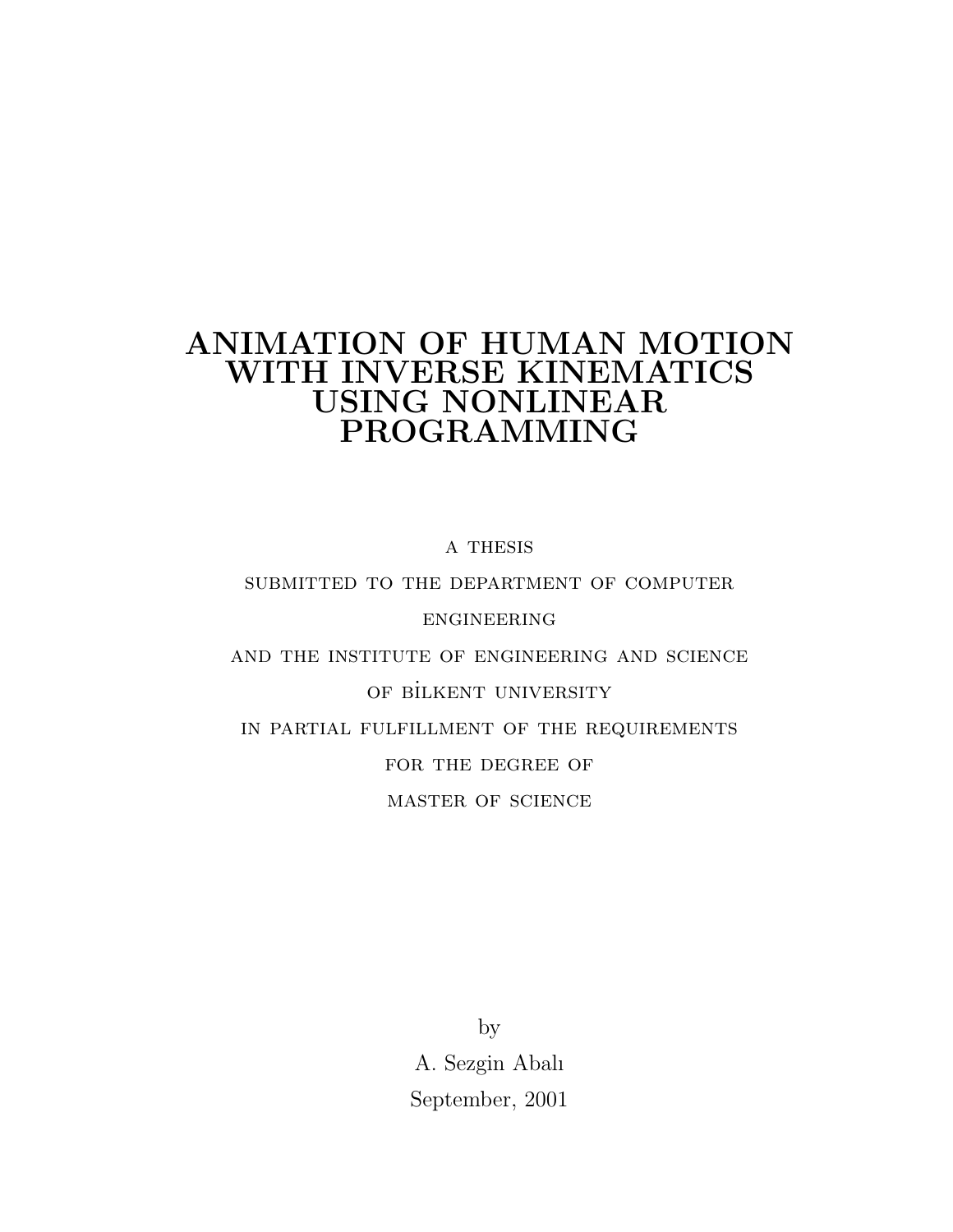I certify that I have read this thesis and that in my opinion it is fully adequate, in scope and in quality, as a thesis for the degree of Master of Science.

Assist. Prof. Dr. Uğur Güdükbay (Supervisor)

I certify that I have read this thesis and that in my opinion it is fully adequate, in scope and in quality, as a thesis for the degree of Master of Science.

Prof. Dr. Bülent Özgüç

I certify that I have read this thesis and that in my opinion it is fully adequate, in scope and in quality, as a thesis for the degree of Master of Science.

Assoc. Prof. Dr. Özgür Ulusoy

Approved for the Institute of Engineering and Science:

Prof. Dr. Mehmet Baray Director of Institute of Engineering and Science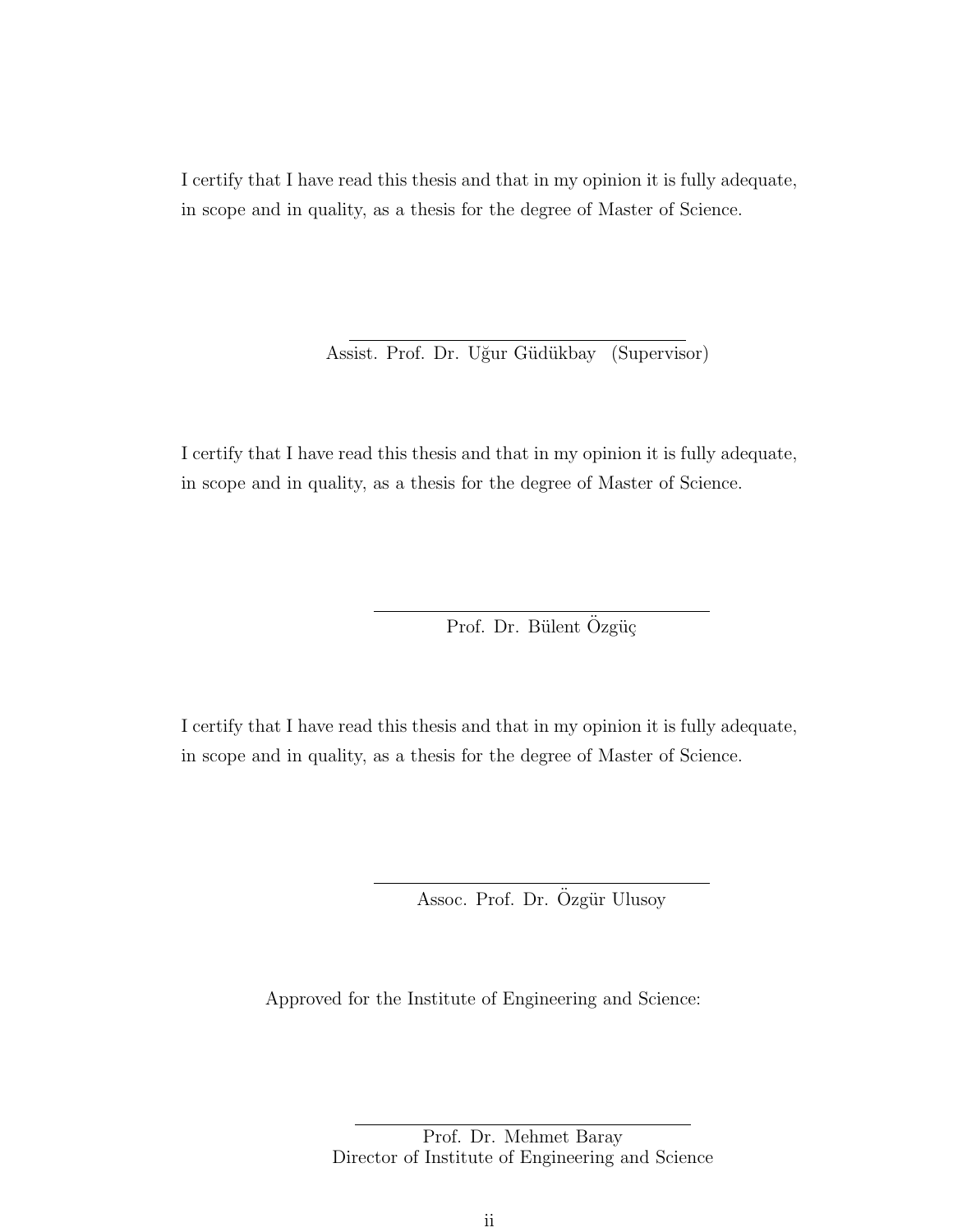### ABSTRACT

### ANIMATION OF HUMAN MOTION WITH INVERSE KINEMATICS USING NONLINEAR PROGRAMMING

A. Sezgin Abalı

M.S. in Computer Engineering Supervisor: Assist. Prof. Dr. Uğur Güdükbay September, 2001

Animation of articulated figures has always been an interesting subject of computer graphics due to a wide range of applications, like military, ergonomic design etc. An articulated figure is usually modelled as a set of segments linked with joints. Changing the joint angles brings the articulated figure to a new posture. An animator can define the joint angles for a new posture (forward kinematics). However, it is difficult to estimate the exact joint angles needed to place the articulated figure to a predefined position. Instead of this, an animator can specify the desired position for an end-effector, and then an algorithm computes the joint angles needed (inverse kinematics). In this thesis, we present the implementation of an inverse kinematics algorithm using nonlinear optimization methods. This algorithm computes a potential function value between the end-effector and the desired posture of the end-effector called goal. Then, it tries to minimize the value of the function. If the goal cannot be reached due to constraints then an optimum solution is found and applied by the algorithm. The user may assign priority to the joint angles by scaling initial values estimated by the algorithm. In this way, the joint angles change according to the animator's priority.

Keywords: animation, human motion, inverse kinematics, nonlinear programming, optimization.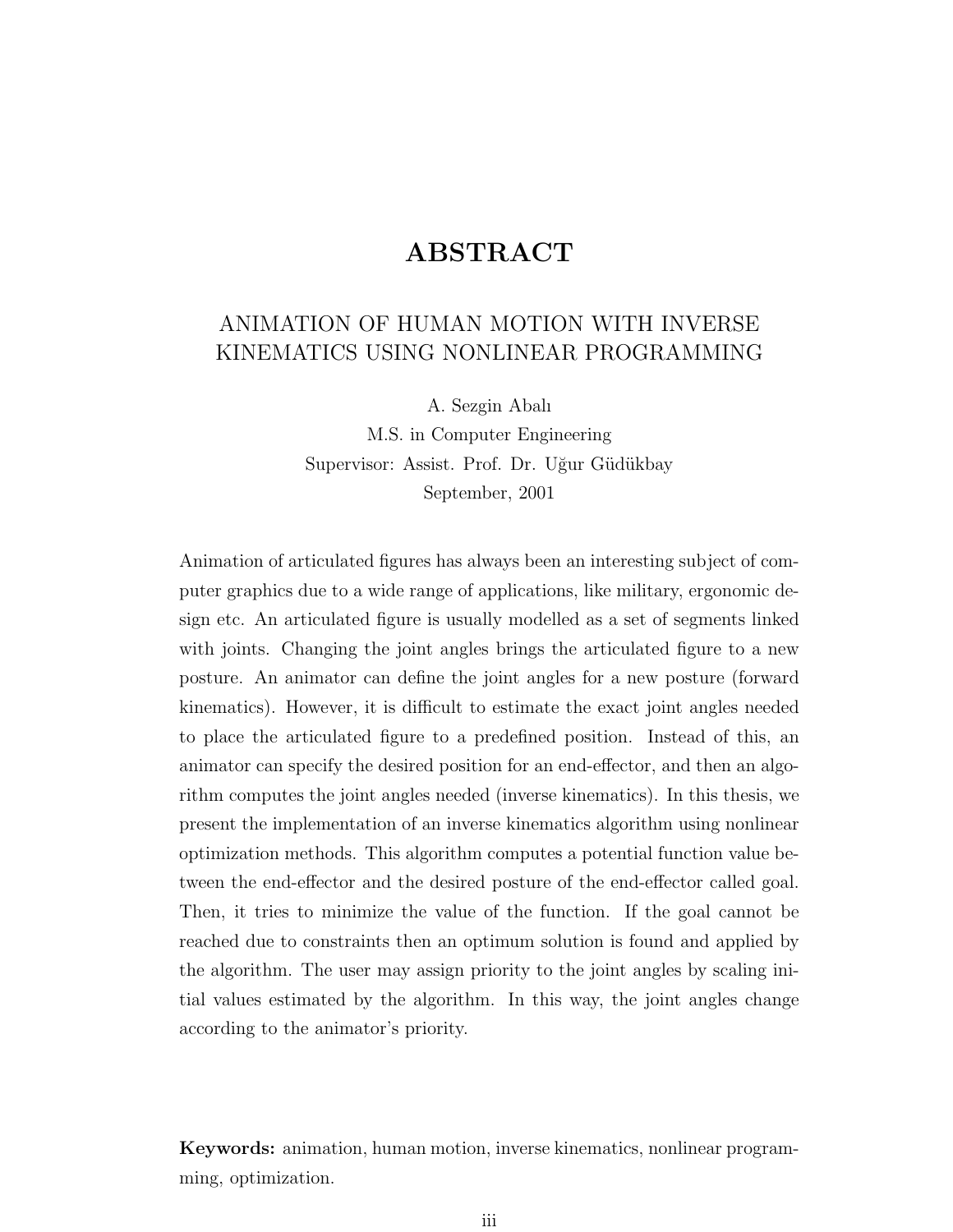## ÖZET

## DOĞRUSAL OLMAYAN PROGRAMLAMA KULLANAN TERS KİNEMATİK YÖNTEMİYLE İNSAN MODELLERİNİN ANİMASYONU

A. Sezgin Abalı Bilgisayar Mühendisliği, Yüksek Lisans Tez Yöneticisi: Yrd. Doç. Dr. Uğur Güdükbay Eylül,  $2001$ 

Askeri uygulamalar, ergonomik tasarım gibi geniş uygulama alanları olan insan modellerinin animasyonu bilgisayar grafiğinin en önemli konularından biri olmuştur. Bir eklemli vücut genellikle eklemlerle bağlanmış segmanlar seti olarak modellenir. Eklem açılarındaki değişim, vücuda yeni bir duruş verir. Bir animatör, yeni bir duruş için eklem açılarını belirleyebilir (ileri kinematik). Fakat, vücudu bir pozisyona yerleştirmek için gerekli kesin eklem açılarını tahmin etmek zordur. Bunun yerine bir animatör vücuttaki uç bir nokta için istenen bir pozisyonu tanımlayabilir ve sonra ters kinematik algoritması vücudu yerleştirmek için gerekli eklem açılarını hesaplar. Bu tezde, insan modellerinin animasyonu için doğrusal olmayan optimizasyon ile ters kinematik yönteminin gerçekleştirilmesi anlatılmaktadır. Bu yöntem, son-etkileyici ve hedef olarak adlandırılan son etkileyicinin istenen pozisyonu için bir potansiyel fonksiyon tanımlar. Doğrusal olmayan optimizasyon algoritması bu fonksiyonun değerini küçültmeye çalışır. Eklem açılarının üst ve alt limitleri olduğundan dolayı fonksiyon değeri sıfırlanamayabilir. Bu durumda algoritma en iyi çözümde durur (lokal optimum). Kullanıcı, eklem açılarına, algoritma tarafından tahmin edilmiş ilk değerlerinin ağırlıklarını değiştirerek öncelik verebilir. Böylece, eklem açılarının animatörün önceliğine göre değişmesi sağlanmaktadır.

Anahtar sözcükler: animasyon, insan hareketi, ters kinematik, doğrusal olmayan programlama, optimizasyon.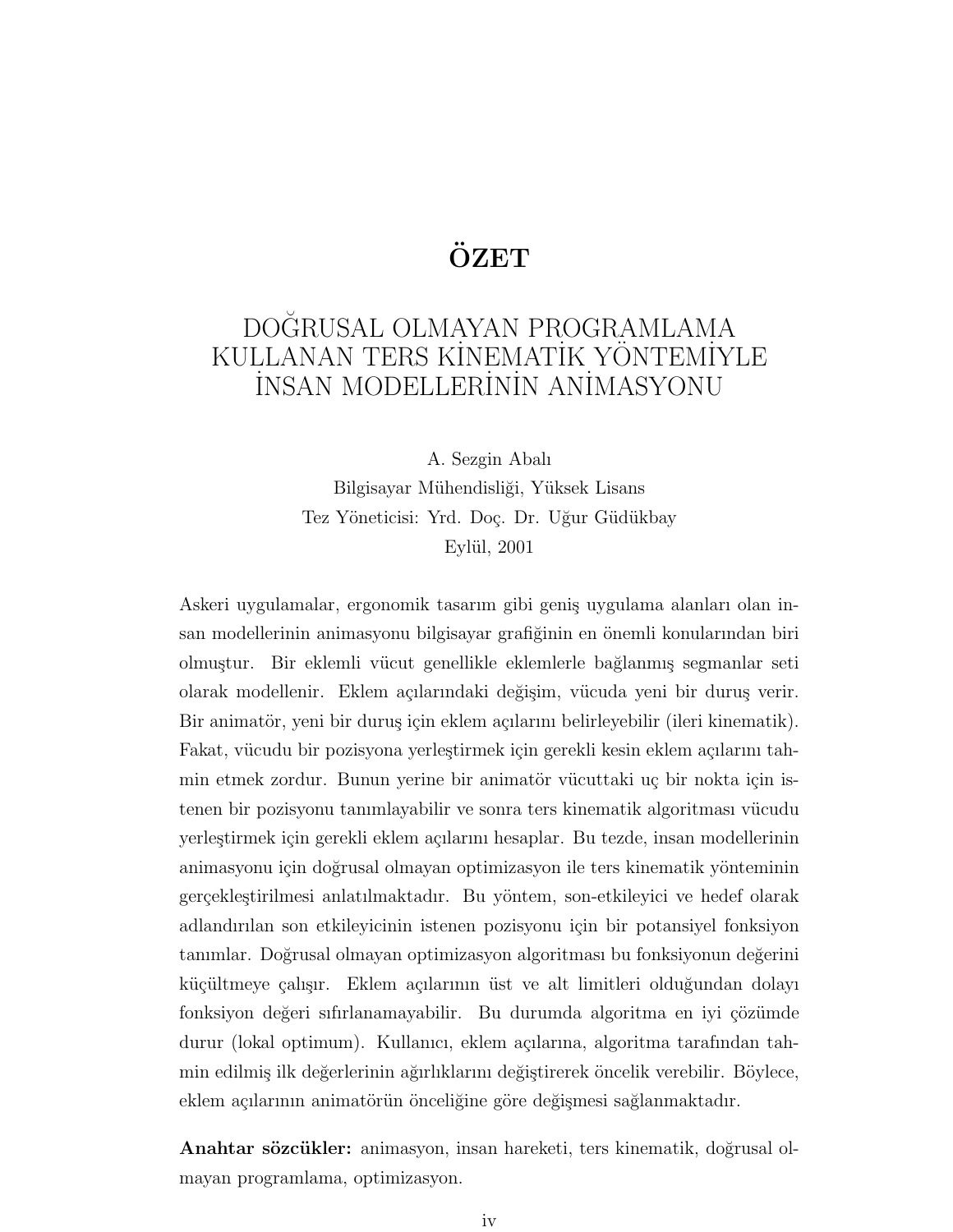Türk Silahlı Kuvvetleri'ne ve Aileme.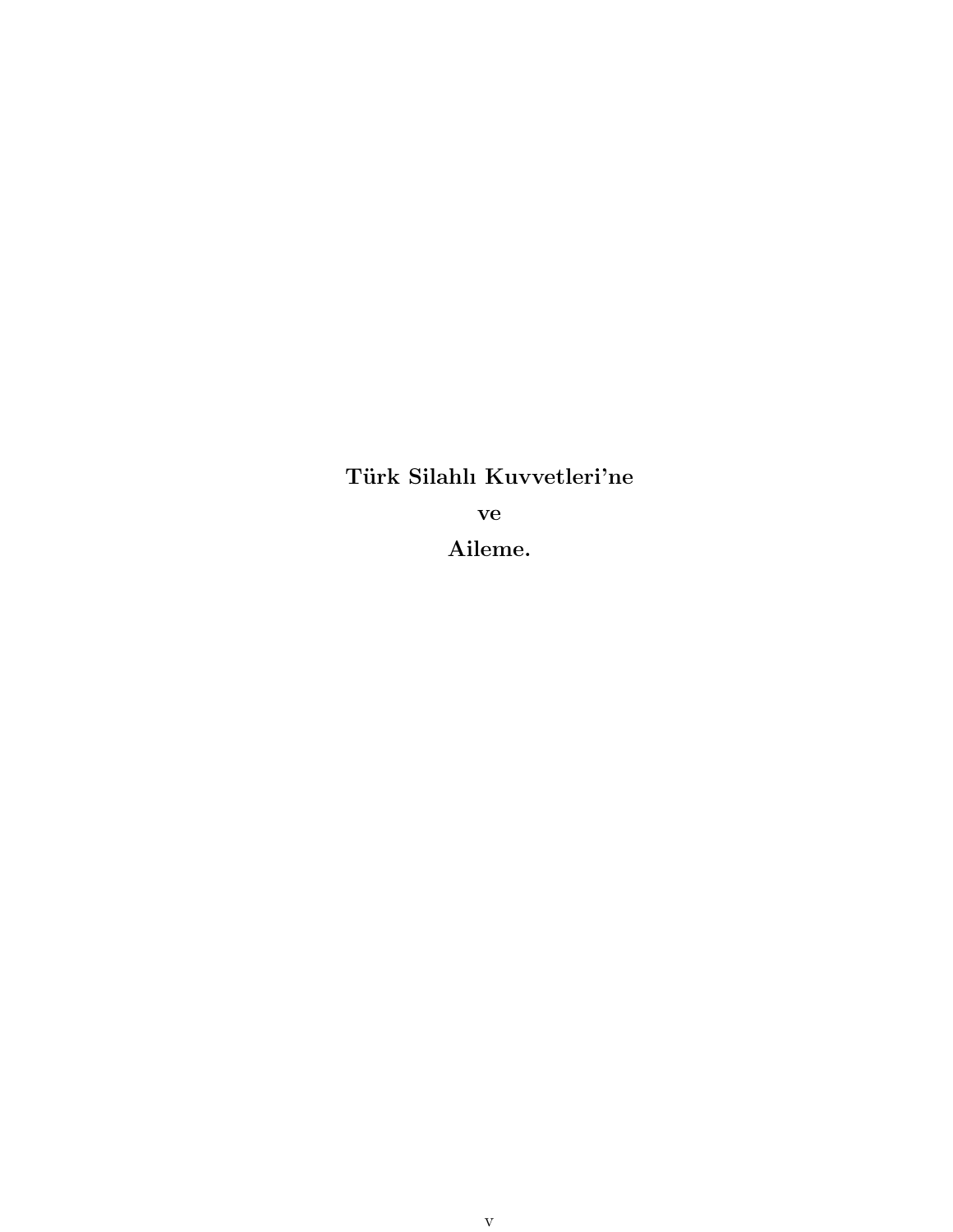### ACKNOWLEDGEMENTS

I am very grateful to my supervisor, Assist. Prof. Dr. Uğur Güdükbay, for his invaluable support, guidance and motivation.

I also would like to thank my thesis committee members Prof. Dr. Bülent Özgüç and Assoc. Prof. Dr. Ozgür Ulusoy for their valuable comments to improve this thesis.

I would like to mention some people who helped me during this study in different ways. I would like to thank Captain Gültekin Arabacı for his invaluable support who shares some parts of this research with me. I would also like to thank Captain Türker Yılmaz for his invaluable help on OpenGL libraries.

Finally, I cannot forget my love and my wife, Berrin Abalı. I would like to thank her for invaluable moral support and love.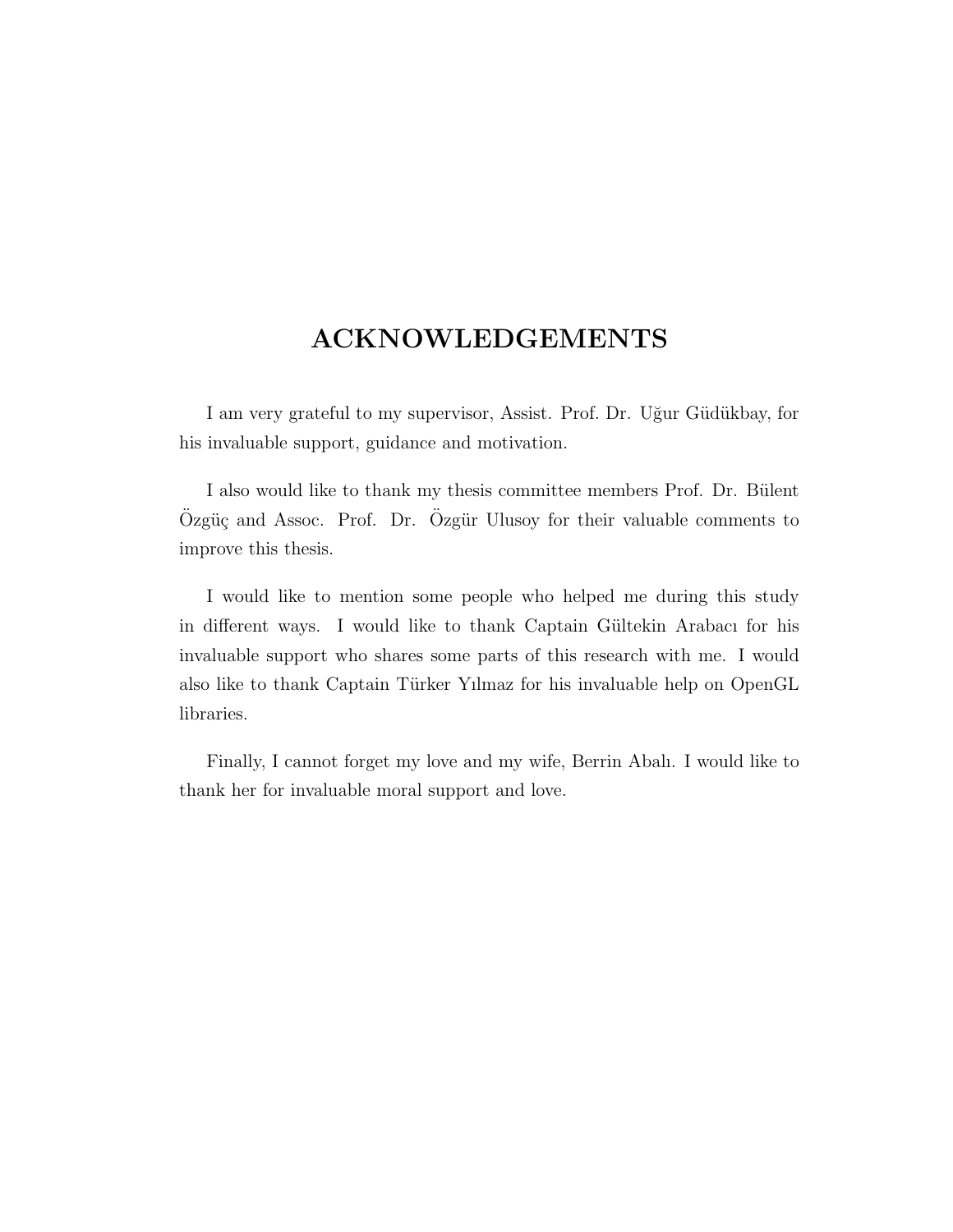# **Contents**

| $\mathbf{1}$     |     | Introduction |                                                        | $\mathbf{1}$   |
|------------------|-----|--------------|--------------------------------------------------------|----------------|
|                  | 1.1 |              |                                                        | $\overline{2}$ |
| $\boldsymbol{2}$ |     |              | <b>Modelling of Articulated Bodies</b>                 | 3              |
|                  | 2.1 |              | Representing Articulated Figures                       | 3              |
|                  |     | 2.1.1        |                                                        | 3              |
|                  |     | 2.1.2        | Representation of Articulated Figures in Our Implemen- | $\overline{4}$ |
|                  | 2.2 |              |                                                        | $-6$           |
|                  | 2.3 |              |                                                        | 10             |
|                  |     | 2.3.1        | Geometric Body Modelling Techniques                    | 10             |
|                  |     | 2.3.2        | Surface Scheme with Triangular Polygons                | 11             |
| 3                |     |              | <b>Human Animation Techniques</b>                      | 13             |
|                  | 3.1 |              |                                                        | 13             |
|                  |     | 3.1.1        |                                                        | 14             |
|                  |     | 3.1.2        |                                                        | 15             |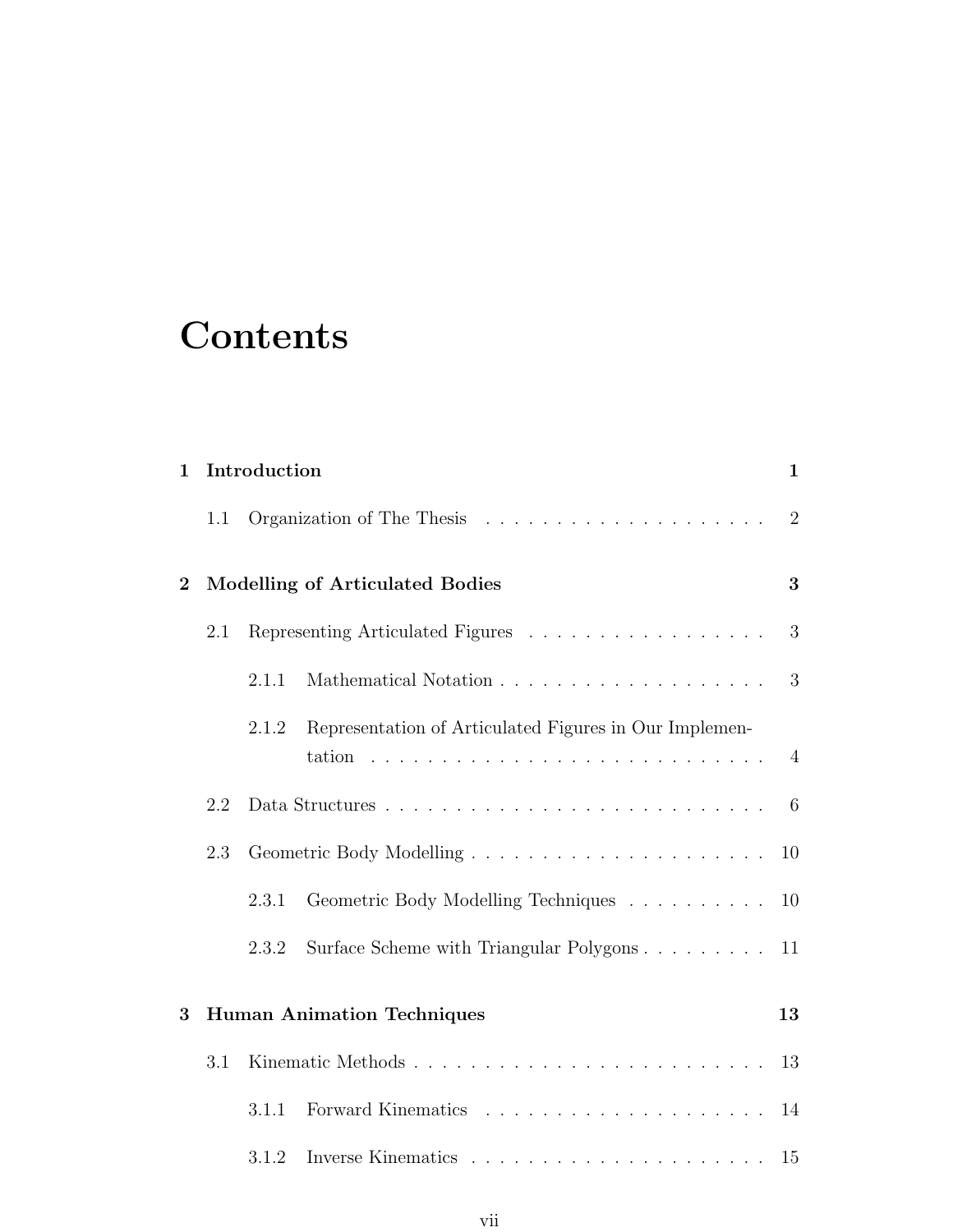|                | 3.2 |       |                                                                                                |    |
|----------------|-----|-------|------------------------------------------------------------------------------------------------|----|
|                |     | 3.2.1 |                                                                                                |    |
|                |     | 3.2.2 |                                                                                                |    |
|                | 3.3 |       |                                                                                                | 18 |
| $\overline{4}$ |     |       | <b>Inverse Kinematics</b>                                                                      | 20 |
|                | 4.1 |       |                                                                                                | 20 |
|                |     | 4.1.1 |                                                                                                | 20 |
|                |     | 4.1.2 |                                                                                                | 22 |
|                | 4.2 |       | A Combination of Analytic and Numerical Methods 23                                             |    |
| $\bf{5}$       |     |       | <b>Implementation Details</b>                                                                  | 25 |
|                |     |       |                                                                                                |    |
|                | 5.1 |       |                                                                                                |    |
|                |     | 5.1.1 | Potential Function Calculation 29                                                              |    |
|                |     | 5.1.2 |                                                                                                | 31 |
|                |     | 5.1.3 | Gradient Function Calculation 32                                                               |    |
|                |     |       | 5.1.4 Constraint Matrix Construction                                                           | 33 |
|                | 5.2 |       |                                                                                                | 34 |
| 6              |     |       | The Nonlinear Optimization Algorithm                                                           | 35 |
|                | 6.1 |       | Determining an Initial Feasible Point $\hfill\ldots\ldots\ldots\ldots\ldots\ldots\ldots\ldots$ | 35 |
|                | 6.2 |       |                                                                                                | 36 |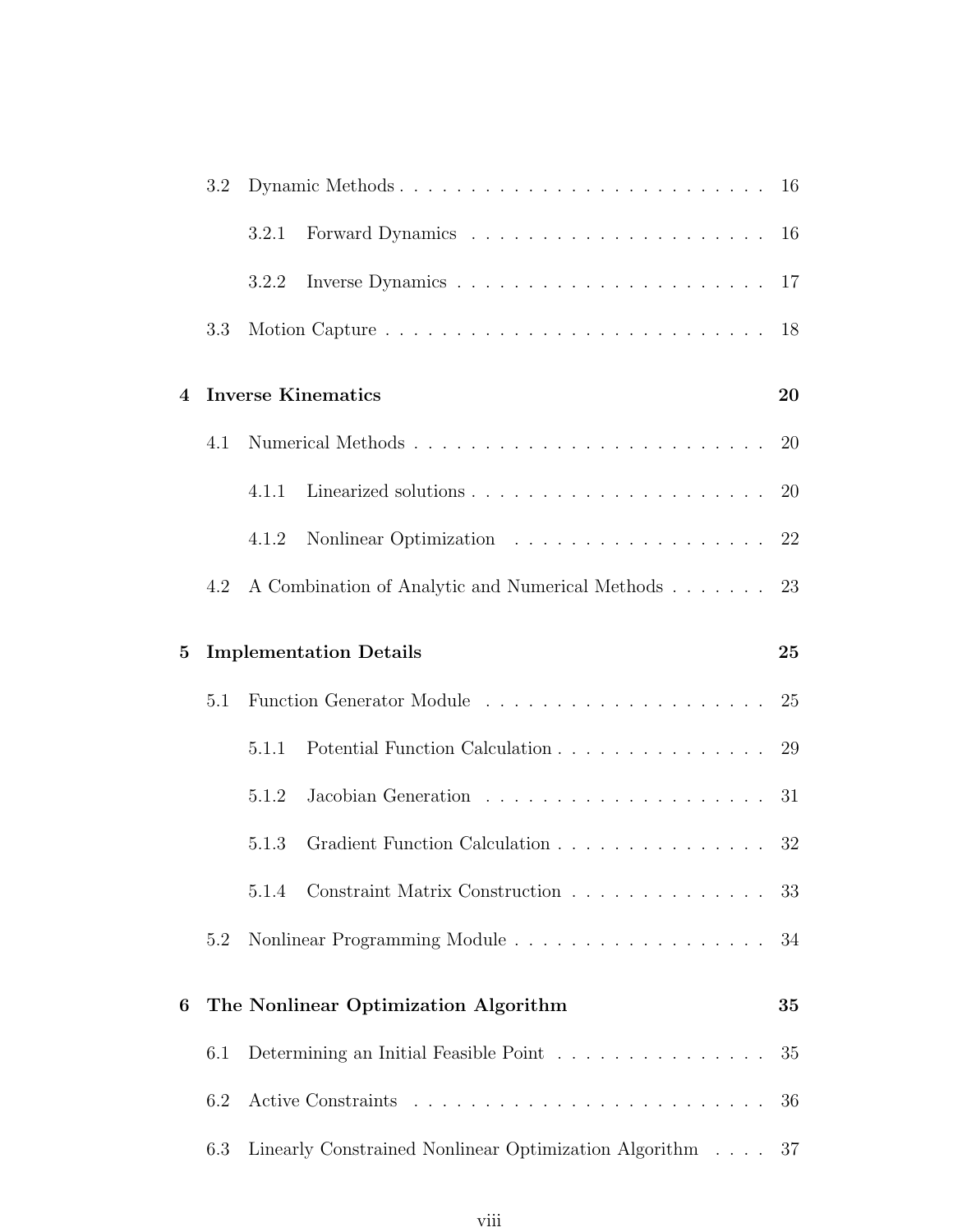|                | 6.4      |                                                                          | 39 |
|----------------|----------|--------------------------------------------------------------------------|----|
| $\overline{7}$ | Results  |                                                                          | 41 |
|                | 7.1      |                                                                          | 43 |
| 8              |          | <b>Conclusion and Future Work</b>                                        | 46 |
|                |          | <b>Bibliography</b>                                                      | 48 |
|                | Appendix |                                                                          | 52 |
|                |          | A The User Interface                                                     | 52 |
|                |          |                                                                          | 52 |
|                |          |                                                                          | 52 |
|                | A.3      |                                                                          | 54 |
|                |          | A.3.1                                                                    | 54 |
|                |          | Selecting Goal Type $\dots \dots \dots \dots \dots \dots \dots$<br>A.3.2 | 55 |
|                |          | Assigning Scalar Multiplier to the Joint Angles<br>A.3.3                 | 55 |
|                |          |                                                                          | 56 |
|                |          | A.4 Keyboard and Mouse Usage for GUI                                     | 56 |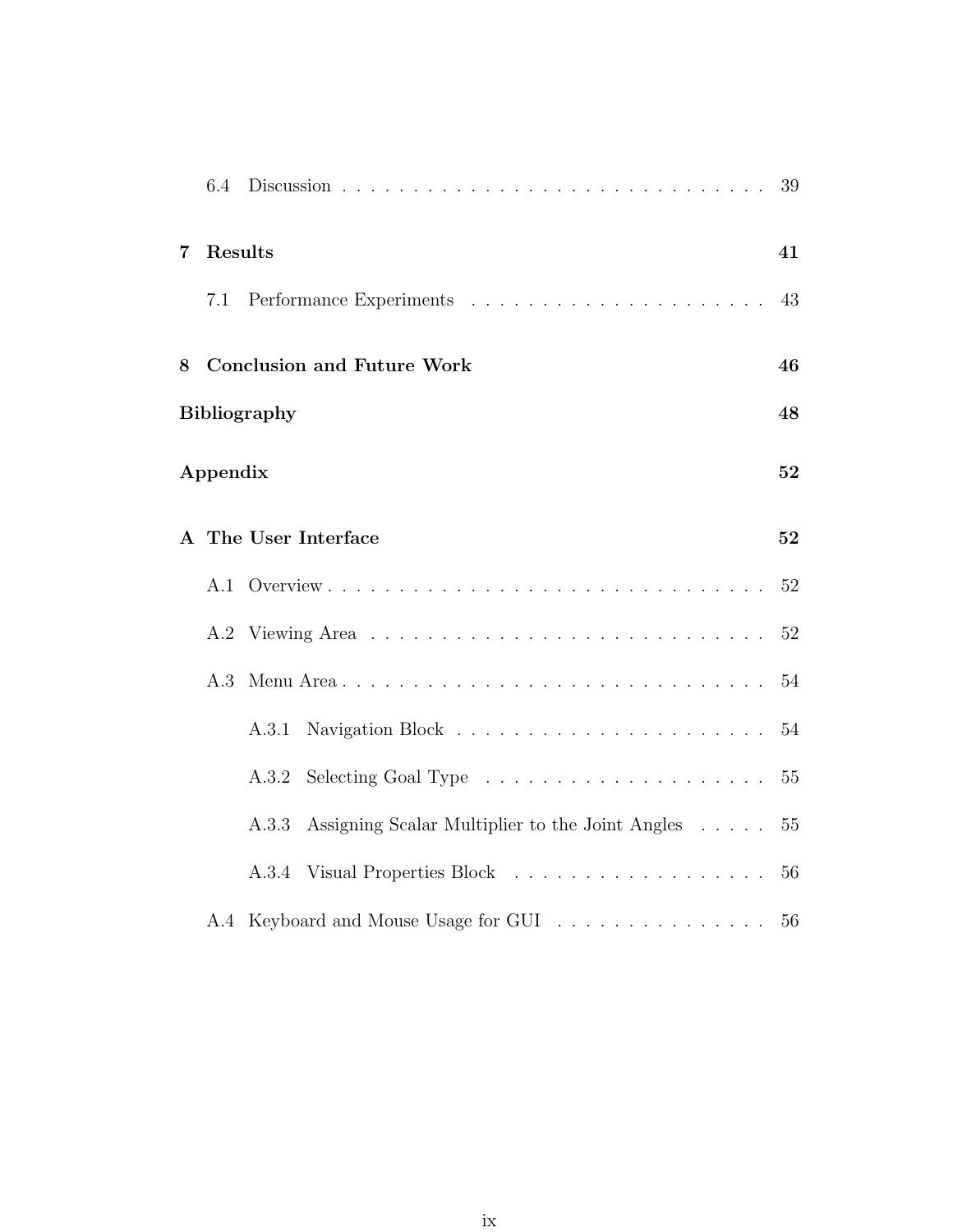# List of Figures

| 2.1     |                                                                                    | $5\overline{)}$ |
|---------|------------------------------------------------------------------------------------|-----------------|
| 2.2     |                                                                                    | 6               |
| 2.3     | Tree-structured hierarchy of human figure. $\ldots \ldots \ldots \ldots$           | $\overline{7}$  |
| 2.4     |                                                                                    | $\overline{7}$  |
| 2.5     |                                                                                    | 8               |
| 2.6     |                                                                                    | 9               |
| 2.7     |                                                                                    | 9               |
| 2.8     |                                                                                    | 10              |
| 2.9     | An example file showing the 3D coordinates of points.                              | 12              |
|         | 2.10 An example file that stores the polygon (face) information.                   | 12              |
|         | 2.11 An example shape read from files. 12                                          |                 |
| $3.1\,$ | Given goal, more than one solution. $\ldots \ldots \ldots \ldots \ldots \ldots 15$ |                 |
| 4.1     | Iteration steps towards the desired goal. $\ldots \ldots \ldots \ldots 21$         |                 |
| 5.1     | The overall structure of the animation system                                      | 26              |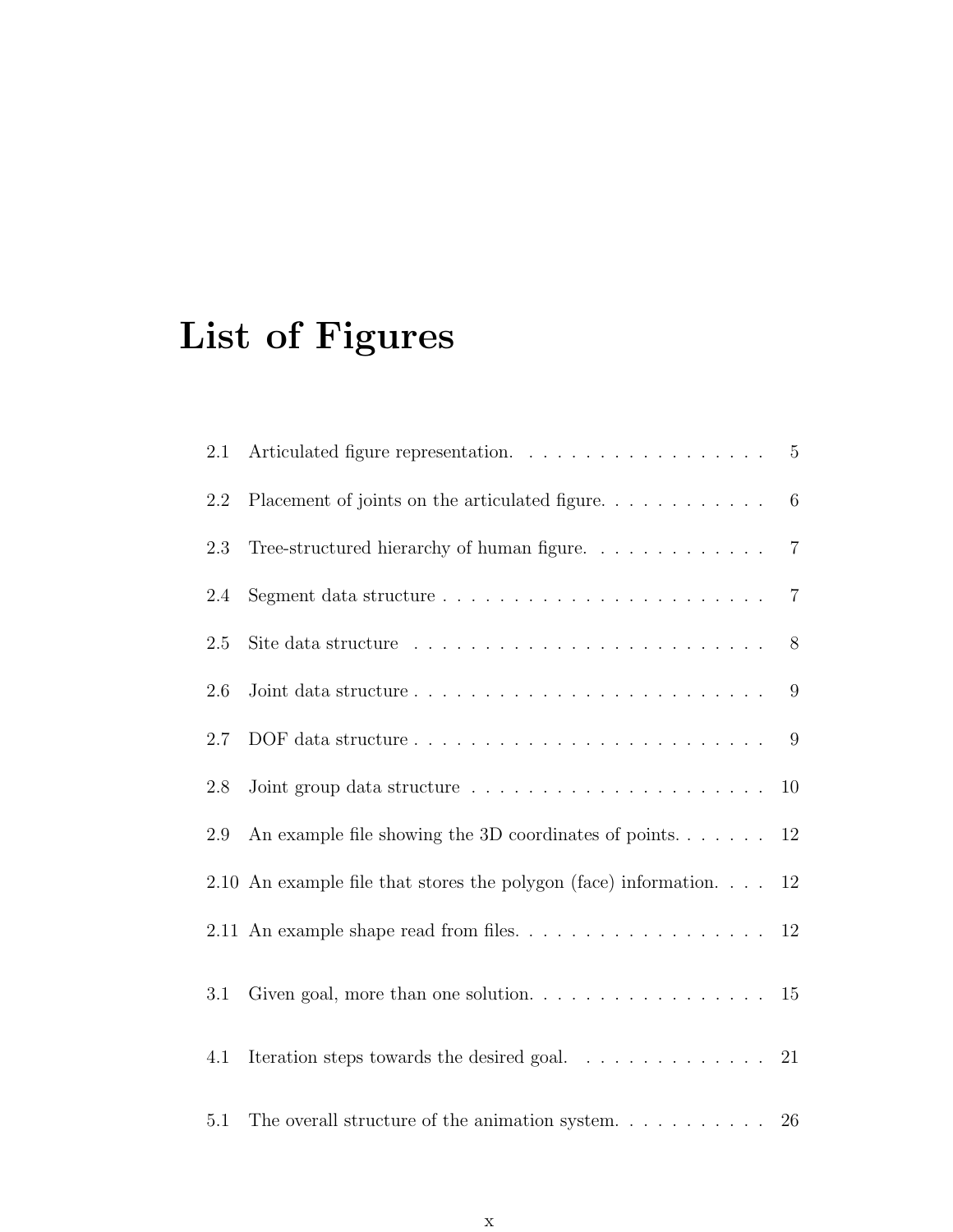| 5.2 | Joint parameter values for the initial configuration of a three-                   |  |
|-----|------------------------------------------------------------------------------------|--|
|     |                                                                                    |  |
|     |                                                                                    |  |
|     |                                                                                    |  |
|     | 7.3 Example figures with and without scaling factors 44                            |  |
| 7.4 | Example postures. $\ldots \ldots \ldots \ldots \ldots \ldots \ldots \ldots \ldots$ |  |
|     |                                                                                    |  |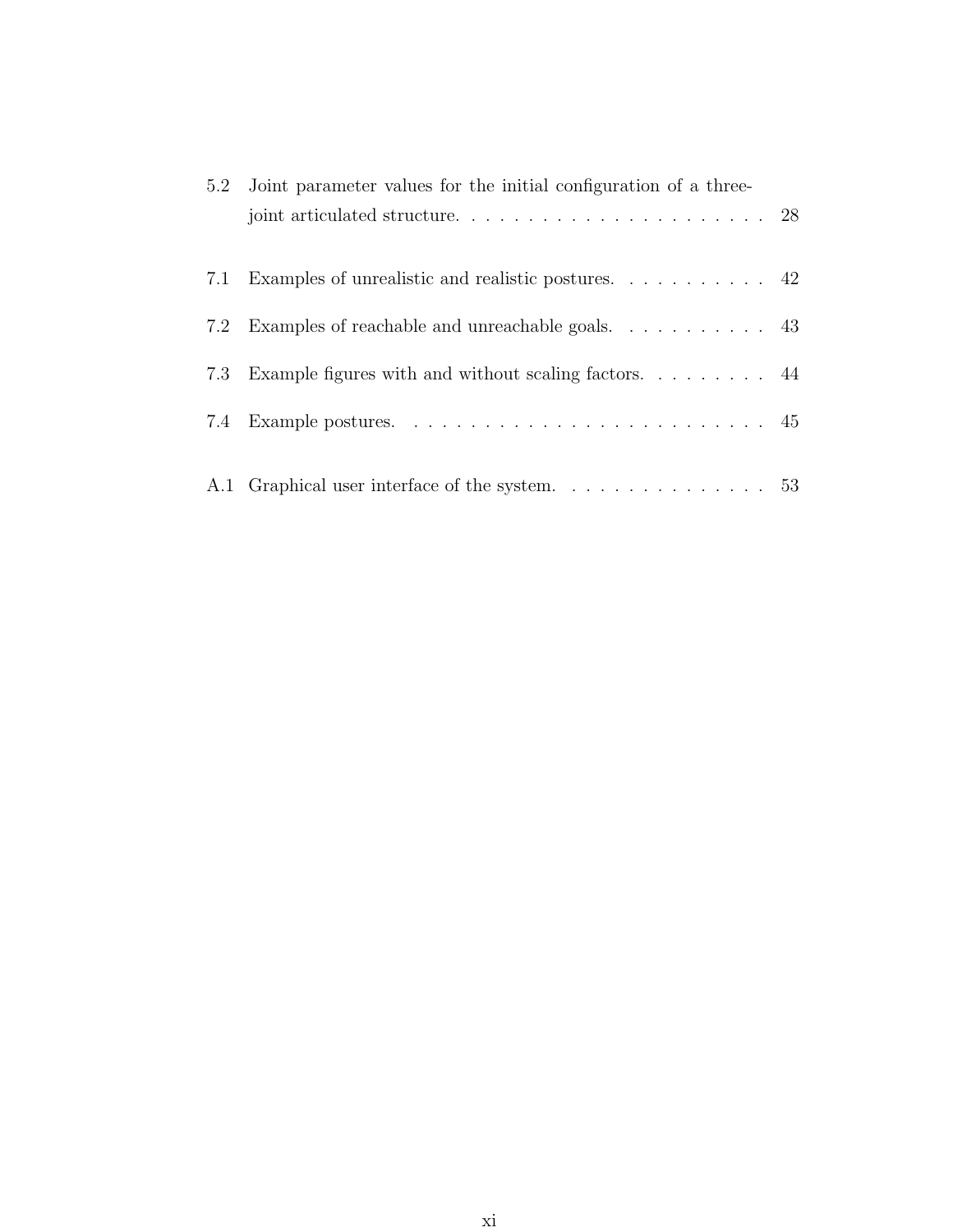# List of Tables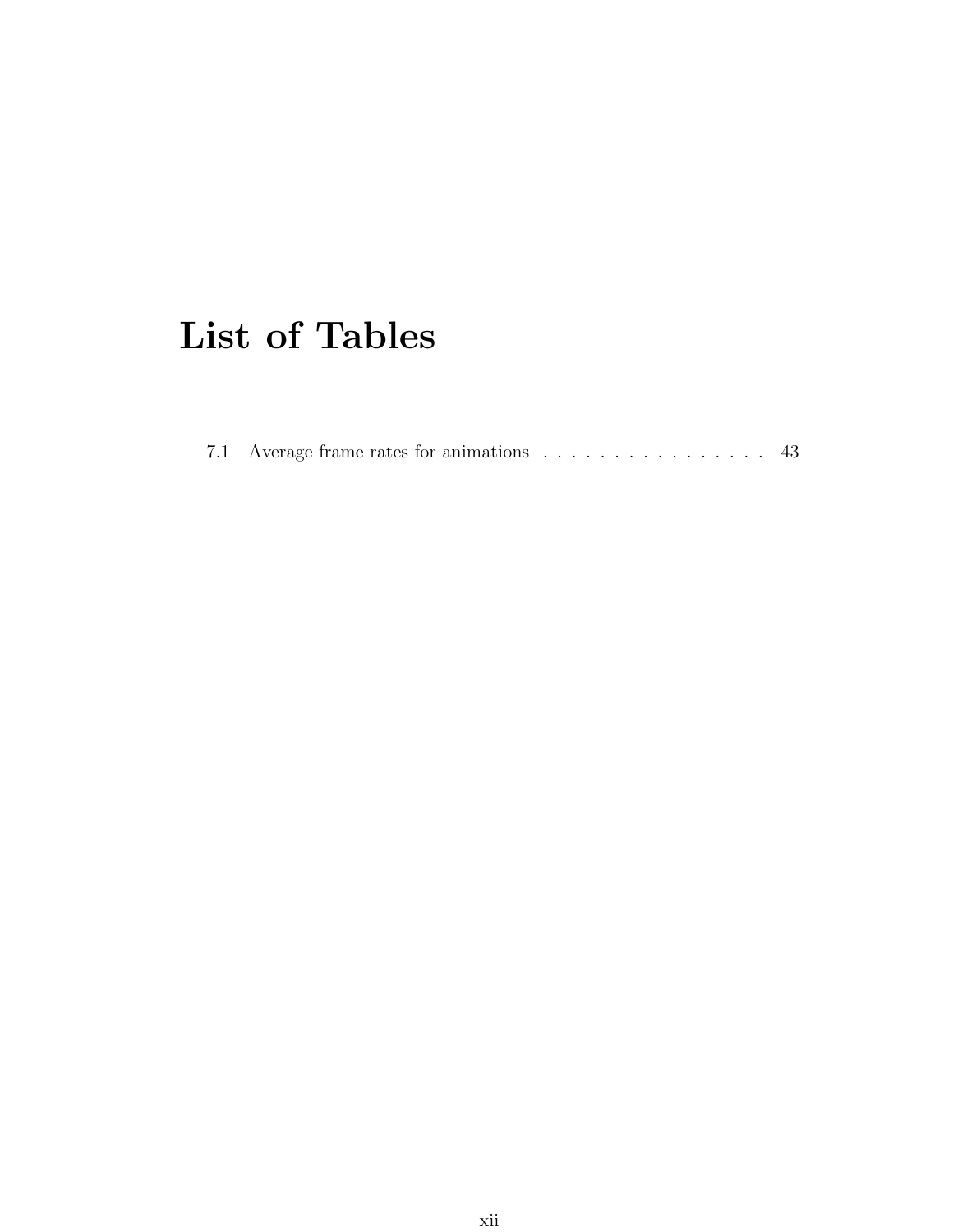# List of Symbols and Abbreviations

| DOF              | : Degrees of Freedom                                   |
|------------------|--------------------------------------------------------|
| fps              | : Frames per Second                                    |
| CSG              | : Constructive Solid Geometry                          |
| <b>SVD</b>       | : Singular Value Decomposition                         |
| DFP              | : Davidon-Fletcher-Powell algorithm                    |
| <b>BFGS</b>      | : Broyden-Fletcher-Goldfarb-Shanno algorithm           |
| $\theta_i$       | $:$ <i>i</i> th joint angle                            |
| Н                | : Hessian matrix                                       |
| А                | : $n$ -by-m constraint matrix where n denotes the      |
|                  | number of joint angles in joint group and $m$          |
|                  | denotes the sum of all active and inactive constraints |
| q                | : The number of active constraints                     |
| $a_j$            | $: jth$ column vector of the constraint matrix         |
| $\mathfrak{g}$   | : Gradient of the objective function as a vector       |
| $\boldsymbol{d}$ | : Search direction                                     |
| $G(\theta)$      | : Objective function                                   |
| GUI              | : Graphical User Interface                             |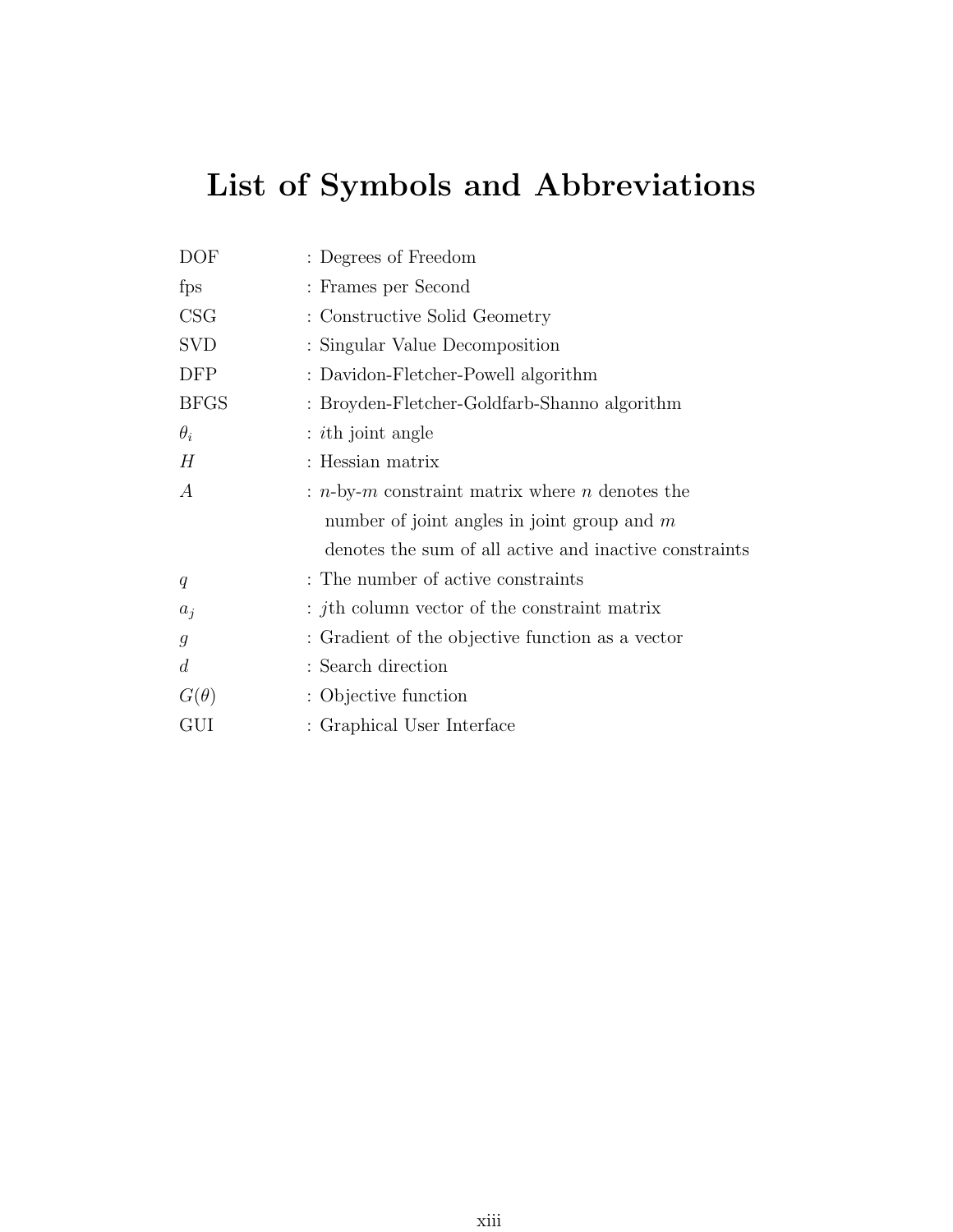## Chapter 1

## Introduction

Animation of articulated figures has always been an interesting subject of computer graphics due to a wide range of applications. In film industry, animators spend much time in order to fill the key-frames between two adjacent different positions of a figure. The usage of articulated figures in simulated environments helps the accomplishment of educational purposes and ergonomic designs. During a presentation, an animated figure increases the understandability and the imagination of the audiences. One of the goals of computer graphics community is to model articulated figures, and to animate their actions realistically.

The level of automation in motion control of a human figure has a tradeoff between the user and the computer. On one side, the user is supposed to define all control factors for the movements of individual body parts during each time instance. In order to achieve realistic motions, the user must be highly experienced. On the other side, the user only gives a goal or a list of goals for the motion of the figure and the computer computes the parameters needed to reach the goals defined. However, the result may not be the same as what the user expects precisely.

Two basic approaches to motion control were developed. In one approach, the geometric properties of the articulated bodies are used for motion control. Positions and orientation of body segments, rotations and translations around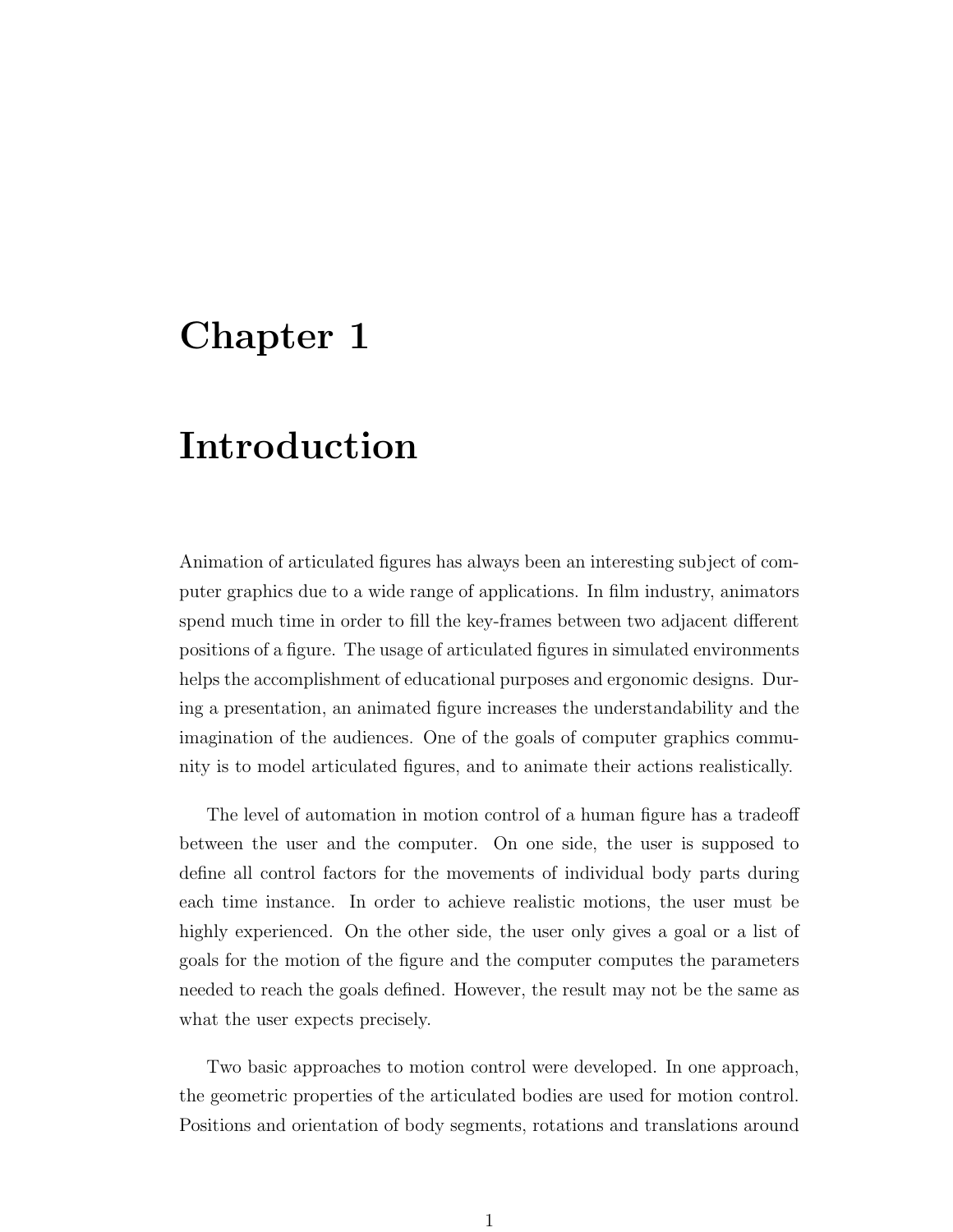local and global coordinate frames are basic parameters of the approach. Interpolations, computing the Jacobian and the gradients, optimization, etc. are helpful mathematical tools for the methods of the approach. Neglecting the physical behaviors of the objects in motion is the basic weakness of the approach causing a serious loss of realism. The other approach simulates the physical behavior of the objects. Newton's laws are the fundamental principle of the approach. The forces and torques for rotations are linked to the resulting motion with Newton's equations. The approach generates realistic motions. However, the added complexity makes real time animation difficult.

One of the important issues in motion control of articulated figures is to handle the constraints. Constraints are the result of body segment limits. For example, head cannot turn back with an angle of 180-degree. While the animator gives a motion to a figure, constraints cannot be violated. Different methods have been used to handle the constraints. None of these methods is trivial.

The motivation behind this thesis is to implement an algorithm that reduces user's job during an animation. In order to prevent undesired motions, user can also interfere with some control factors. The user will not need to take care of constraints of body parts while moving the figure reach a goal. In order to handle constraints, a constraint-based nonlinear optimization algorithm is implemented.

### 1.1 Organization of The Thesis

Chapter 2 explains how human figure is modelled and is represented. Chapter 3 reviews computer animation techniques in general, and discusses their applicability to the concept of articulated figure animation. In Chapter 4, the inverse kinematics problem is discussed and common approaches to solving the problem are reviewed. In Chapters 5 and 6, an implementation of inverse kinematics using constraint-based nonlinear optimization is presented. Results of the implementation are presented in Chapter 7. Chapter 8 gives conclusion and future work. In Appendix A, the user interface of the system is described.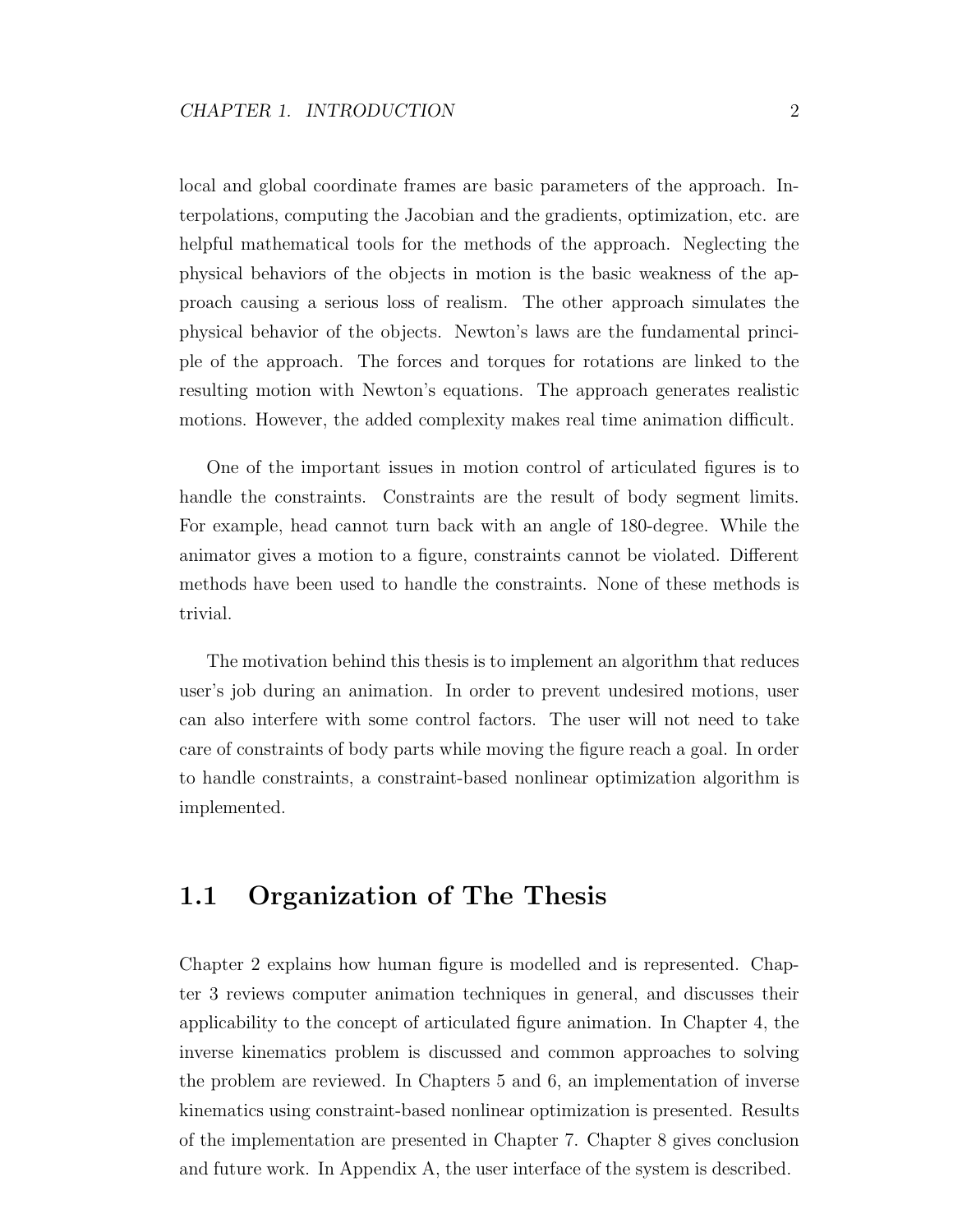## Chapter 2

## Modelling of Articulated Bodies

In this chapter, some common mathematical notations on articulated body modelling and geometric body modelling techniques are introduced. Furthermore, articulated figure representation and data structures of our implementation are discussed.

### 2.1 Representing Articulated Figures

#### 2.1.1 Mathematical Notation

In order to represent an articulated figure, a mathematical notation is necessary. Two common notations are Denavit-Hartenberg (DH) notation [10] and axis-position (AP) joint representation [29].

The most common kinematic representation in robotics is the notation of Denevit and Hartenberg [10]. The notation defines four parameters that construct the transformation matrix between two consecutive links:

- the angle of rotation for a rotational joint or distance of translation for a prismatic joint,
- the length of the link, or the distance between the axes at each end of a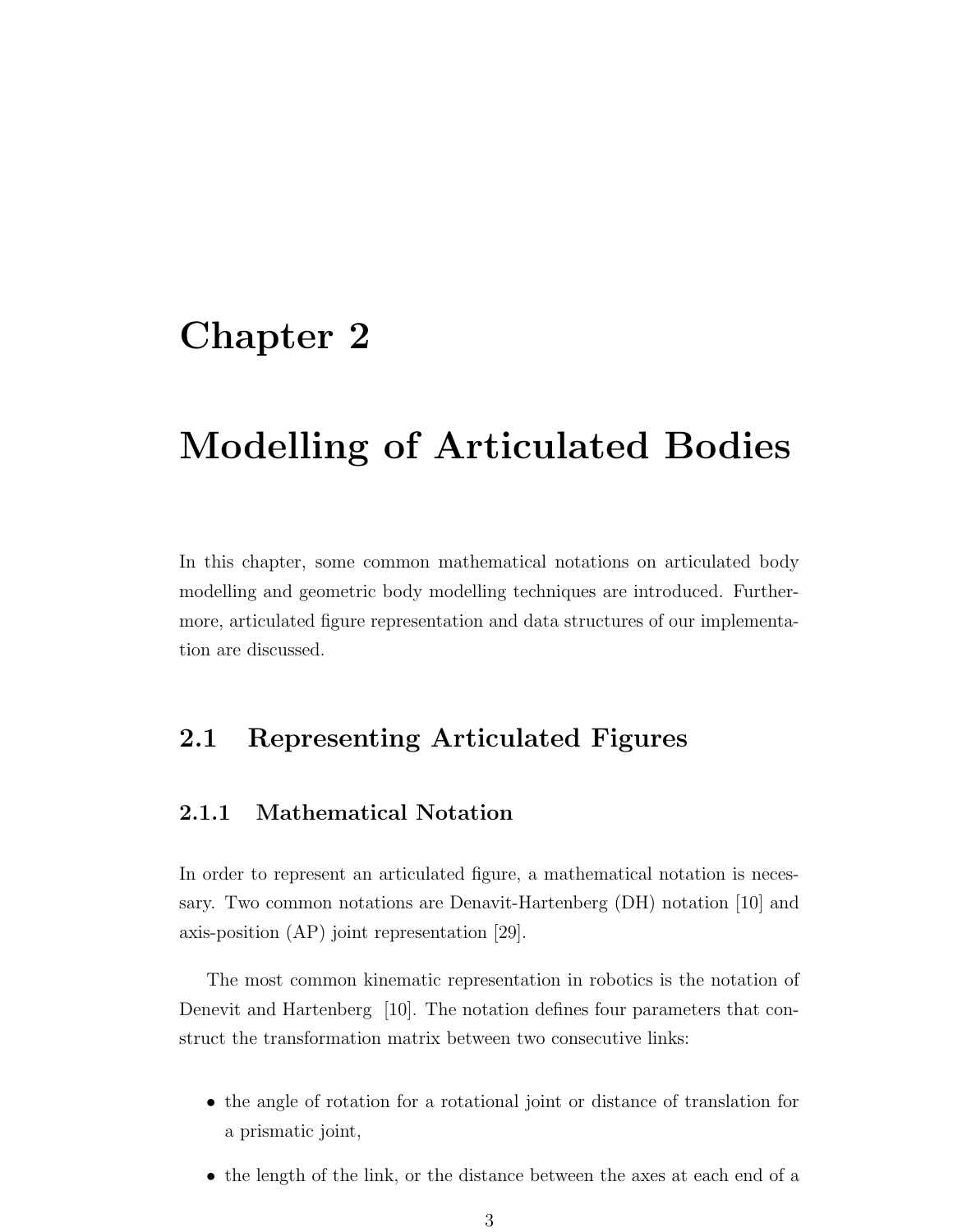link along the common normal,

- the lateral offset of the link, or the distance along the length of the axis between subsequent common normals, and
- the twist of the link, or the angle between neighboring axes.

First problem with this notation is that it only allows one DOF per joint. Joints with more than one DOF are represented with more than one joint at the same position, each of which has one DOF. The other problem is that it is suitable for chain type of links, however, it cannot incorporate branching joints.

Sims and Zeltzer [29] introduce axis-position (AP) joint representation which stores:

- the position of the joint,
- the orientation of the axis of the joint, and
- pointers to the link(s) that each joint is attached to.

AP joint representation uses more parameters (three for position, three for axis orientation and one for joint angle) than those of DH notation and is more convenient for articulated figures.

In our implementation, AP joint representation is adopted with some modifications. Transformation matrix of a joint with respect to the root joint is stored for the sake of easy implementation. The details of this representation are explained in Subsection 2.1.2.

### 2.1.2 Representation of Articulated Figures in Our Implementation

Some common terms are helpful to represent an articulated figure. An articulated figure is constructed by segments that might be thought as body parts.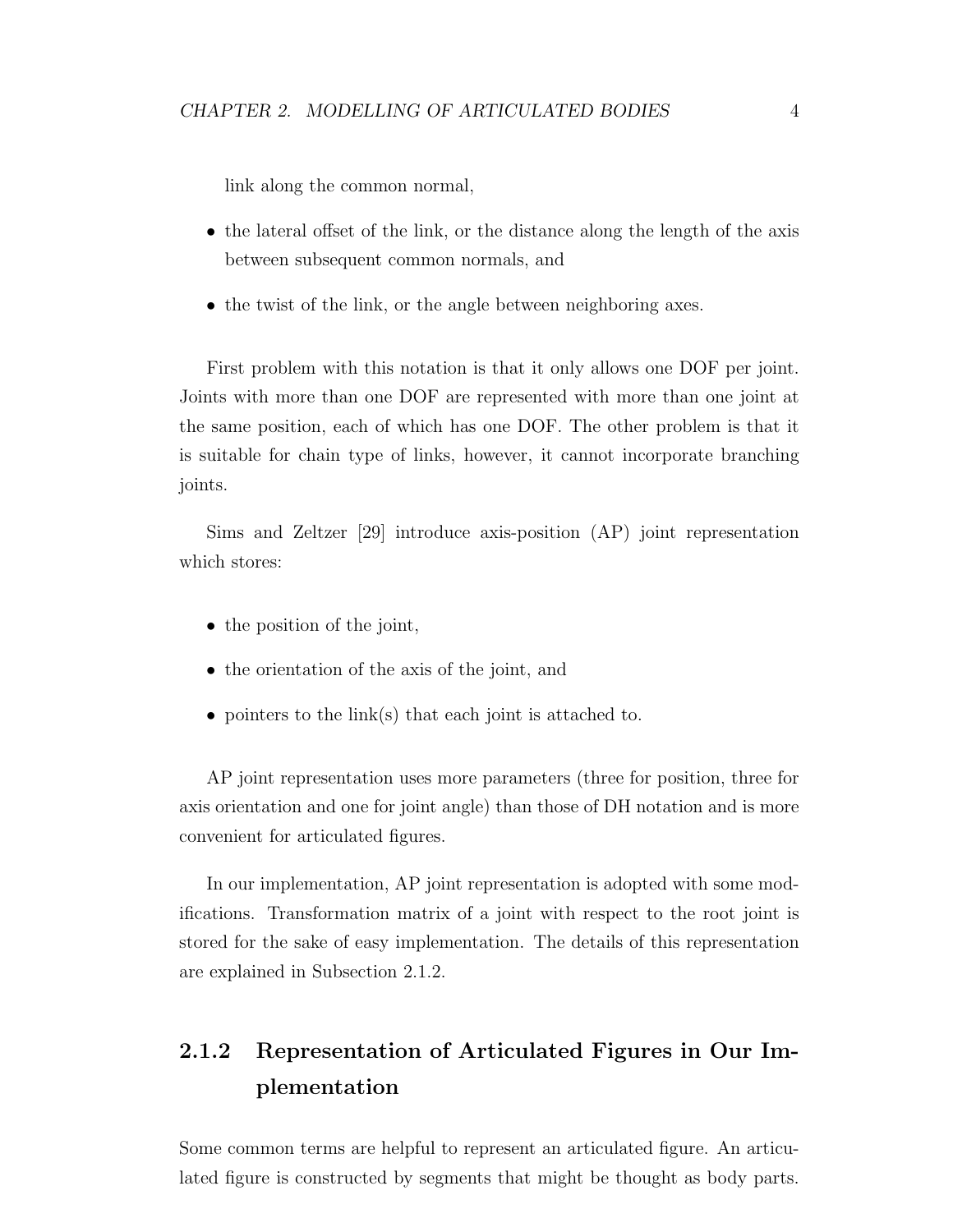Each segment has at least two sites and one of them is rootsite of the segment (see Figure 2.1.a). A site is an attachment point on a segment. A joint connects the site of a segment to the site of another segment (see Figure 2.1.b). The location of the axes of the joints defines the placement of the segments. This provides flexibility on the length and the shape of the segments. All transformations are provided by the joints.



Figure 2.1: (a) seqment representation; (b) two seqments connected with a joint.

Each joint can have six DOFs (three for rotational and three for translational). The number of DOFs of an articulated structure is the number of independent position variables necessary to specify the state of a structure [33]. Articulated figures have only rotational DOFs. A rotation with a corresponding angle around the axis of the DOF forms a transformation and the product of transformation matrices of the DOFs belonging to the same joint defines the location of the site and the segment. A DOF includes the rotation axis, current joint angle and the upper and lower limits of the joint angle (see Figure 2.7).

In order to use this segment and joint representation in the construction of an articulated figure, it is convenient to use a tree-structured hierarchy. A site is selected as root site of this hierarchical structure. Normally, the joints represent the edges and the segments represent the nodes in the tree structure (see Figure 2.3). Each joint has a local coordinate frame that describes the transformation of the segment with respect to its parent segment and has a global coordinate frame that describes the transformation of the segment with respect to the root segment. This hierarchical structure provides that the transformation at the parent node affects the displacements of child nodes.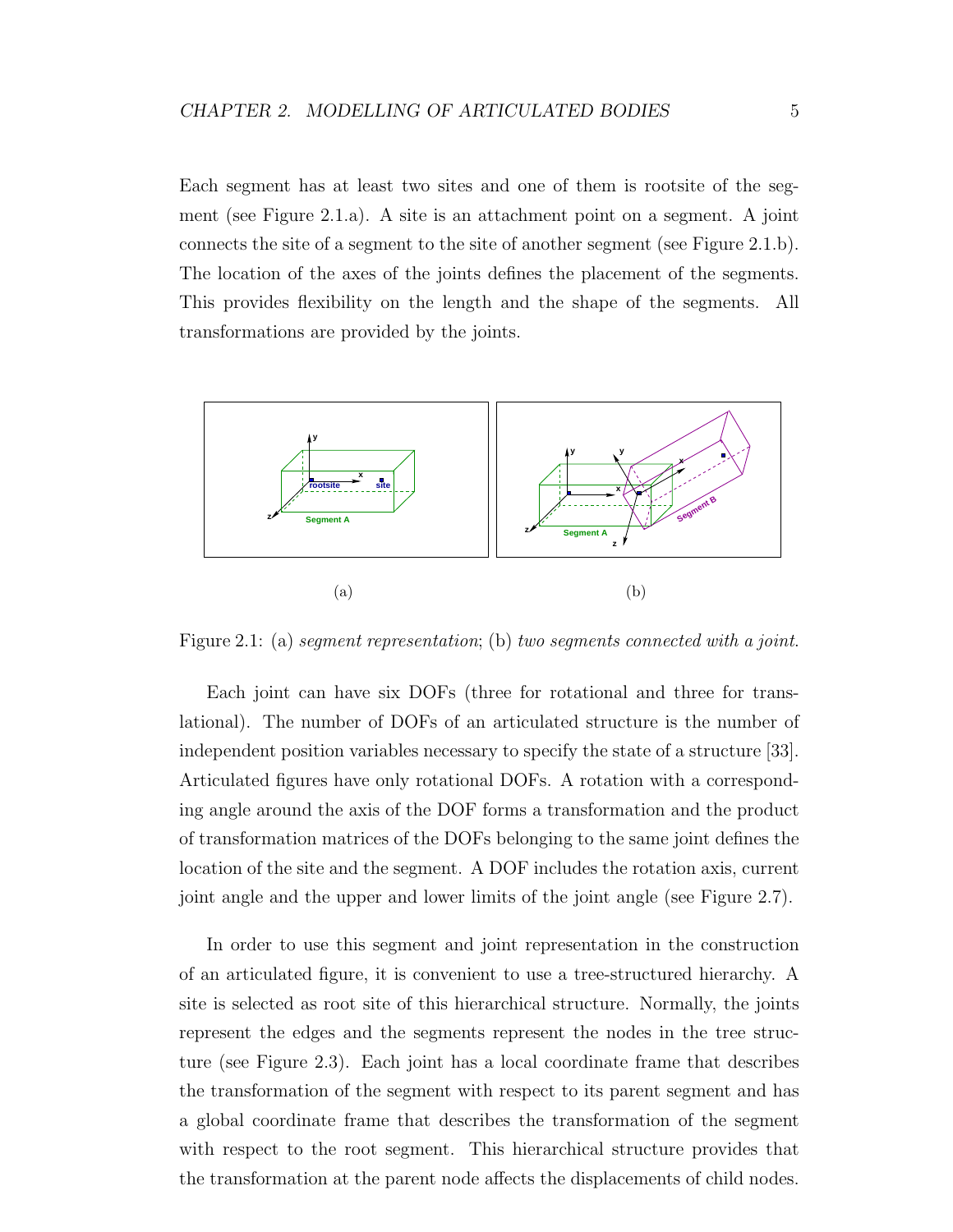

Figure 2.2: Placement of joints on the articulated figure.

In Figure 2.2, joints are represented with circles. Circles at the end of the limbs are end-effectors.

Each branch of the tree is defined as a joint group. Joint group provides a way to handle relevant joints as a whole. A joint group consists of not only joints but also a linear constraint matrix (see Figure 2.8). Linear constraint matrix is constructed by the upper and lower limits of the joint angles. Its use will be explained in detail in Chapter 5.

### 2.2 Data Structures

Each segment has an unique name (see Figure 2.4). The rootsite field is helpful to determine the displacement of segment. All sites belonging to a segment are stored in a linked list. The color of the segment is defined in color field. Since the other fields are related with the geometric model of a body (figure), they will be explained in Section 2.3.

The site is defined with name. The segment field indicates the segment to which the site belongs. The rootjoint field gives the joint that connects the site to the site of neighbor segment. If this site is the root site of the segment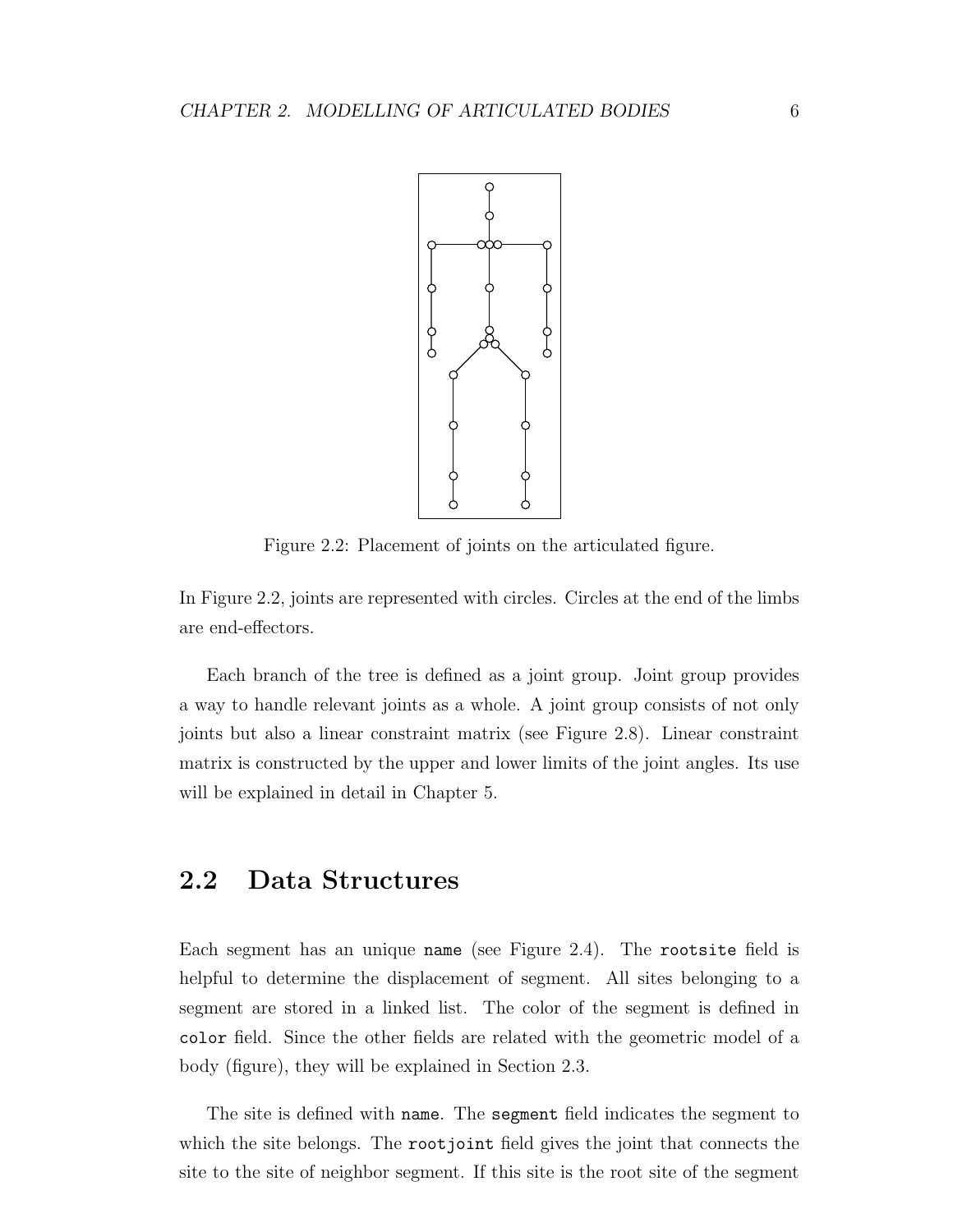

Figure 2.3: Tree-structured hierarchy of human figure.

```
struct segment {
    char *name;
    Figure *figure;
    Site *rootsite;
    List sites;
    char *filenamev;
    char *filenamef;
    float vertices[1000][3];
    int faces[2000][3];
    float normal[1000][3];
    float color[3];
    int nedges;
    int nnodes;
}
```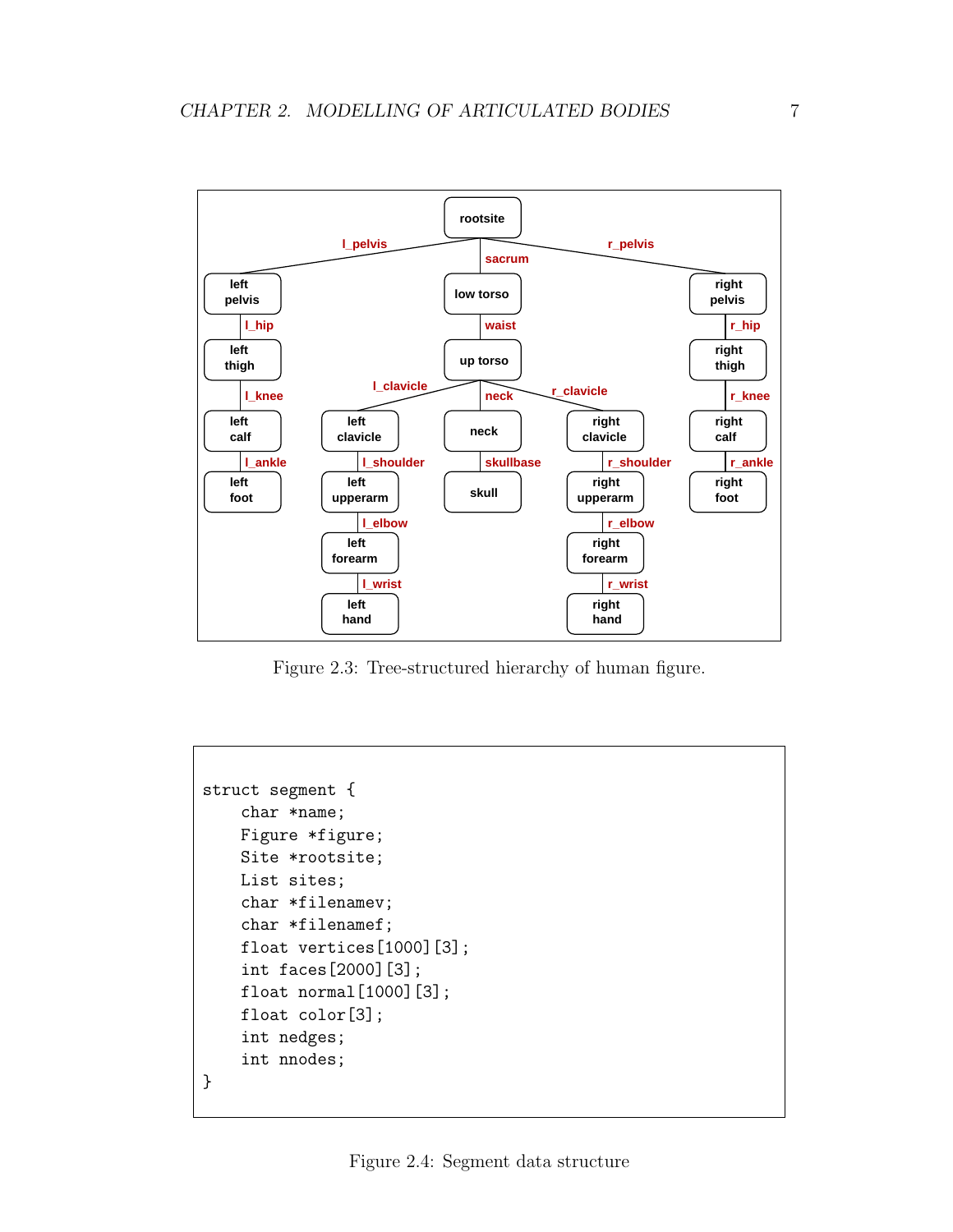```
struct site {
    char *name;
    Segment *segment;
    Joint *rootjoint;
    List joints;
    Matrix *global;
}
```


then the neighbor segment is the parent segment of the segment to which the site belongs. The site can be connected to more than one joint. These joints are stored in a linked list. global field stores the transformation of the site with respect to the root segment (see Figure 2.5).

Since all computations are done using the fields of the joints, the joint has a key role in the data structure. The site1 and site2 fields indicate the sites which are connected by the joint. The rootjoint field indicates the parent of the joint in tree-structured hierarchy. Joint's DOFs are stored as a linked list in the dofs field and the ndofs field stores the number of the DOFs of the joint. The displacement field is a vector that gives the translation of the joint with respect to the parent joint. global is a transformation matrix that gives the position and orientation of the joint with respect to the root segment. The joint group it belongs field defines the joint group of the joint. Index of the joint in the joint group is stored in the index of joint in JointGroup field (see Figure 2.6).

The type field in dof structure defines that it is either rotational ('r') or translational ('t'). Since the joints in articulated figures have no translational DOF, this field currently has no usage. The axis of the DOF is set once and it never changes. The angle changes if a motion occurs on DOF. The llimit and ulimit fields give the lower and upper limits of DOF respectively. The pointer to the next DOF of the same joint is stored in next field (see Figure 2.7).

The Joint groups are numbered. Number of DOFs, linear constraints and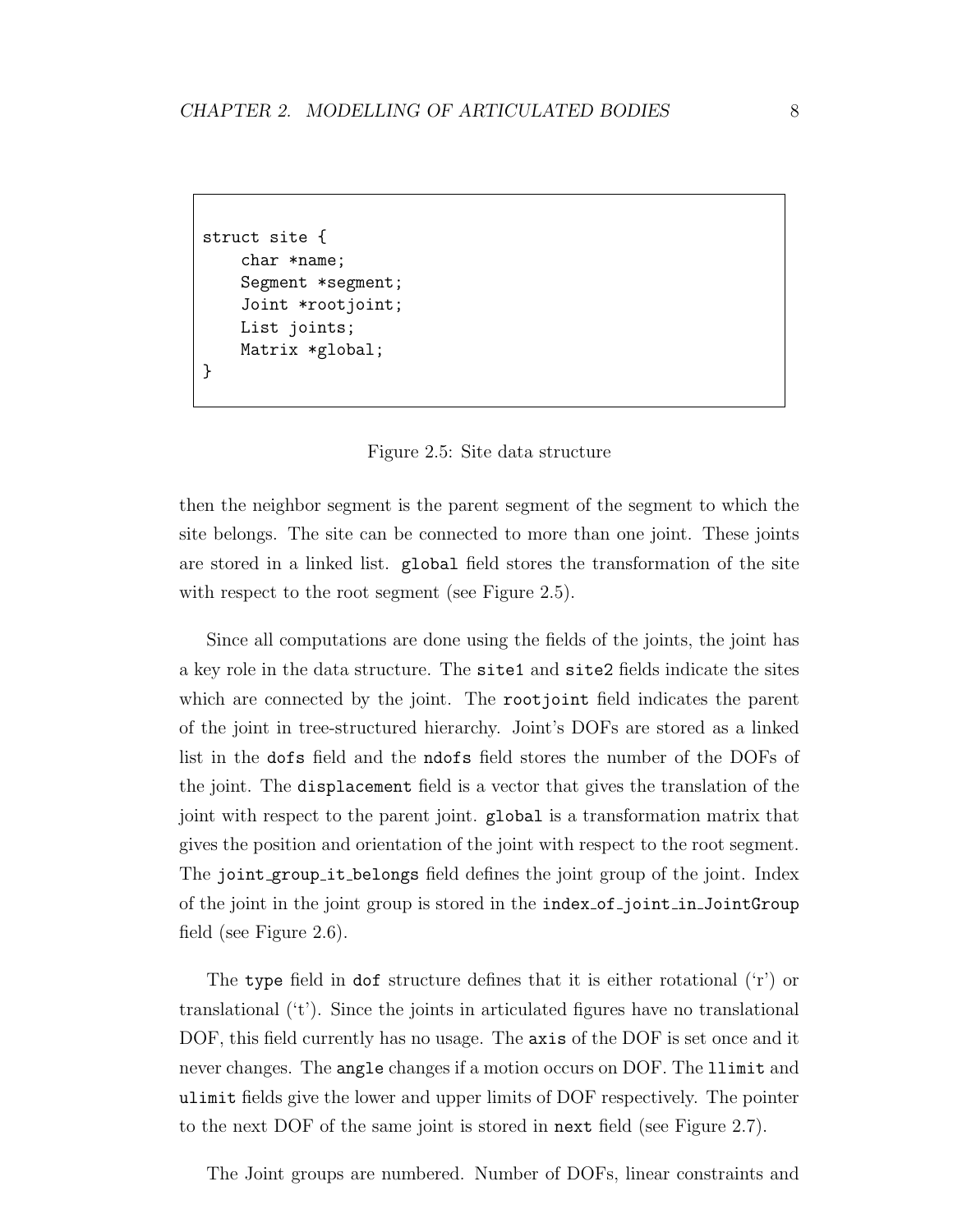```
struct joint
{
   char *name;
   Site *site1, *site2;
   Joint *rootjoint;
   DOF *dofs;
   int ndofs;
   Vector displacement;
   Matrix global;
    JointGroup *joint_group_it_belongs;
    int index_of_joint_in_JointGroup;
}
```
Figure 2.6: Joint data structure

```
struct dof {
   char type;
   float axis[3];
   float angle;
   float llimit, ulimit;
    dof *next;
}
```
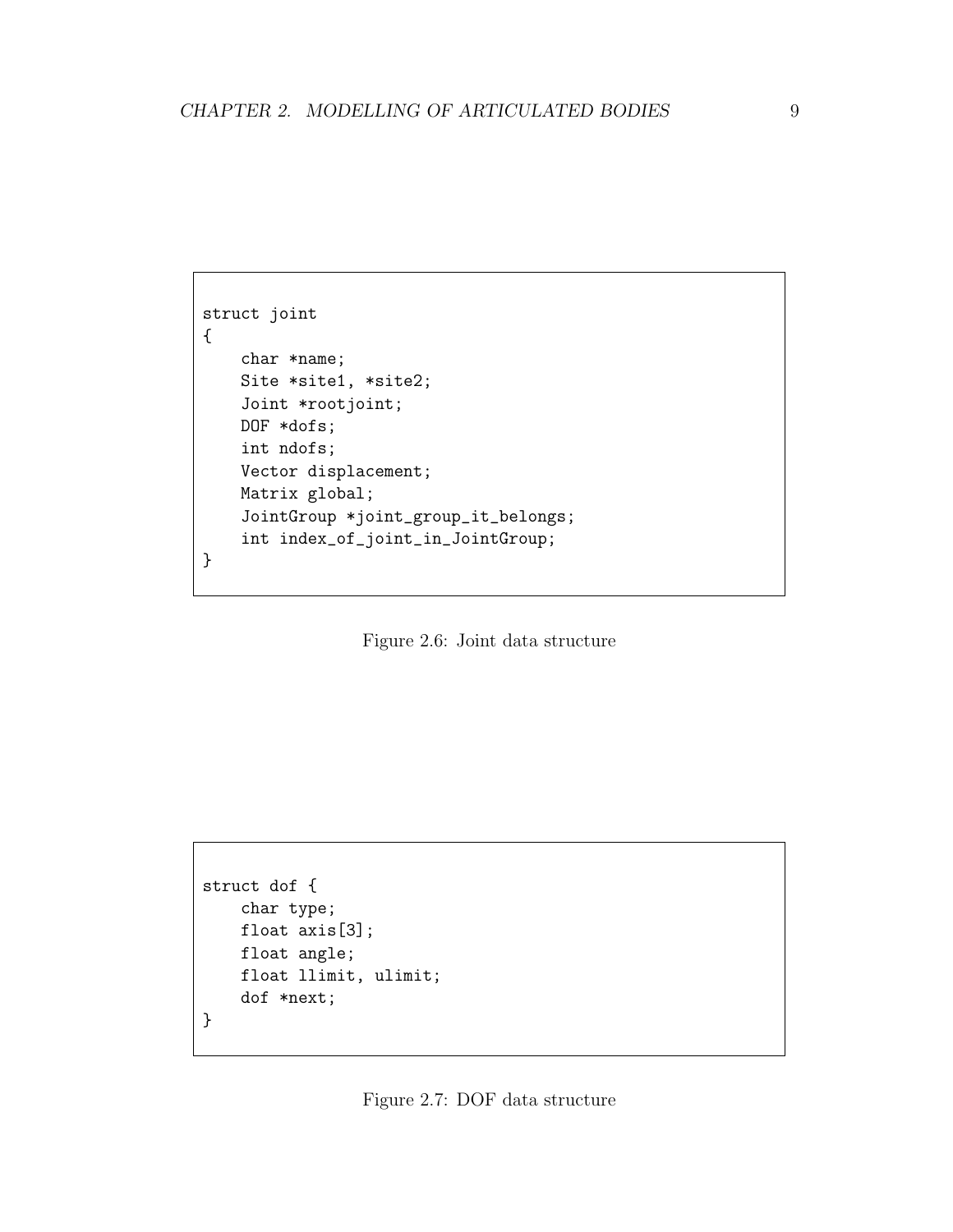```
struct group_member {
    Joint *joint;
}
struct joint_group {
    int group_number;
    int number_of_dofs;
    float group_angles[20];
    int number_of_linear_constraints;
    float linear_constraints_matrix[25][25];
    int number_of_members;
    GroupMember member[20];
}
```
Figure 2.8: Joint group data structure

members in the group are stored. Group angles are obtained from DOF angles of the joints in the group (see Figure 2.8).

### 2.3 Geometric Body Modelling

In order to animate a human figure, the geometry of the body must be modelled. This encapsulates constructing a surface or a volume geometry for the human body shape.

#### 2.3.1 Geometric Body Modelling Techniques

In this subsection, current geometric modelling schemes are briefly reviewed. Geometric models can be classified into three categories:

Stick models: Segments are defined as lines. Joints link these segments. Figure looks like a skeleton. Since it is not realistic, usage of it is not common.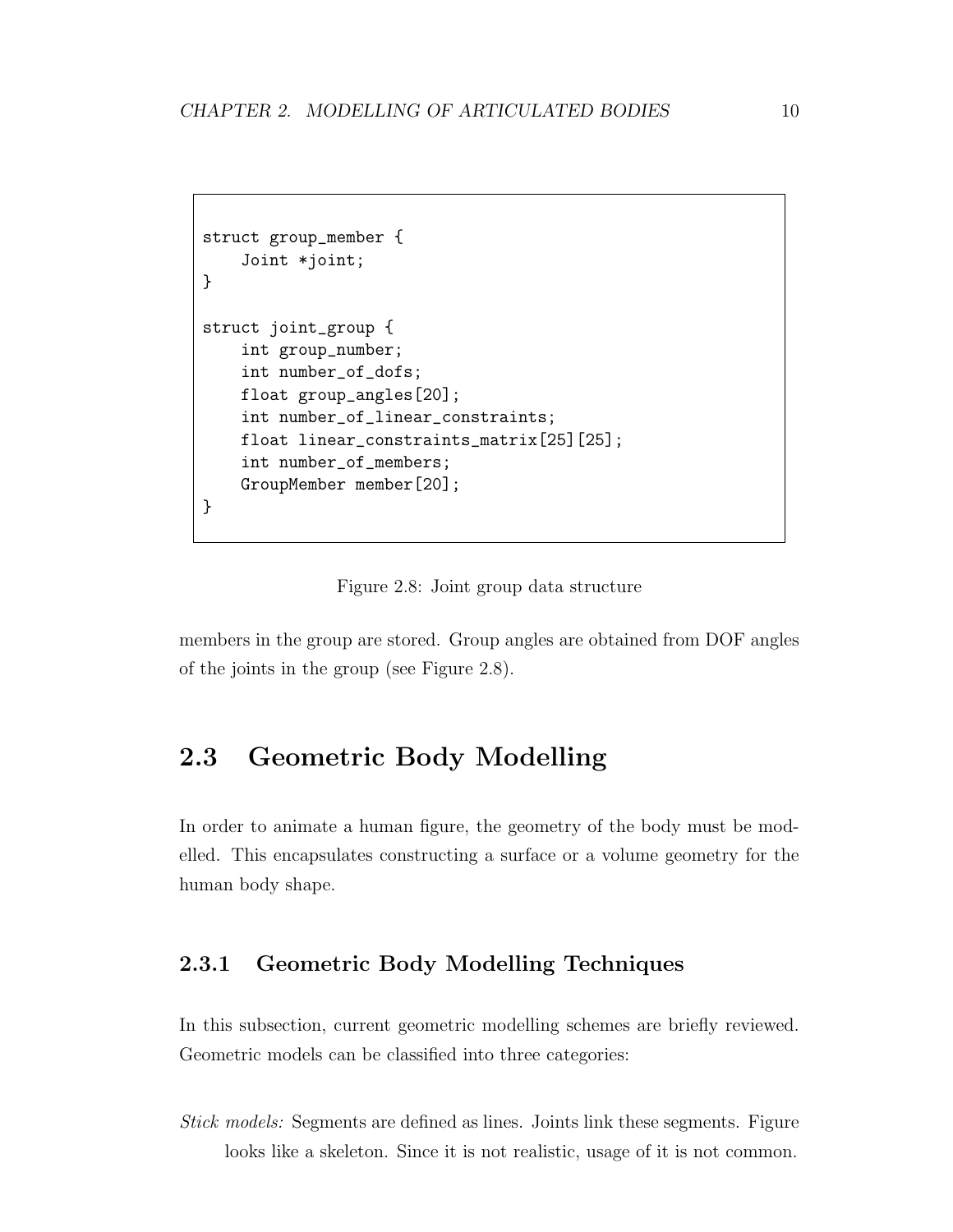Surface models: Surface models can be grouped as polygons and curved surfaces.

The polygonal models are defined as networks of polygons forming 3D polyhedra. Each polygon consists of some connected vertex, edge, and face structure [2].

Mathematical formulations are used for constructing true curved surfaces called patches. There are many formulations of curved surfaces, including: Bezier, Hermite, bi-cubic, B-spline, Beta-spline, and rational polynomial [5, 11].

Volume models: Volume models can be grouped as Voxel models and CSG. In Voxel models, space is completely filled by a tessellation of cubes called voxels (volume elements). In CSG, there is no requirement to tessellate the entire space. Also, the primitive objects are not limited to cubes. There are many number of simple primitives such as cube, sphere, cylinder, cone, half-space, etc. Each primitive is transformed or deformed and positioned in space.

#### 2.3.2 Surface Scheme with Triangular Polygons

In our application, a polygonal representation is used to model the geometry.

Each segment has a physical shape constructed by triangular polygons. Two files are read for each segment (see Figure 2.4). One of the files consists of point coordinates with respect to the rootsite local coordinate frame (see Figure 2.9). These coordinates are written to a 2D array, vertices (see Figure 2.4). The other file stores the polygon (face) information where triangles are used as polygons (see Figure 2.10). These connections are written to another 2D array, faces (see Figure 2.4). The normals of the faces are stored in normal field of the segment structure.

The resulting shape for the vertex and face lists presented in Figures 2.9 and 2.10 can be seen in Figure 2.11.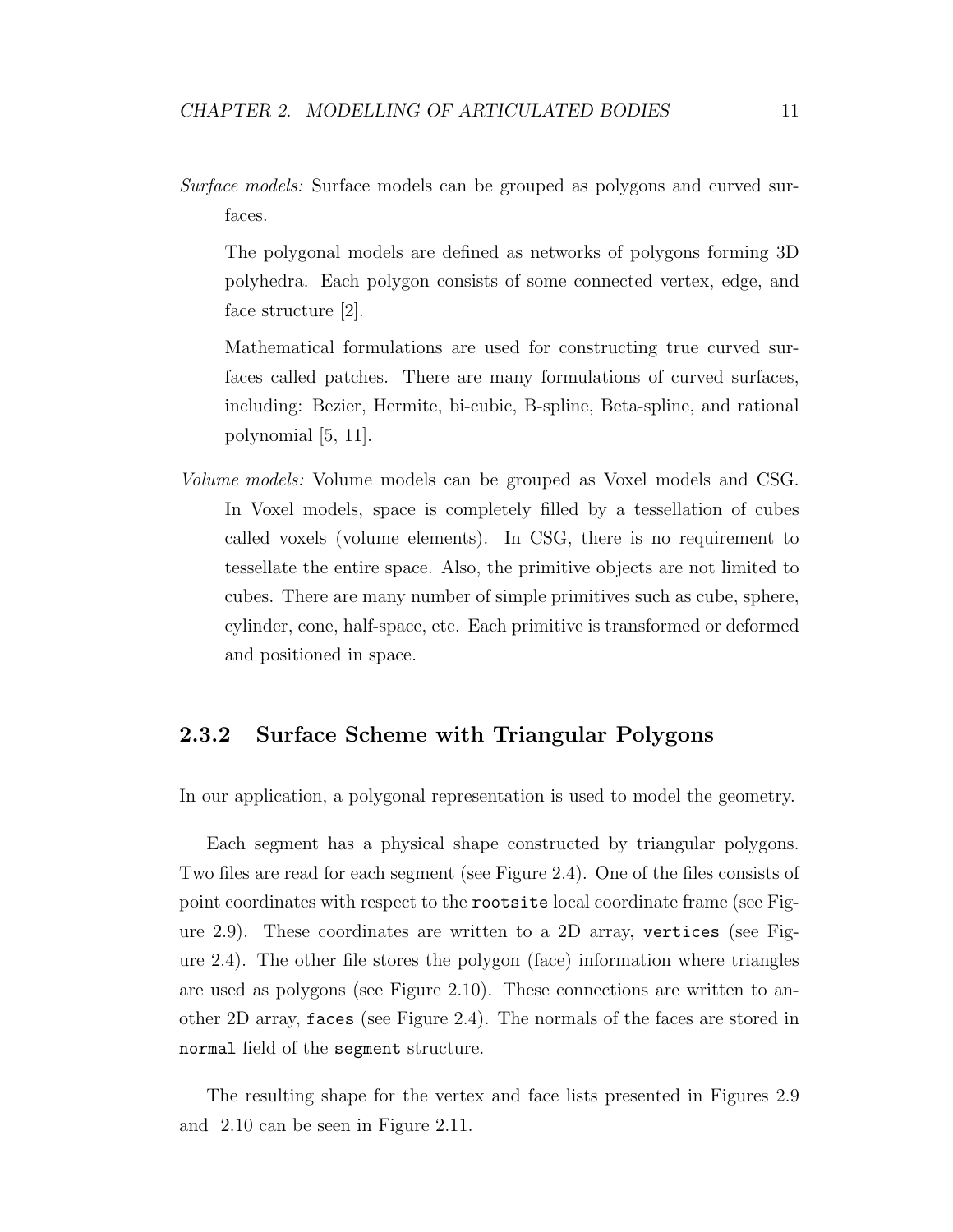|  | $V$ 0.0 0.0 0.0 |  |
|--|-----------------|--|
|  | v 1.0 0.0 0.0   |  |
|  | v 0.0 1.0 0.0   |  |
|  | $v$ 0.0 0.0 1.0 |  |
|  |                 |  |

Figure 2.9: An example file showing the 3D coordinates of points.

|  | f 0 1 2 |  |
|--|---------|--|
|  | f 1 2 3 |  |
|  | f 0 1 3 |  |
|  | f 0 2 3 |  |
|  |         |  |

Figure 2.10: An example file that stores the polygon (face) information.



Figure 2.11: An example shape read from files.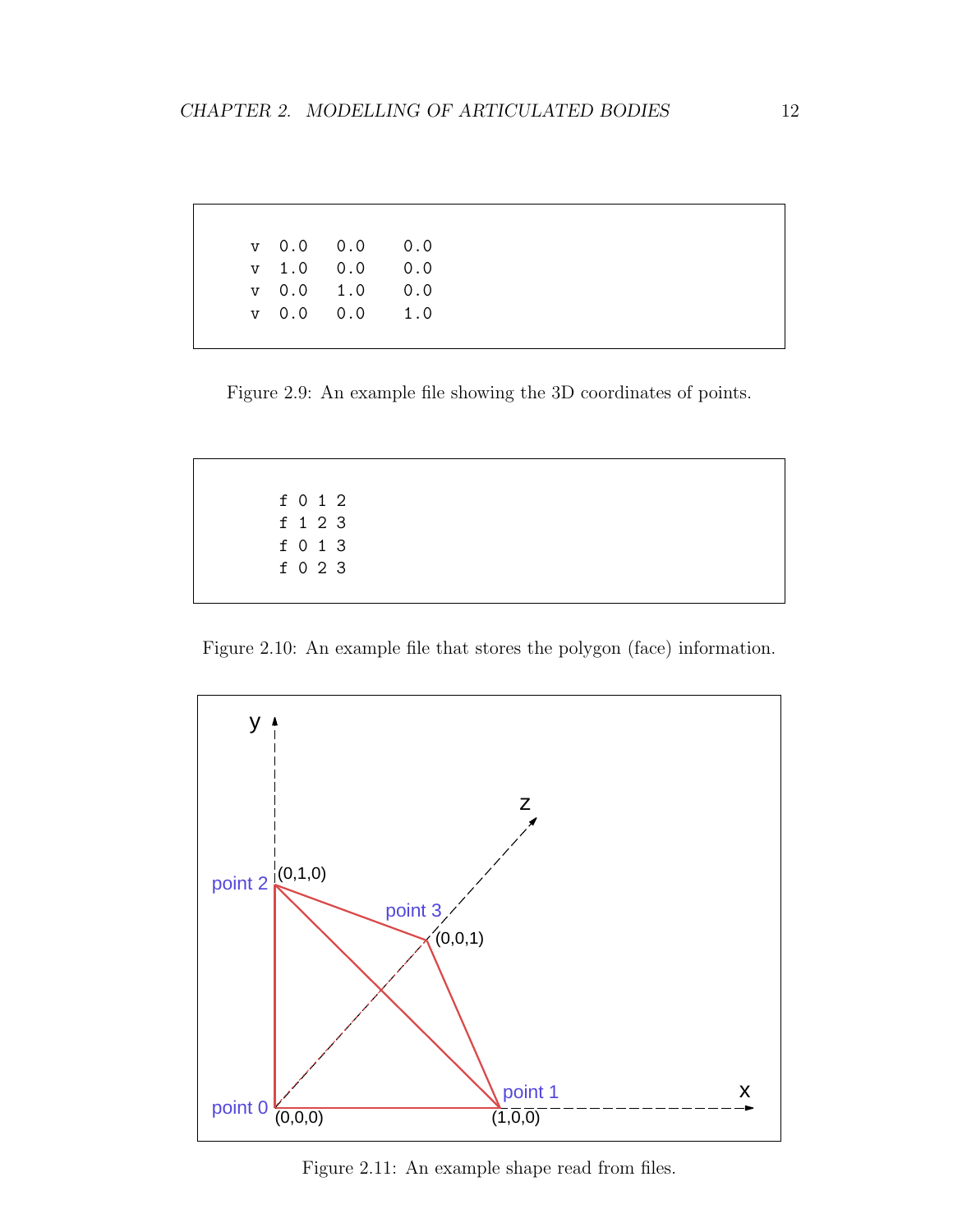## Chapter 3

## Human Animation Techniques

In this chapter, we give an overview of the previous work that has been produced in this area.

In computer graphics, a variety of human animation techniques have been produced. These techniques can be classified into three main categories:

- kinematics,
- dynamics, and
- motion capture.

### 3.1 Kinematic Methods

Kinematics studies the geometric properties of the motion of the objects independent from the underlying forces that cause the motion.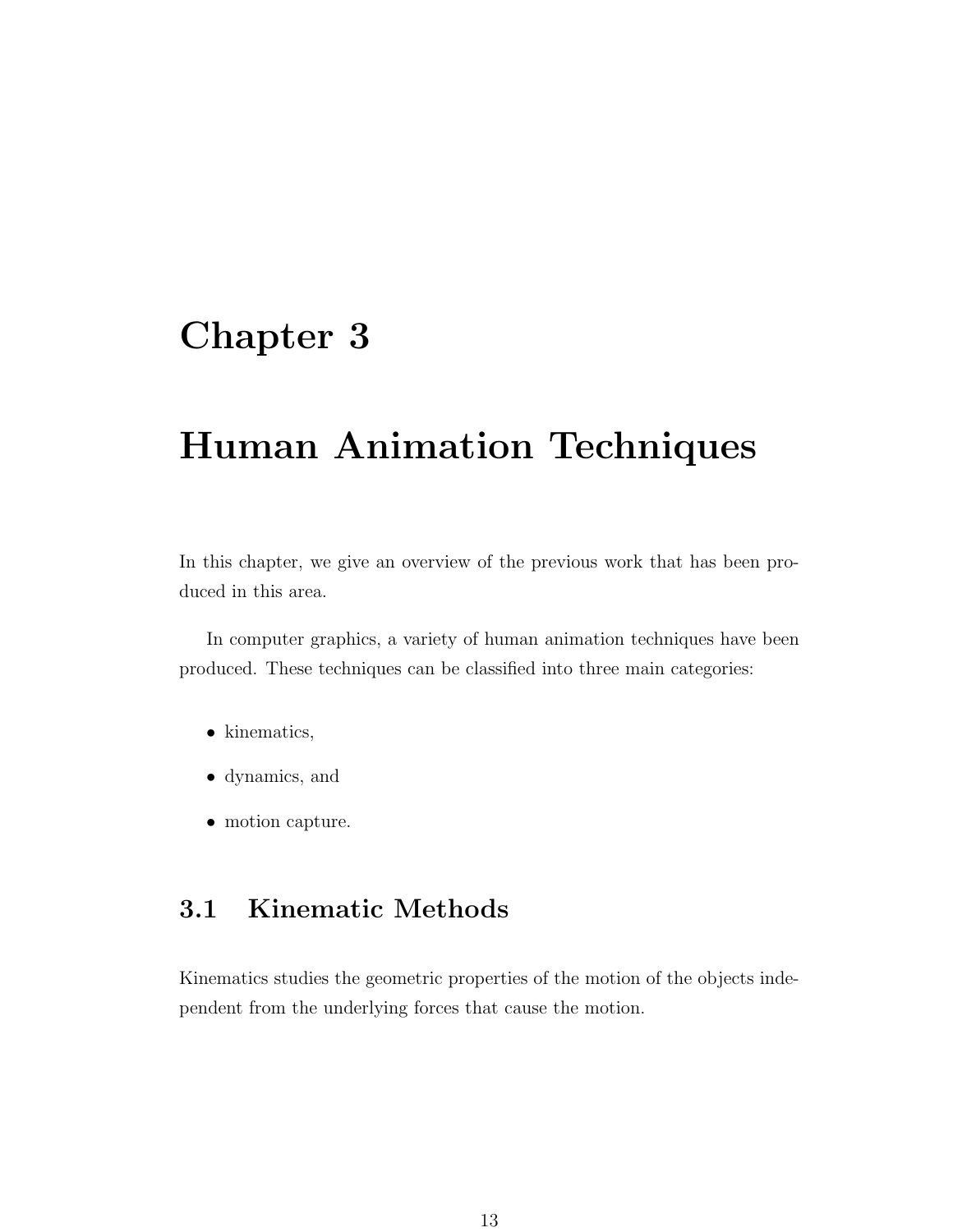#### 3.1.1 Forward Kinematics

Forward kinematics explicitly defines the state vector of an articulated figure at a specific time. The state vector is

$$
\Theta = (\theta_1, ..., \theta_n),\tag{3.1}
$$

where  $\Theta$  is the set of joint angles including independent parameters defining the positions and orientations of all joints belonging to the figure.

A set of joints linked to each other hierarchically, forms a chain (i.e. a branch of tree at Figure 2.3). The most distal end of this chain is called the end-effector. With a given  $\Theta$ , the cascaded transformations of joints in the chain affect the displacement of end-effector (Equation 3.2).

$$
X = f(\Theta). \tag{3.2}
$$

This specification is done with the manual input of a small set of poses (keyframing) by animator explicitly. In order to generate intermediate poses (inbetweens), interpolation techniques are used.

The choice of an adequate interpolation technique is a problem. The interpolated values for a single DOF between two key-frames form a trajectory curve. Most of the studies are concentrated on to form a proper shape for this trajectory and to control the variations of the speed along the trajectory in order to obtain a realistic motion [4, 20, 22, 30]. Linear interpolation technique, piecewise splines and double-interpolant methods with some modifications have been used to generate the intermediate poses.

Forcing the user to specify values for parameters is often inconvenient, especially for tasks with too many DOFs. Too many parameters to control, drive the animator to make errors. In addition to this, combined effects of transformations from root to end-effector make it difficult to control the positional constraints while creating a key-frame. During interpolation, obtaining the true trajectory for realistic motion is also hard job to achieve.

Forward kinematics is successful for animating simple objects, but it is not really a good choice for animating highly articulated figures.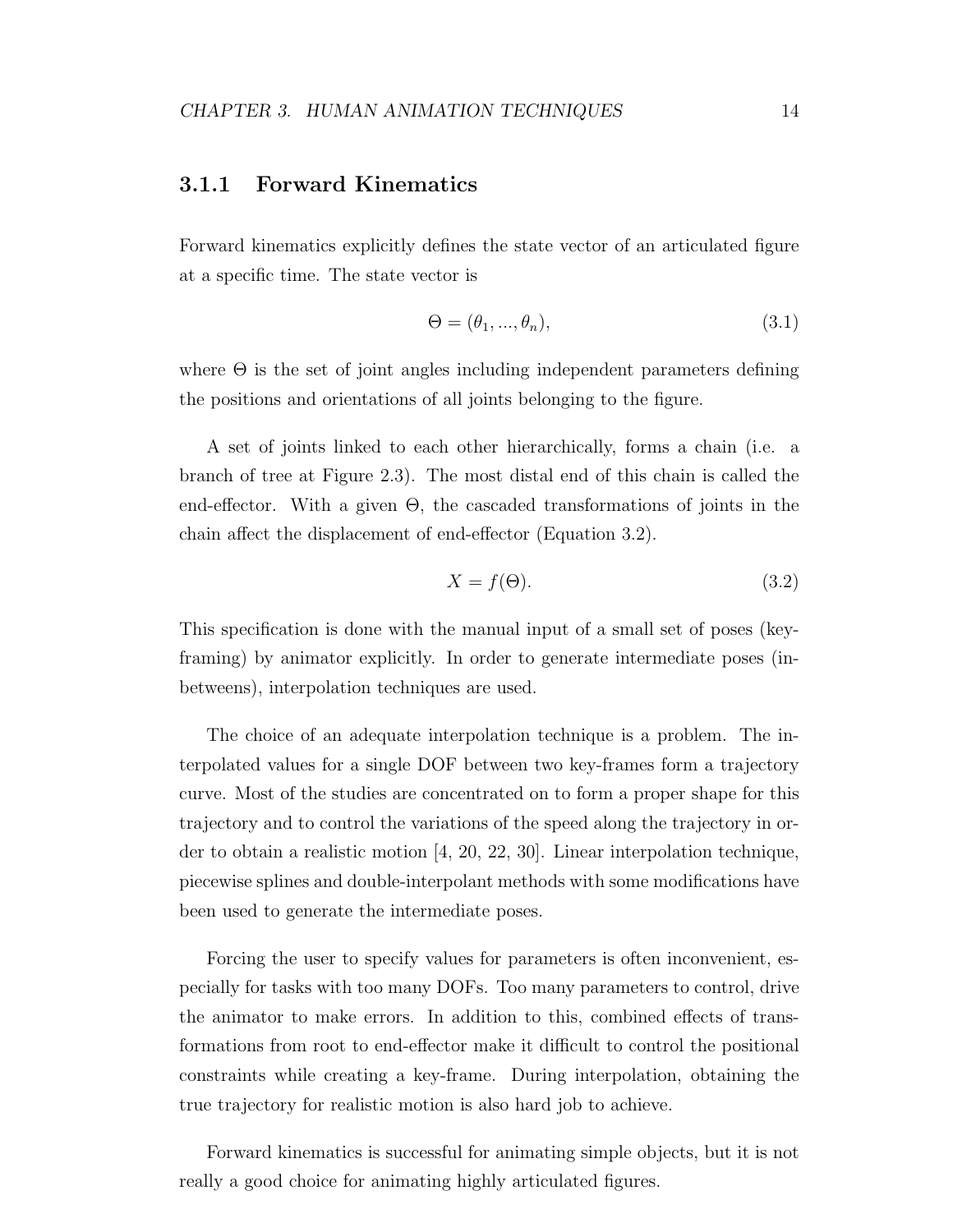#### 3.1.2 Inverse Kinematics

In inverse kinematics, the desired position and orientation of the end-effector are given by the user. Inverse kinematics computes all joint angles in the chain that orient the end-effector to the desired posture. In order to derive Θ with a given  $X$ , the inverse of Equation 3.2 is required (Equation 3.3).

$$
\Theta = f^{-1}(X) \tag{3.3}
$$

Solving the Equation 3.3 is quite difficult. Since the function in Equation 3.3 is nonlinear, there may be more than one solution set of  $\Theta$  for a given X (Figure 3.1). In one approach, as the nonlinear property of function makes



Figure 3.1: Given goal, more than one solution.

the solution difficult, the problem can be made linear by localizing around the current operating position [34]. Girard's PODA animation system is an example using this approach [15].

Another numeric approach is nonlinear optimization technique. This approach tries to minimize a function of relation between the end-effector's position and the user defined goal. It applies iterative non-linear optimization techniques to obtain the minimum. Jack<sup>1</sup> animation system developed at the University of Pennsylvania uses this approach [1, 38].

Tolani et al. [32] also offer a combination of analytic and numerical methods

<sup>1</sup>Jack is a registered trademark of Transom Inc.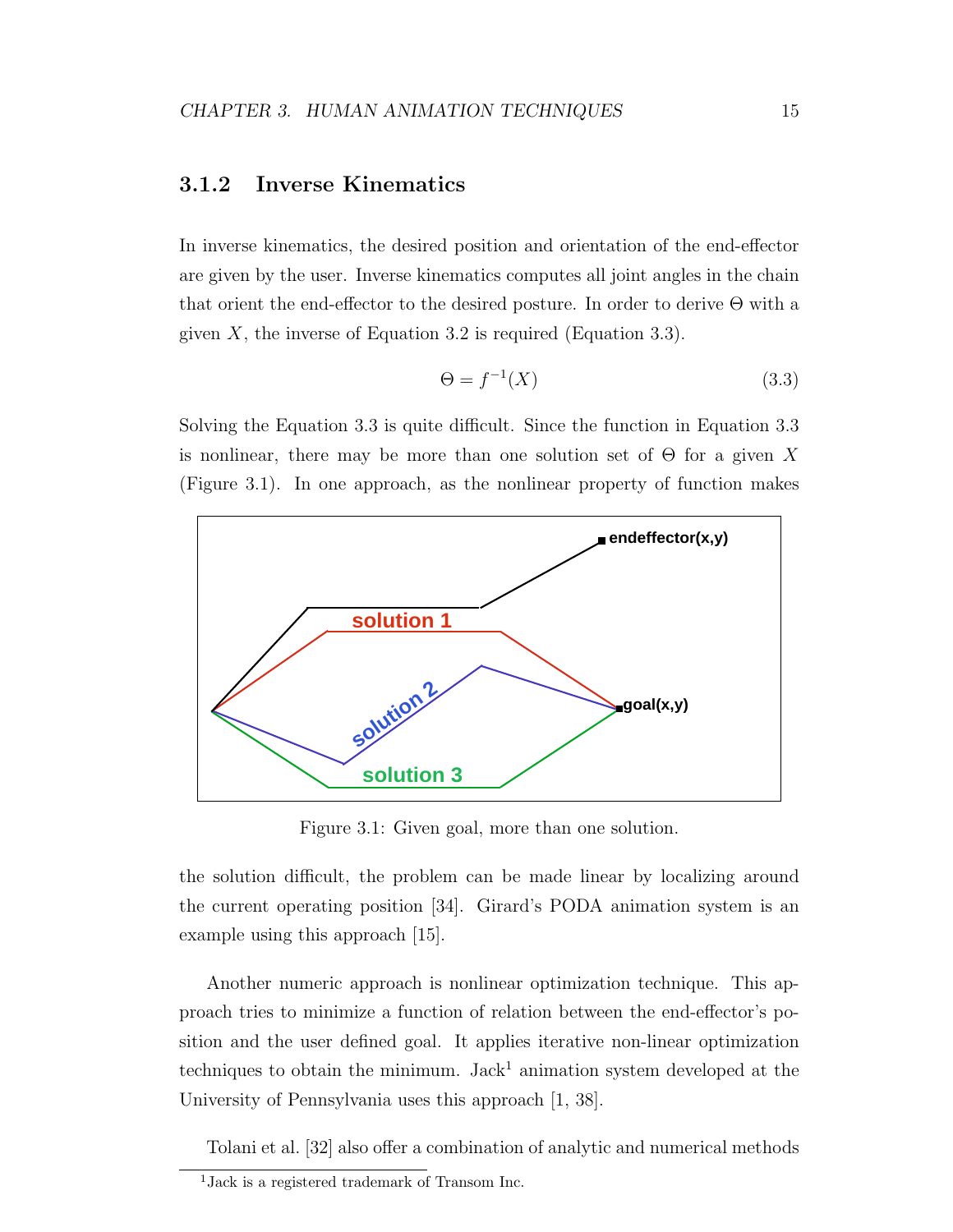to solve inverse kinematics problems. These approaches will be discussed at Chapter 4 in detail.

### 3.2 Dynamic Methods

In kinematic approaches, articulated figures are animated with geometric computations. However, laws of physics have an important effect on the motion of articulated figure in reality. In computer animation, simulating the physical behavior of objects can produce more realistic motions.

The fundamental principle of dynamics is Newton's law which can be formulated as;

$$
F = ma,\t\t(3.4)
$$

where  $F$  represents the force applied to an object,  $m$  represents mass of the object and a represents its acceleration, which is the second derivative with respect to time of the position vector. The force is linked to the resulting motion (Equation 3.4). The same equation can also be formulated as follows:

$$
T = i\ddot{\theta},\tag{3.5}
$$

where T represents the torque, i represents the inertia matrix, and  $\ddot{\theta}$  represents the angular acceleration. Torque is linked to rotation (Equation 3.5).

#### 3.2.1 Forward Dynamics

Forward dynamics applies Equations 3.4 and 3.5 in order to calculate the motion with a given force. Equations 3.4 and 3.5 are only for a rigid body. A hierarchy of rigid parts linked by joints is constructed in order to apply them to an articulated figure.

Animator applies external forces to rigid bodies. The motion is calculated step by step in time. At each step, acceleration is computed with respect to the applied forces. Computed acceleration is twice integrated to the position of the rigid body. The fundamentals of forward dynamics can be found in [35].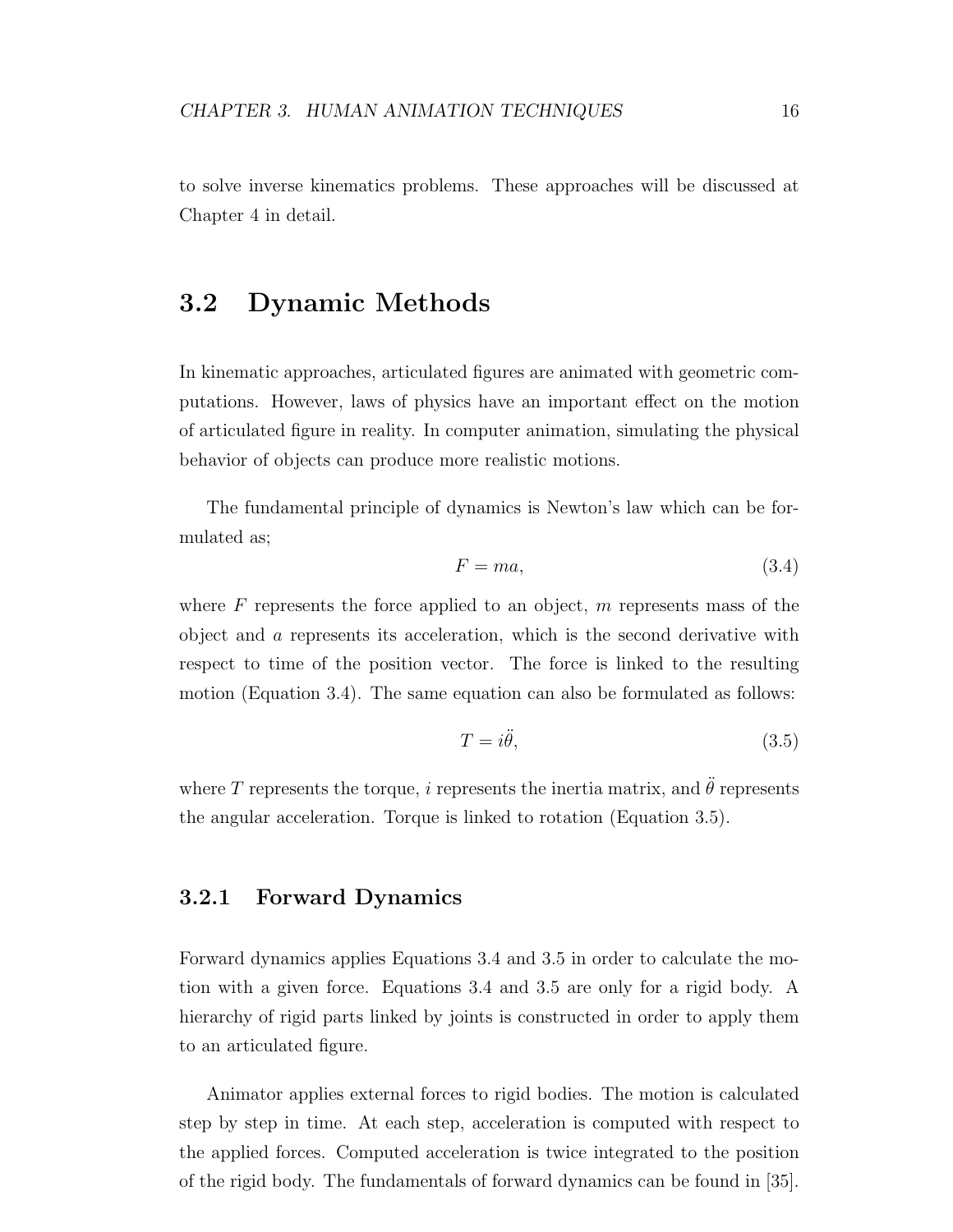It is harder to solve the equation for an articulated structure than for a single rigid body. There is one equation for each DOF and the obtained acceleration from the equation affects the forces applied to adjacent segments. High computation cost of forward dynamic approaches prevents them to be used in real time applications.

#### 3.2.2 Inverse Dynamics

Inverse dynamics applies Equations 3.4 and 3.5 in order to calculate the forces with a given motion. Some of the notable research using inverse dynamics can be found in [3, 6, 18, 36].

Witkin, Fleischer, and Barr [36] uses "energy" constraints to assemble 3D models, for changing the shape of parametrically-defined primitive objects. Constraints are expressed as energy functions, and the energy gradient followed through the model's parameter space. The constraints are satisfied if and only if the energy function is zero.

Isaacs and Cohen [18] does physical simulation of rigid bodies, for the special case of linked systems without closed kinematic loops. They embedded the key-frame animation system within a dynamic analysis by the help of kinematic constraints. Joint limit constraints are also handled through kinematic constraints. This provides to escape to define additional forces. Instead, kinematic constraints remove constrained DOFs of joints, and inverse dynamic handles unconstrained DOFs.

Barzel and Barr [6] build objects by specifying geometric constraints. They classified these constraints as point-to-nail that fixes a point on a body to a user-specified location in space, point-to-point that forms a joint between two bodies, etc. Each rigid body is independently simulated at each time step. A rigid body is subjected to external forces and constraint forces. These forces act until all the constraints are satisfied. Constraint forces are solved from a set of dynamic differential equations.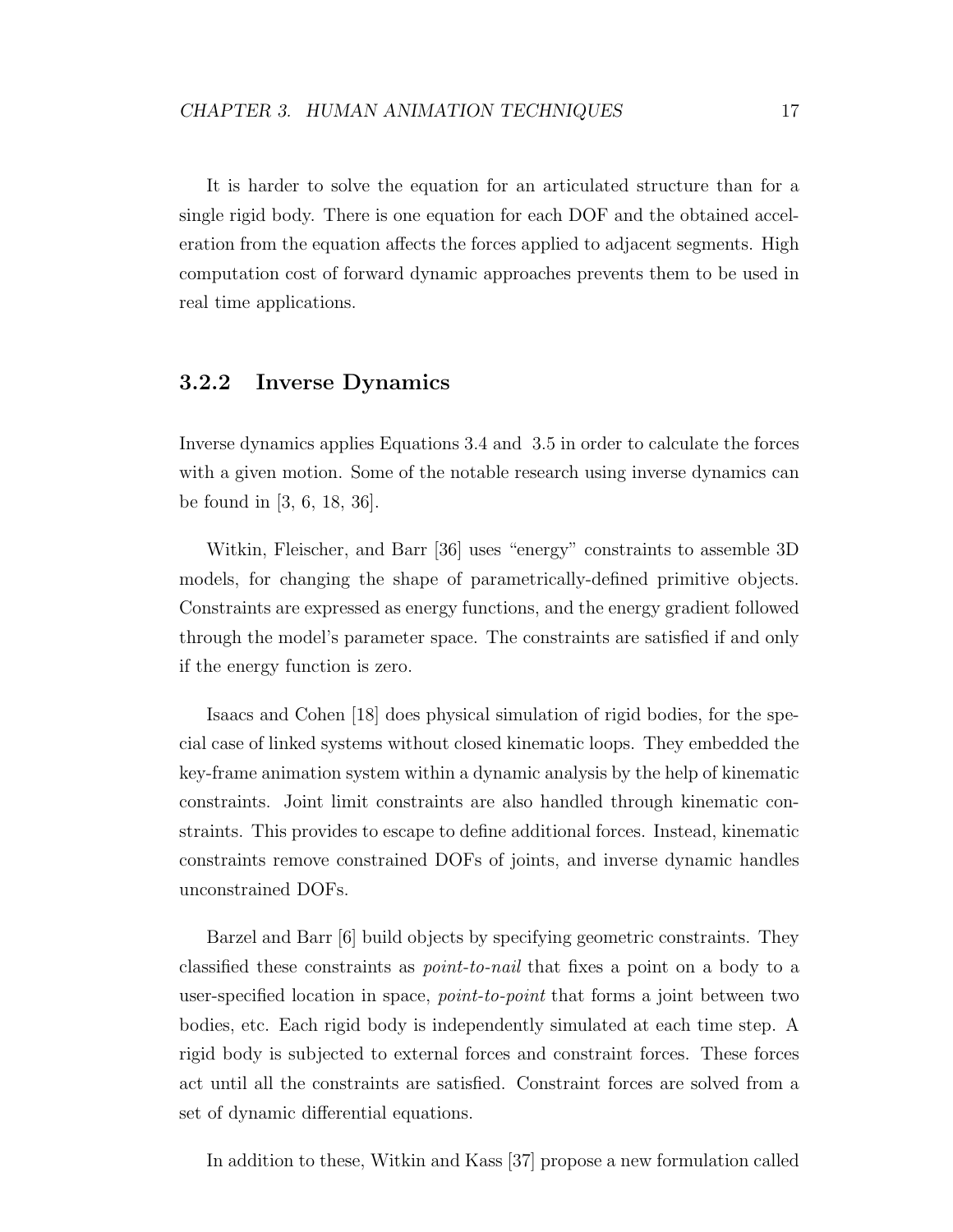spacetime constraints. The main idea is to compute the figure motion and the time varying muscular forces on the whole animation sequence instead of doing it sequentially in time. The discrete values of forces, velocities and position over time are put in a large vector of unknowns. A set of constraints between these unknowns is specified. The vector of unknowns is computed with a constrained optimization. A cost function is specified for minimization. This function consists of the sum of squared muscular forces over time.

As it has been emphasized in forward dynamics, approaches based on dynamic simulation suffer from high computational cost compared with the kinematic approaches. However, the motion of the figure in dynamic approaches is more realistic than that in kinematic approaches.

### 3.3 Motion Capture

Since each individual has his own motion style, kinematics and dynamics stay insufficient to detect this competence. Moreover, for many different motions, it cannot be possible to obtain them realistically. In recent years, progress in motion capture techniques make it possible to use human motion data directly.

Magnetic and optical technologies make it possible to obtain and to store positions and orientations of points on the human body. However, the stored data are raw and need to be processed. Mostly, the synthetic skeleton does not match with the real one. In [7, 24], the synthetic skeleton is adapted to another one by recovering angular trajectories. They used an inverse kinematic optimization algorithm to obtain the correct angular trajectories. It is also possible to have some errors during capturing because of calibration error, electronic noise etc. These techniques also take care of this problem.

In recent years, two new techniques have been introduced in order to arrange interaction between synthetic actors: motion blending and motion warping. Motion blending technique constructs a database of characteristic motions and produces new motions by interpolating between parameters of this defined motions. Motion warping obtains well-known trajectories and changes the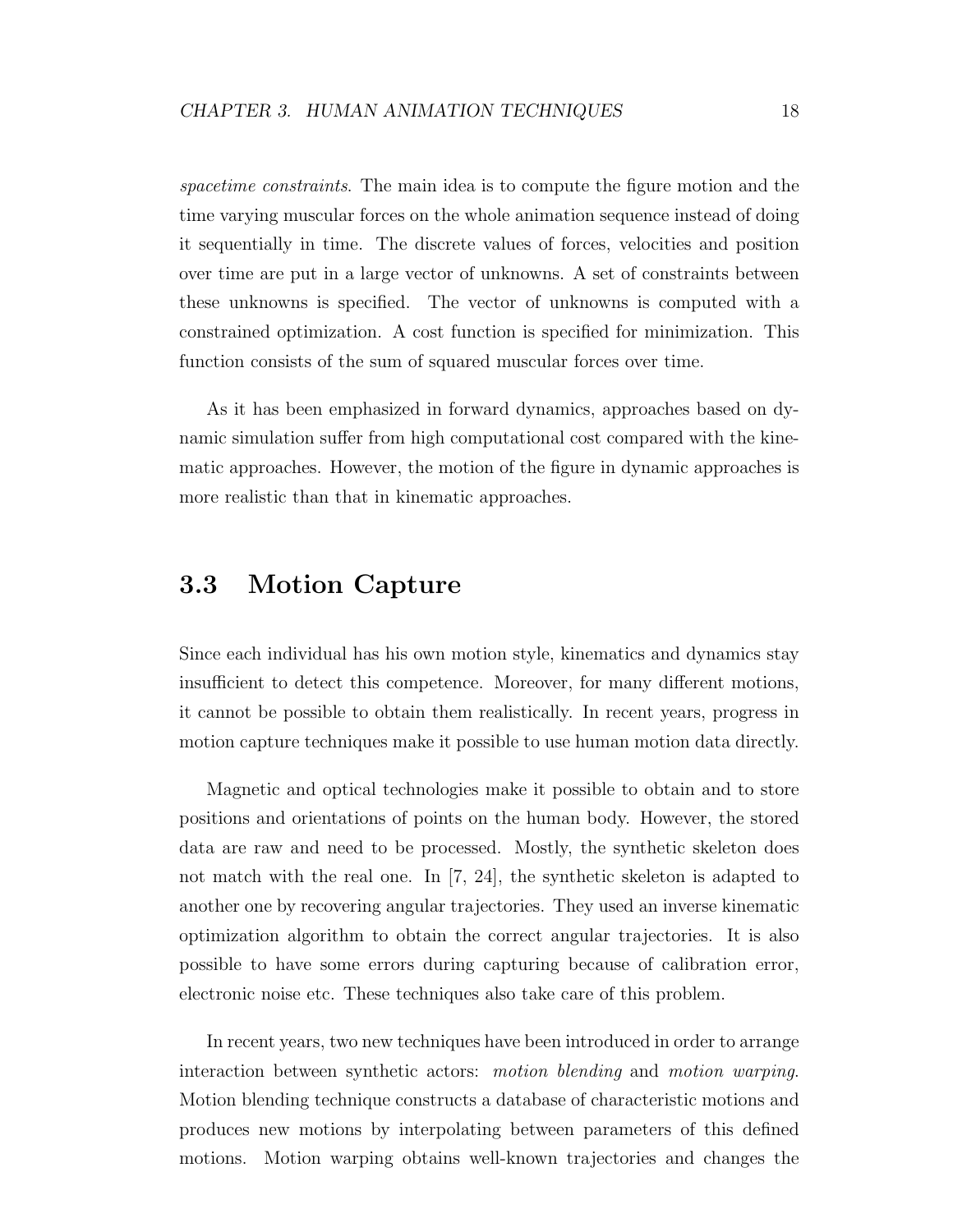motion by modifying these trajectories.

Animation techniques based on motion data produce realistic motions. However, this realism depends on the modifications done by the animator and capturing the correct motion data.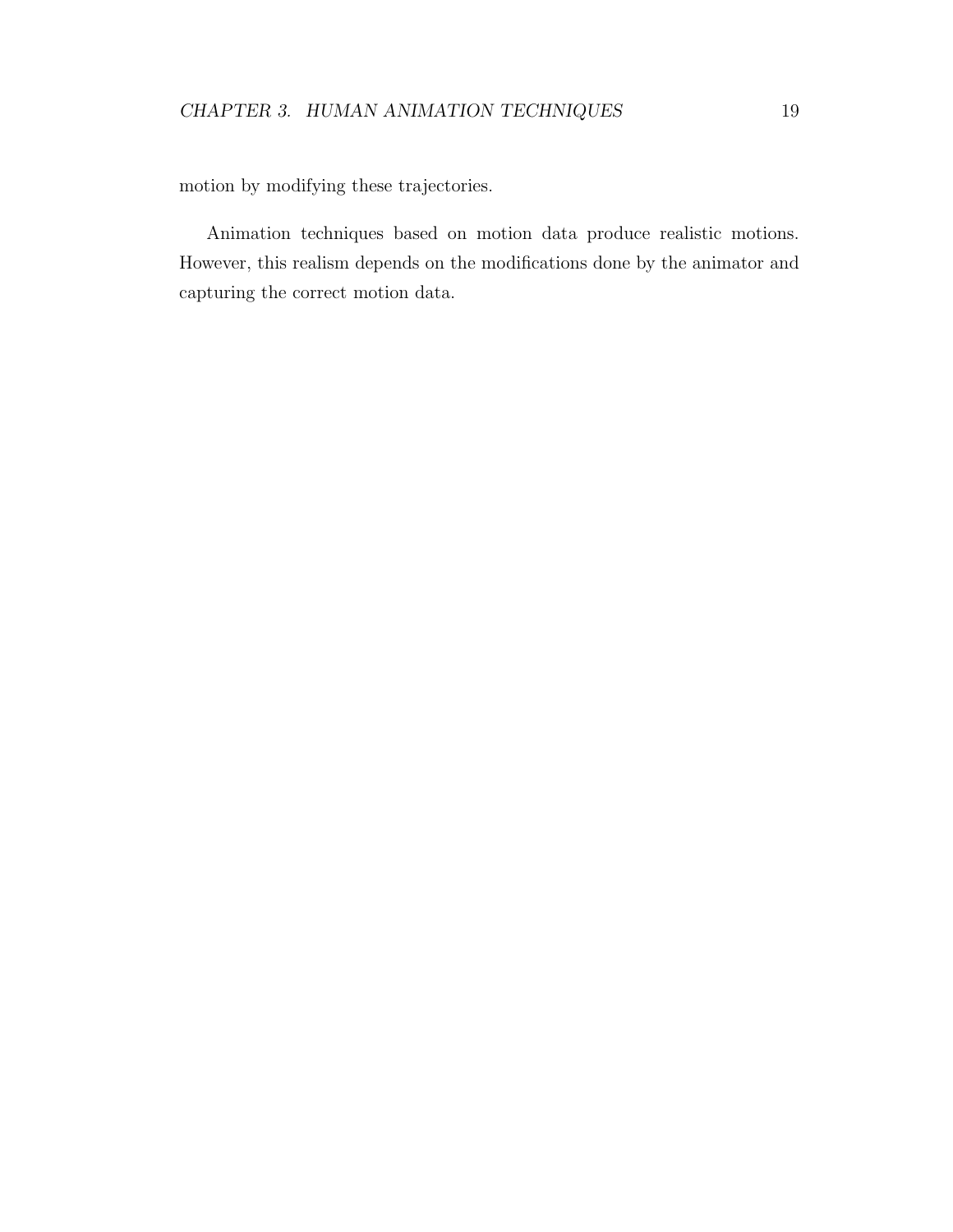## Chapter 4

## Inverse Kinematics

This chapter discusses the solution methods for the inverse kinematics approach. These methods are classified into three categories:

- analytical methods,
- numerical methods, and
- a combination of analytic and numerical methods.

Analytical methods can only be used for very simple articulations, like a twolink arm. For more complex articulations, no analytical solutions exist.

### 4.1 Numerical Methods

#### 4.1.1 Linearized solutions

Inverse kinematics problem is nonlinear since the joint transformations involve rotations. This method tries to solve the nonlinear inverse kinematics problem with linear solution. As a first step, Equation 3.2 is differentiated with respect to  $\Theta$ ,

$$
dX = J(\Theta)d\Theta,\t\t(4.1)
$$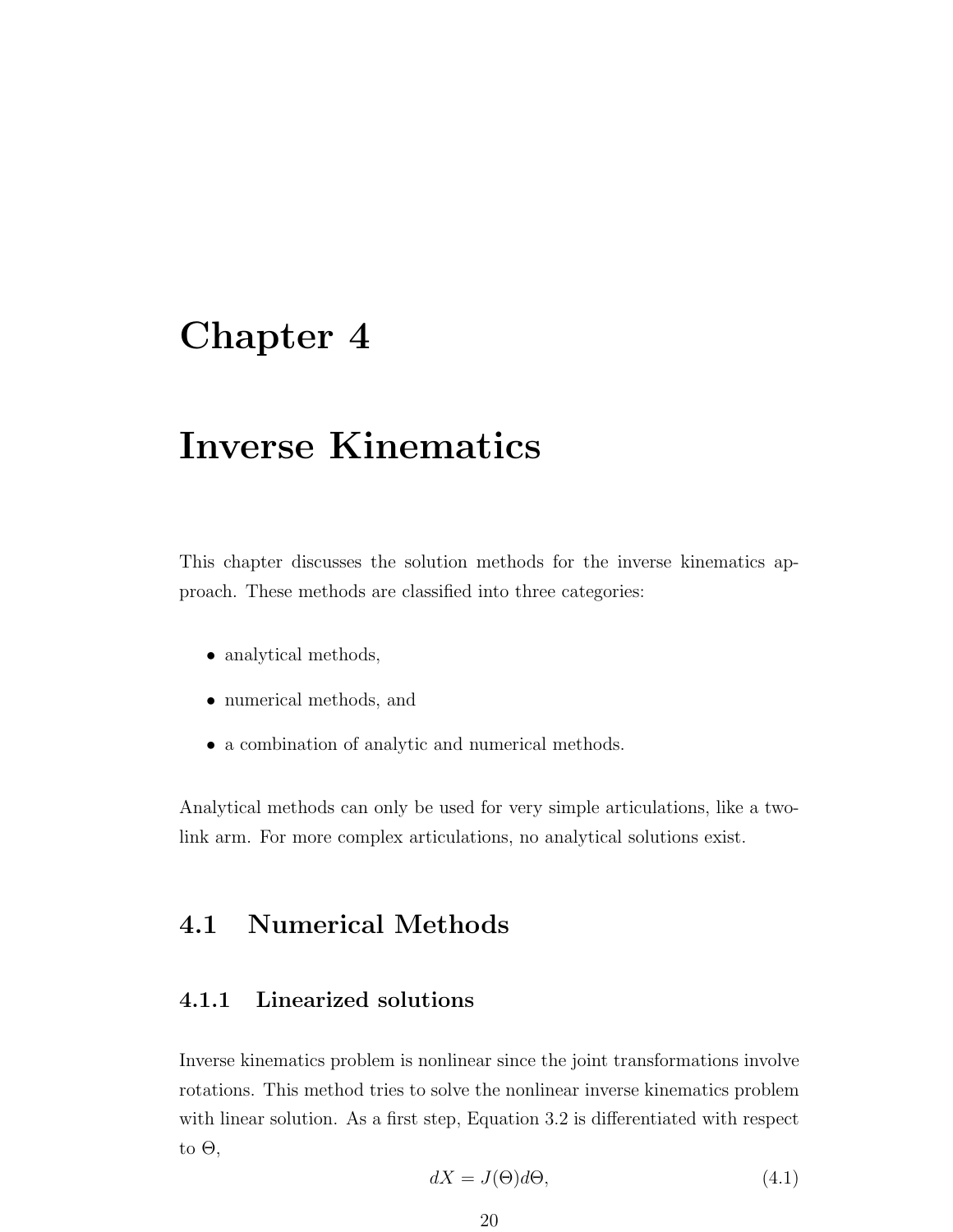

Figure 4.1: Iteration steps towards the desired goal.

where X is the end-effector position and orientation and  $\Theta$  is the vector of joint angles from the root of the hierarchy to the end-effector and Jacobian  $J$  is a matrix of partial derivatives relating differential changes of  $\Theta$  to differential changes in X

$$
J = \frac{\partial f}{\partial \theta}.\tag{4.2}
$$

If we invert Equation 4.1 and iterate towards a final goal position with incremental steps, inverse kinematics problem can be solved linearly (Figure 4.1).

$$
d\Theta = J^{-1}(dX). \tag{4.3}
$$

Usually, it is not possible to take the inverse of Jacobian matrix. Because in order to invert Jacobian matrix, it is supposed to be square and nonsingular. However, it is commonly rectangular, because the dimension of  $\Theta$  is usually larger than that of X. In this situation, pseudoinversion techniques are brought into play [15, 19]. Instead of  $J^{-1}$ , pseudoinverse of Jacobian written as  $J^+$ , is used and it is defined as follows:

$$
J^{+} = J^{T} (JJ^{T})^{-1}.
$$
\n(4.4)

Then, Equation 4.3 becomes,

$$
d\Theta = J^+(dX). \tag{4.5}
$$

Pseudoinverse solutions have the following problem. The rectangular structure of the Jacobian causes redundancy. A manipulator is considered kinematically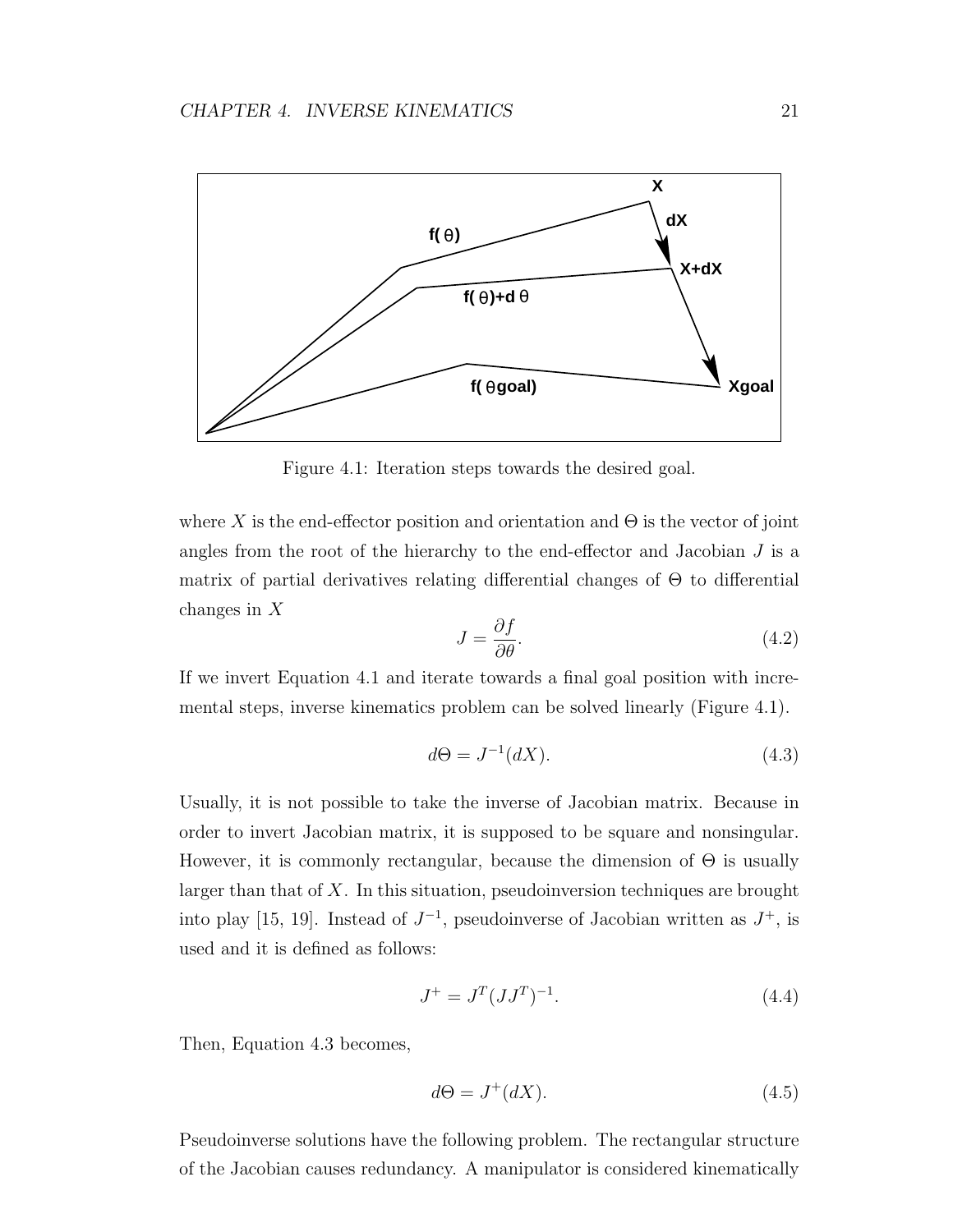redundant when it possesses more DOFs than needed to specify a goal (Figure 3.1). It is often useful to consider exploiting the redundancy in an attempt to satisfy some secondary condition. This can be accomplished by adding a new term to Equation 4.5,

$$
d\Theta = J^+(dX) + (I - J^+J)dZ,
$$
\n(4.6)

where I is the identity matrix,  $(I - J^{+}J)$  is a projection operator on the null space of the linear transformation J, and is called the homogeneous part of the solution.  $dZ$  describes a secondary task in the joint variation space. Whatever the secondary task is, the second term does not affect the achievement of the main task. In addition to prevent the redundancy, the secondary task is used to account for joint angular limits [15] and to avoid kinematic singularities [27].

Another problem is the singularity of the Jacobian. Even though the pseudoinverse can be used when the Jacobian is singular, as the articulation moves, there may be sudden discontinuities in the elements of the computed pseudoinverse due to the changes in the rank of the Jacobian. Physically, the singularities usually occur when the articulation is fully extended or when the axes of separate links align themselves [33].

With singular value decomposition (SVD), it is possible to analyze whether Jacobian matrix is singular. The details of SVD approach can be found in [25]. Generally, the approaches to prevent the singularity track this situation and when it occurs, they try to avoid from singularity. However, the analysis of the Jacobian for singularity condition brings extra processing cost.

#### 4.1.2 Nonlinear Optimization

Optimization based methods approach the problem as a minimization problem. Let  $e(\theta)$  be the positional and orientational definition of end-effector depending on joint angles and g be the positional and orientational definition of desired goal,

$$
P(e(\theta)) = (g - e(\theta))^2, \tag{4.7}
$$

where  $P(e(\theta))$  is a potential function that gives the distance (positional and orientational) between the end-effector and the goal. If the value of potential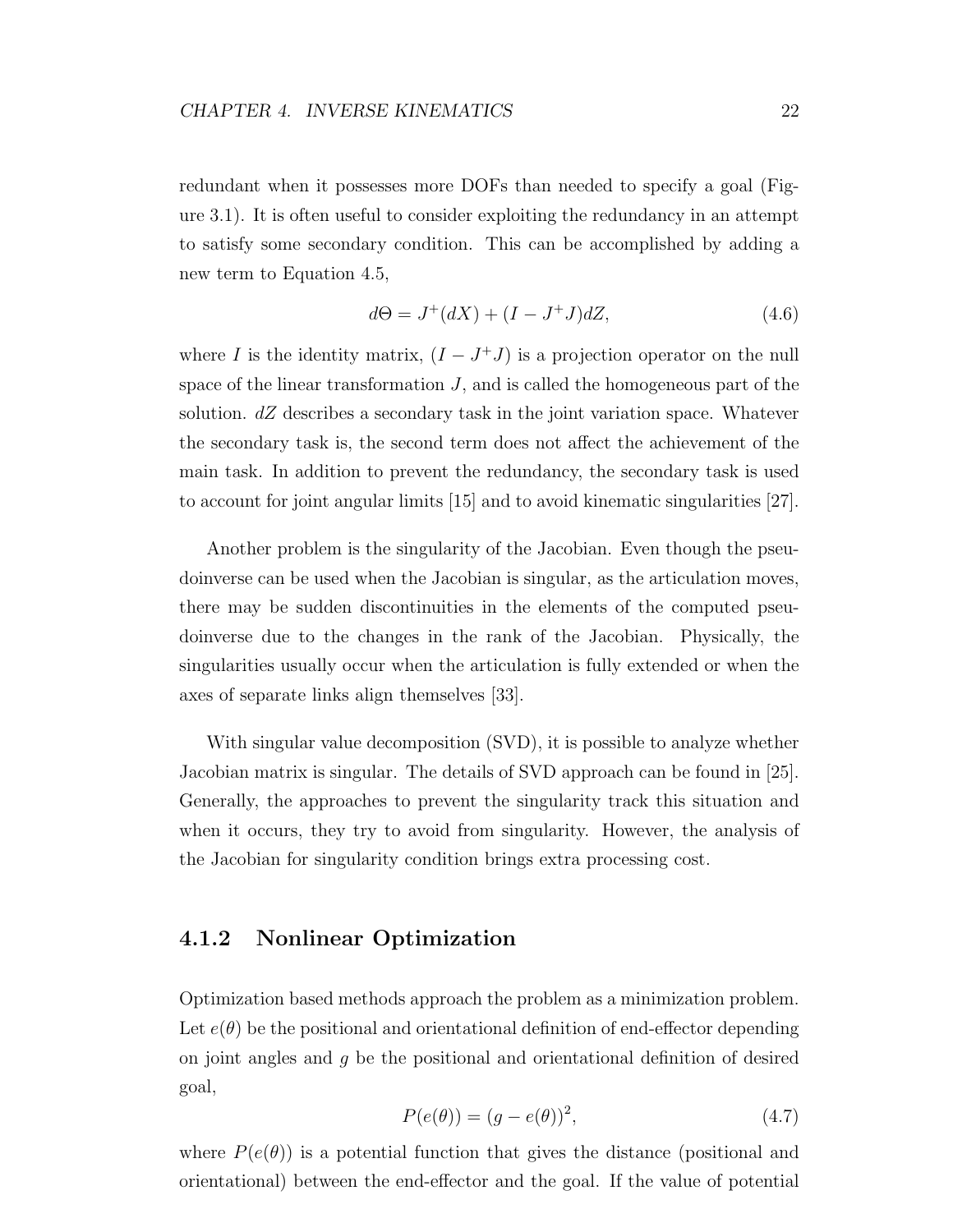function is zero, then the goal is reached. If the goal is not reachable because of the joint limits, the potential function value is tried to be minimized sufficiently. The optimization problem can be formulated as follows [14]:

Minimize 
$$
P(e(\theta))
$$
,  
subject to  $l_i \le \theta \le u_i$  for  $i = 1,...,n$ . (4.8)

Here,  $l_i$  and  $u_i$  are the lower and upper limits of the joint angles, respectively.

There are solvers, for example in MATLAB package [31], in order to handle constraint-based nonlinear optimization problems. They can be used as a black box and be integrated to an animation package. However, it is obvious that this integration would increase the computation cost drastically. Therefore, we choose to embed an optimization algorithm into our implementation. The details of the nonlinear optimization method will be explained in the next chapters.

## 4.2 A Combination of Analytic and Numerical Methods

Tolani et al. [32] offer a combination of analytic and numerical methods to solve generalized inverse kinematics problems including position, orientation and aiming constraints. They develop a set of algorithms for arm or leg.

They approach the problem with transformation and rotation matrices. A seven DOF limb is defined that has 3 joints. Each of first and last joints has three DOF and joint at the middle has one DOF rotating around y axis. Let us call the joints as  $J_1$ ,  $J_2$  and  $J_3$ , respectively. The equation that has to be solved in order to reach the defined goal for the limb is

$$
T_1 A T_y B T_2 = G,\t\t(4.9)
$$

where  $T_1$  and  $T_2$  denote the rotation matrices of  $J_1$  and  $J_3$  as functions of three DOFs belonging to the related joint.  $T_y$  is the rotation matrix of  $J_2$  defined as a function of one revolutionary DOF. A and B are the constant transformation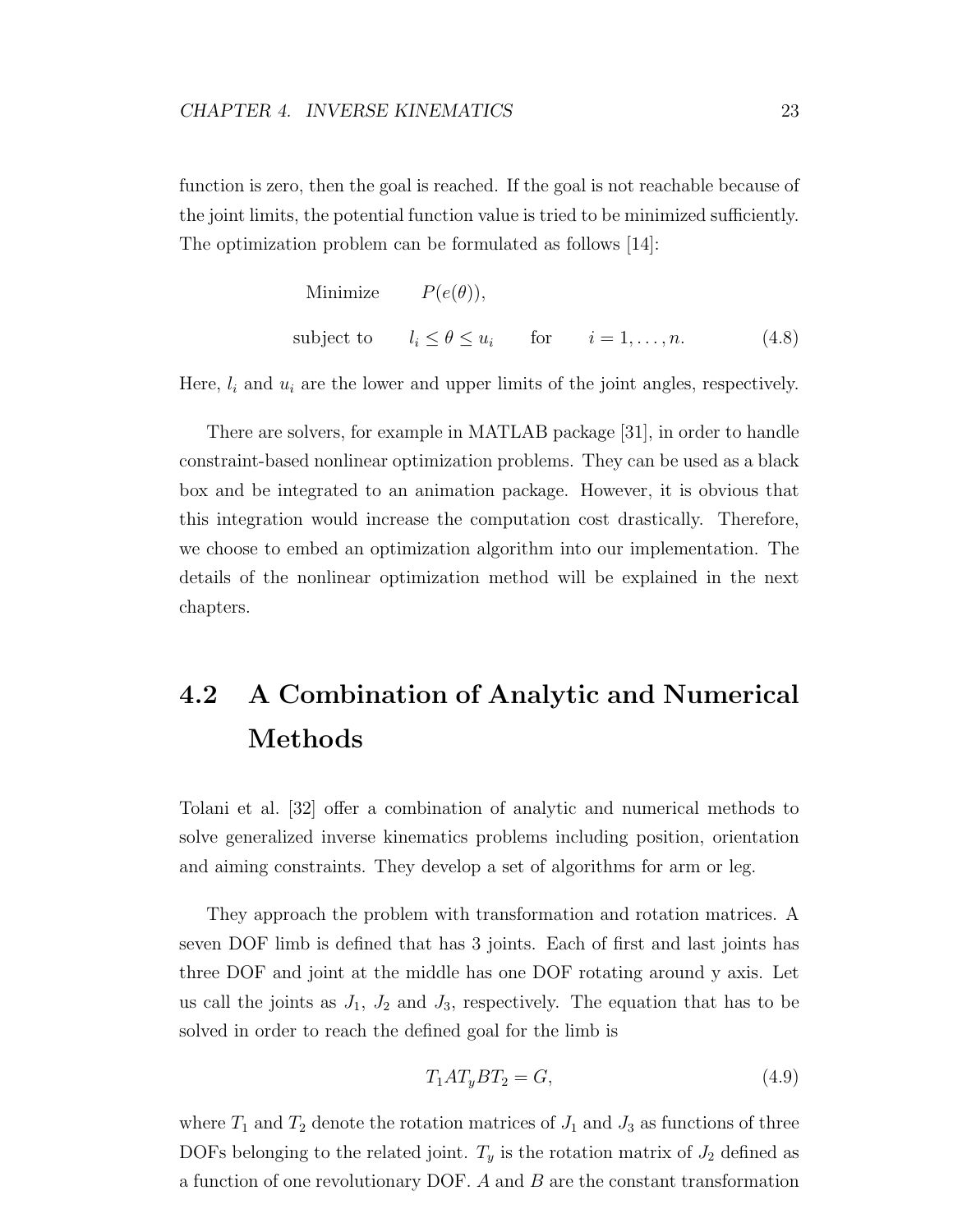matrices from  $J_1$  to  $J_2$  and  $J_2$  to  $J_3$ , respectively. Finally, G is the matrix of the desired goal.

In order to solve Equation 4.9 analytically, trigonometric equations are generated from it. These analytic equations are enough for positional goals, and positional and orientational goals. However, for aiming goals, and positional and partial orientational goals, a combination of analytic and numeric methods is used. Seven variables are reduced to two variables with trigonometric equations, The details of this method can be found in [21]. An unconstrained optimization algorithm is applied to solve for these two variables.

Analytical methods offer high performance for arm or leg limb in computer animation but may require special kinematic structure for the entire body because of the huge trigonometric computations needed. Tolani et al. [32] offers an approach in which an inverse kinematics problem is broken into subproblems [39] that can be solved with the analytical method.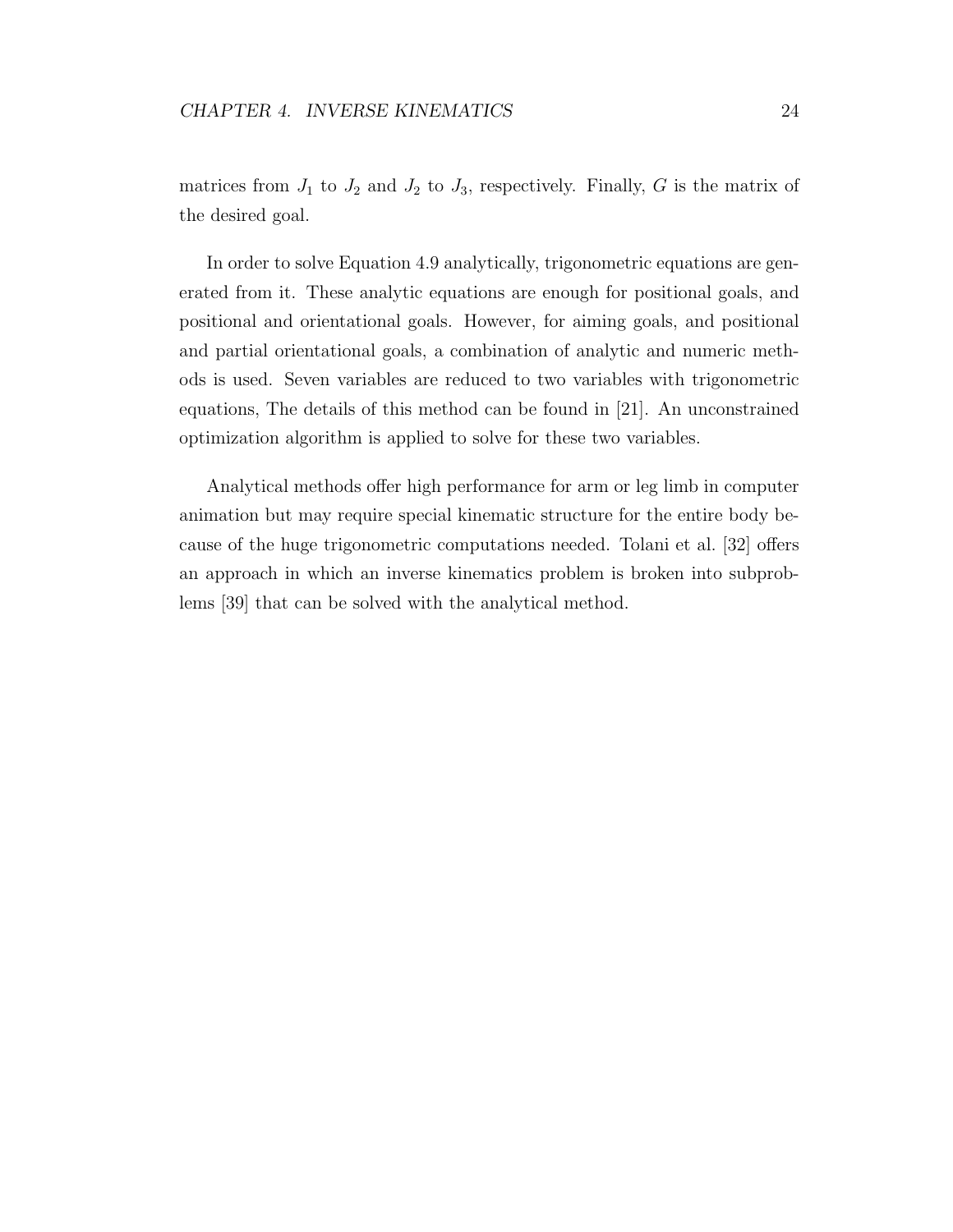## Chapter 5

## Implementation Details

The animation system consists of two main parts:

- the Function Generator Module, and
- the Nonlinear Programming Module.

Figure 5.1 gives an overall structure of the animation sytem.

### 5.1 Function Generator Module

First of all, the human figure is placed to an initial configuration according to the joint parameters entered by the user. The following parameters are entered by the user for each joint to specify the initial configuration of the human figure:

- the angle  $\theta$  that rotates around an arbitrary vector  $(x, y, z)$ ,
- displacement vector with respect to the parent joint, and
- the parent joint of the joint.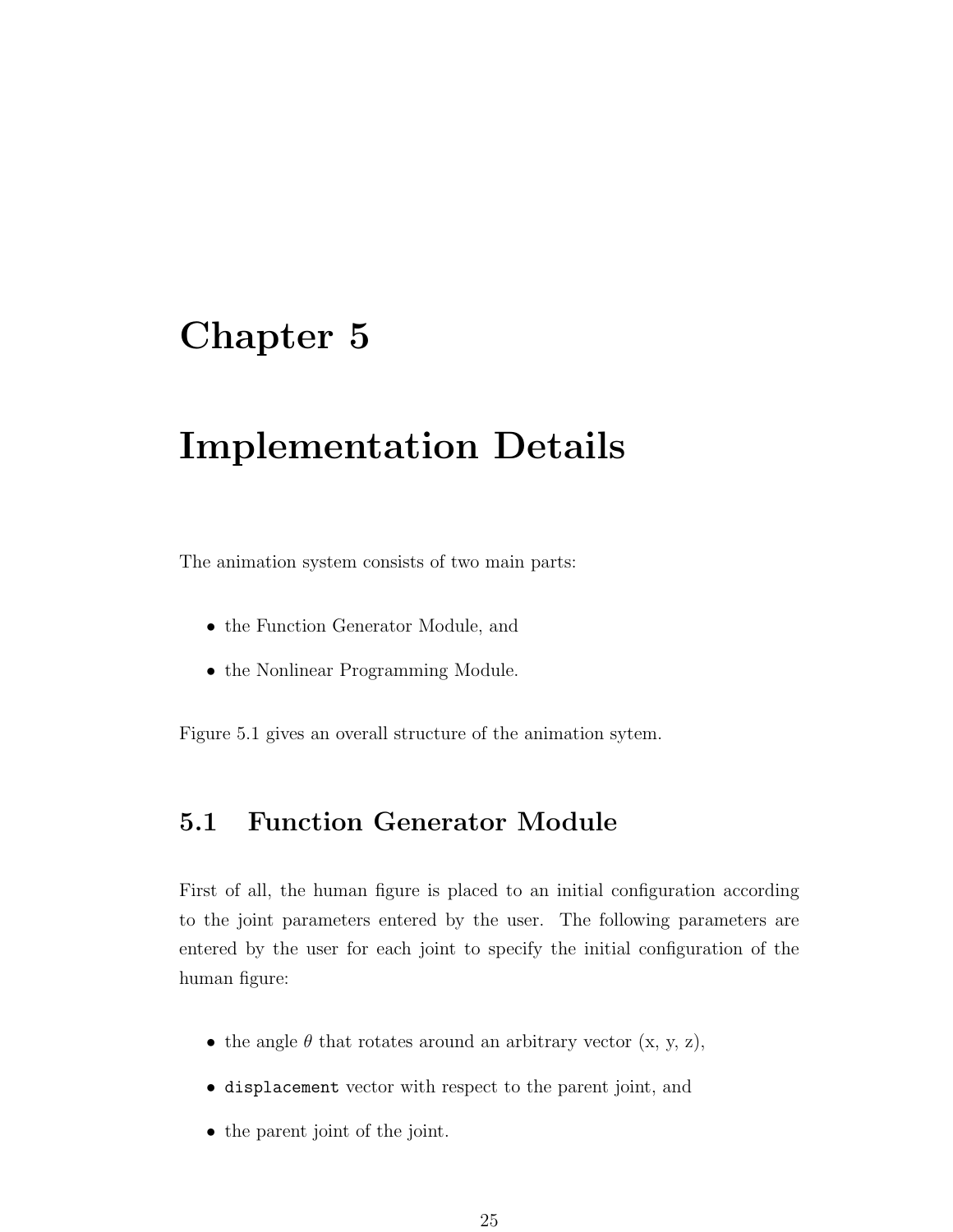

Figure 5.1: The overall structure of the animation system.

A transformation matrix  $M$  is constructed for each joint,

$$
M_{Ji} = T_{Ji}(t_x, t_y, t_z) R_{Ji}(\theta, rotation\_axis),
$$
\n(5.1)

where  $T_{Ji}(t_x, t_y, t_z)$  is four by four translation matrix with respect to the parent joint,  $R_{J_i}(\theta, rotation\_axis)$  is four by four rotational matrix that gives the rotation around the axis of the DOF. If we concatenate the individual rotation and translation matrices, then the matrix  $M_{J_i}$  will be a four by four matrix that has the following form:

$$
\mathbf{M_{Ji}} = \begin{pmatrix} 0 \\ R_{Ji} & 0 \\ 0 \\ t_x & t_y & t_z & 1 \end{pmatrix} .
$$
 (5.2)

If the joint has more than one DOF then the general transformation matrix for the joint is obtained by cascaded multiplication of the rotation matrices for each of the principal axes (Equation 5.3), and then by concatenation of the translation and rotation matrices (Equation 5.4).

$$
R_{Ji} = R_{Ji}^z(\theta_z, z \_axis). R_{Ji}^y(\theta_y, y \_axis). R_{Ji}^x(\theta_x, x \_axis), \tag{5.3}
$$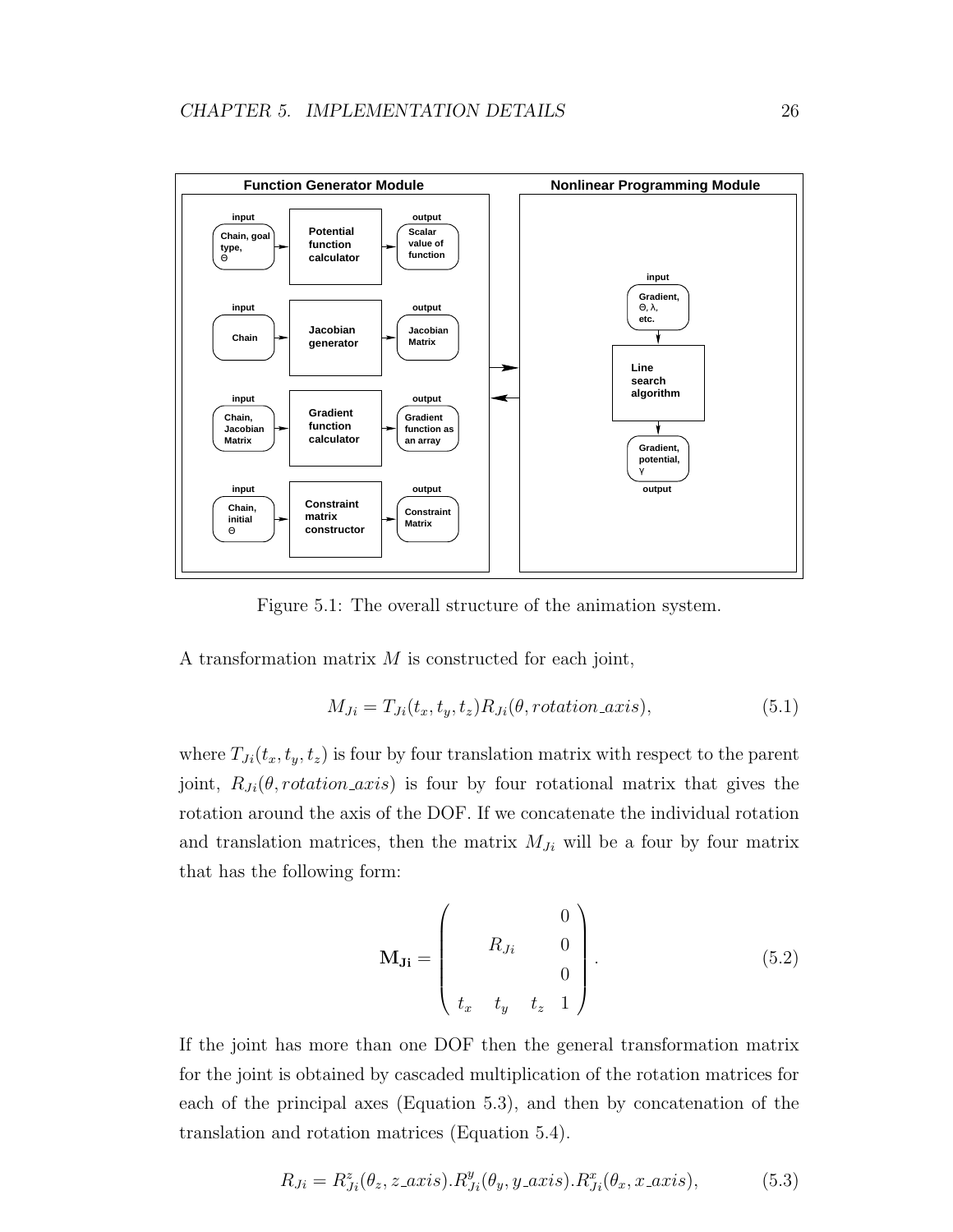$$
M_{Ji} = T_{Ji}(t_x, t_y, t_z)R_{Ji}.\tag{5.4}
$$

The implementation of the system can be explained through a simple example. Consider a three-joint articulated structure. Joint parameters of the initial configuration is given in (Figure 5.2). If we write Equation 5.1 for joint J2 in our example, then we obtain

$$
\mathbf{T}_{\mathbf{J2}} = \left(\begin{array}{cccc} 1 & 0 & 0 & 0 \\ 0 & 1 & 0 & 0 \\ 0 & 0 & 1 & 0 \\ 0 & 5 & 0 & 1 \end{array}\right), \text{ and } \mathbf{R}_{\mathbf{J2}} = \left(\begin{array}{cccc} 0.707 & 0.707 & 0 & 0 \\ -0.707 & 0.707 & 0 & 0 \\ 0 & 0 & 1 & 0 \\ 0 & 0 & 0 & 1 \end{array}\right),
$$

$$
M_{J2} = T_{J2}(0, 5, 0). R_{J2}^{z}(45, z \_axis),
$$

$$
\mathbf{M_{J2}} = \left(\begin{array}{cccc} 0.707 & 0.707 & 0 & 0 \\ -0.707 & 0.707 & 0 & 0 \\ 0 & 0 & 1 & 0 \\ 0 & 5 & 0 & 1 \end{array}\right).
$$

 $M_{J_i}$  only gives the transformation of *i*th joint with respect to  $(i-1)$ th joint. In order to calculate transformation of jth joint with respect to ith joint, we should do cascaded multiplications:

$$
M_{Jij} = M_{Ji} \cdot M_{Ji+1} \cdot \cdot \cdot M_{Jj-1} \cdot M_{Jj}.\tag{5.5}
$$

If the *i*th joint is the root joint, then  $M_{Jij}$  gives the global position and orientation of jth joint with respect to the root. If we apply Equation 5.5 to our example then we obtain

$$
M_{J12} = M_{J1}.M_{J2},
$$
  
\n
$$
M_{J13} = M_{J1}.M_{J2}.M_{J3},
$$
  
\n
$$
\mathbf{M_{J1}} = \begin{pmatrix} 0 & 1 & 0 & 0 \\ -1 & 0 & 0 & 0 \\ 0 & 0 & 1 & 0 \\ 0 & 0 & 0 & 1 \end{pmatrix}, \mathbf{M_{J2}} = \begin{pmatrix} 0.707 & 0.707 & 0 & 0 \\ -0.707 & 0.707 & 0 & 0 \\ 0 & 0 & 1 & 0 \\ 0 & 0 & 5 & 0 & 1 \end{pmatrix}, and
$$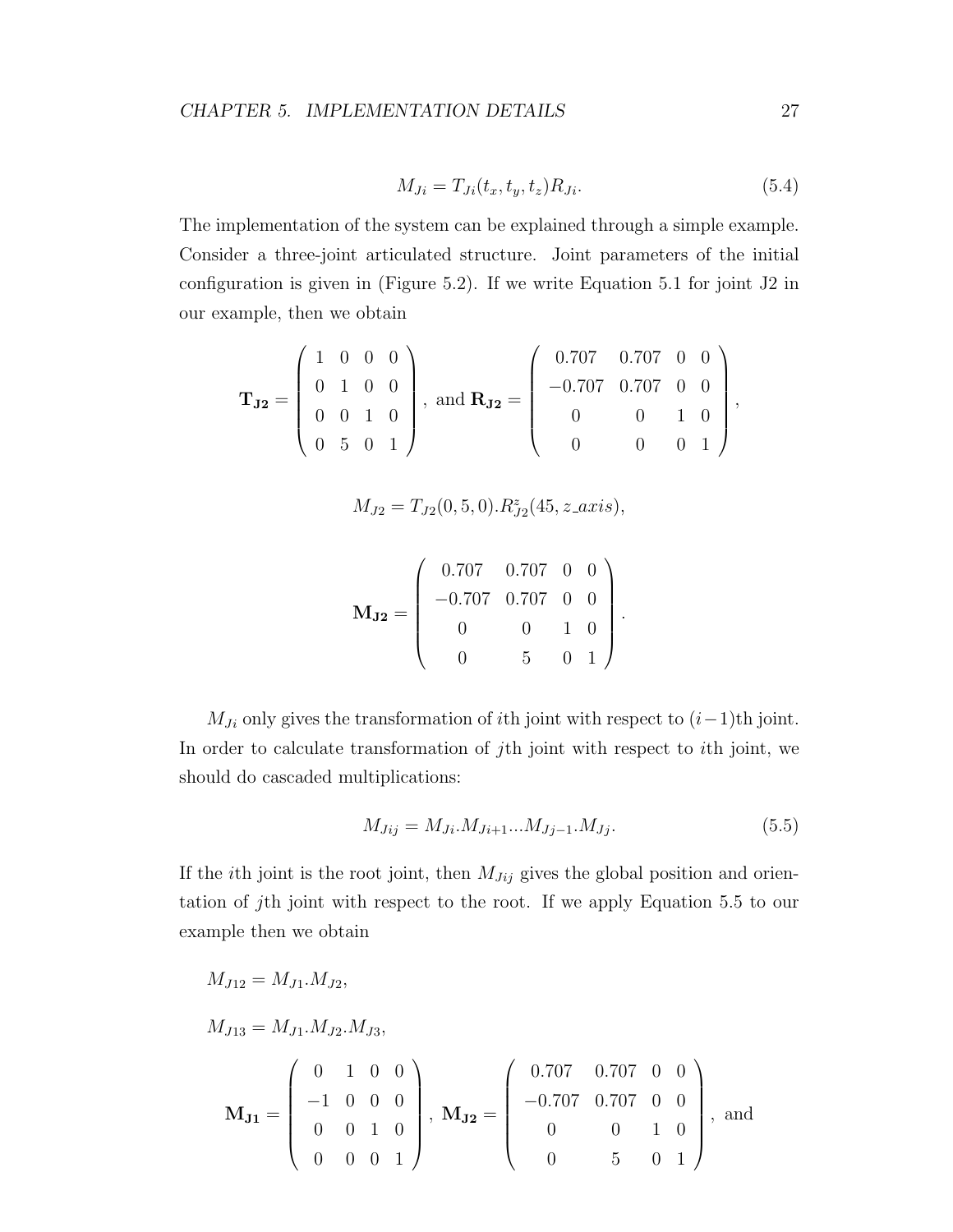```
Joint 1(root)
{
 name: J1
 rootjoint: J1
 displacement: {0,0,0}number of dofs: 1
 axis of dof: \{0,0,1\}angle of dof: 90 degree
}
Joint 2
{
 name: J2
 rootjoint: J1
 displacement: {0, 5, 0}number of dofs: 1
 axis of dof: \{0,0,1\}angle of dof: 45 degree
}
Joint 3 (end-effector)
{
 name: J3
 rootjoint: J2
 displacement: \{-4, 4, 0\}number of dofs: 1
 axis of dof: \{0,0,1\}angle of dof: 0 degree
}
```
Figure 5.2: Joint parameter values for the initial configuration of a three-joint articulated structure.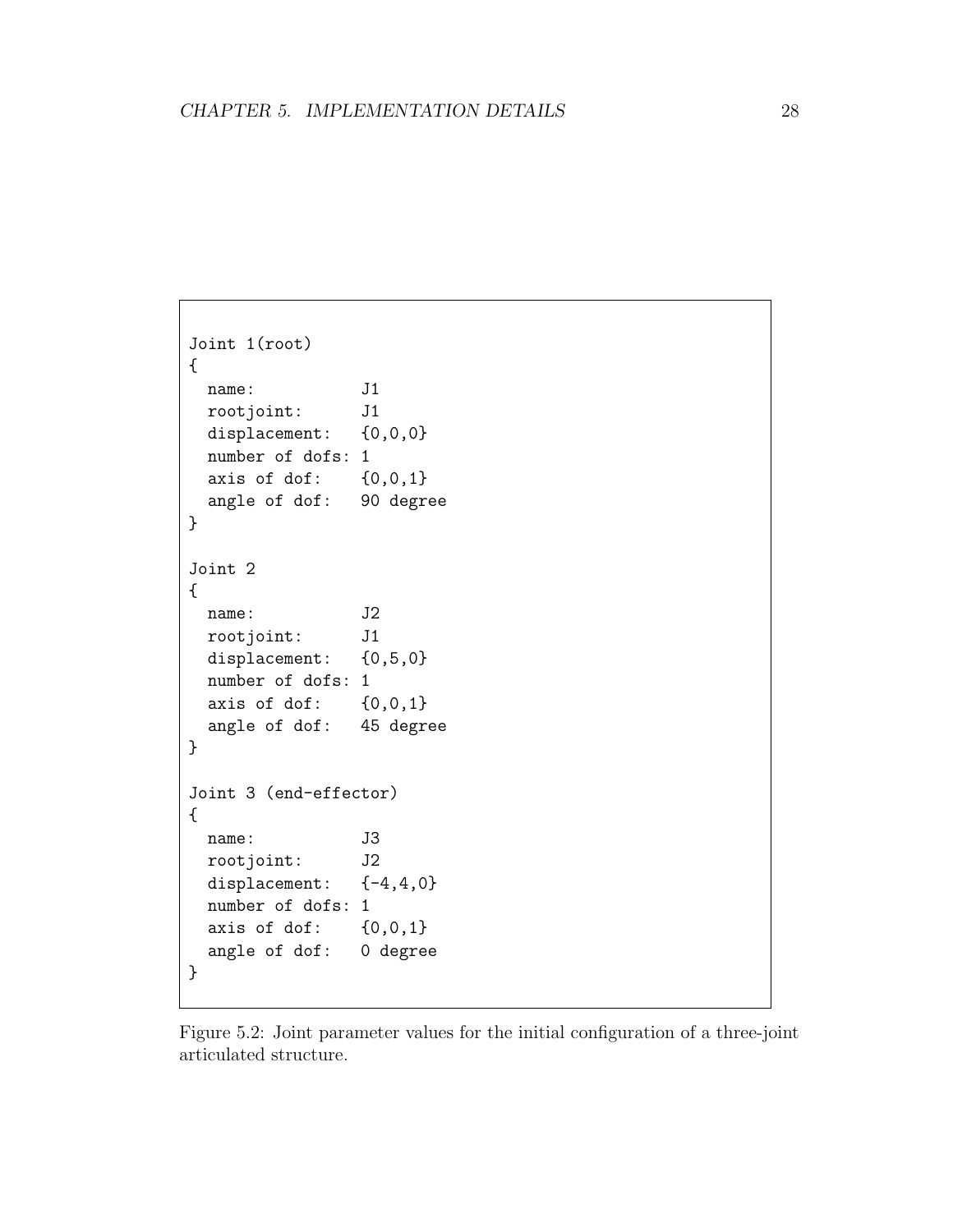$$
\mathbf{M}_{\mathbf{J3}} = \left( \begin{array}{rrrr} 1 & 0 & 0 & 0 \\ 0 & 1 & 0 & 0 \\ 0 & 0 & 1 & 0 \\ -4 & 4 & 0 & 1 \end{array} \right).
$$

$$
\mathbf{M_{J12}} = \begin{pmatrix} -0.707 & 0.707 & 0 & 0 \\ -0.707 & -0.707 & 0 & 0 \\ 0 & 0 & 1 & 0 \\ 0 & 5 & 0 & 1 \end{pmatrix}, \text{ and } \mathbf{M_{J13}} = \begin{pmatrix} -0.707 & 0.707 & 0 & 0 \\ -0.707 & -0.707 & 0 & 0 \\ 0 & 0 & 1 & 0 \\ -4 & 9 & 0 & 1 \end{pmatrix}.
$$

These cascaded matrix multiplications give the global position and orientation of related joint with respect to the root joint. After the initial configuration of the figure, new DOF axes of each joint are determined and set from obtained global matrix of the joint. These DOF axes are never changed again. When a motion is detected, only angles are changed and new position and orientation of each joint is constructed. In our example, if the joint J3 has one DOF around x axis then, the axis of the DOF will be set to  $(-0.707, 0.707, 0)$ . During a motion, any angle set for the DOF will rotate around  $(-0.707, 0.707, 0)$ .

#### 5.1.1 Potential Function Calculation

Potential function  $P(e(\theta))$  is a function of the difference between the endeffector and the goal positions and orientations. It should be a nonnegative real number. The motivation behind the nonlinear optimization is to decrease this difference by trying to obtain a value for the potential function as close to zero as possible. In order to measure this difference, first of all we have to define the end-effector. Defined as the most distal joint in the chain, the end-effector can be thought as a 9D vector on the distal segment. First three components define the position of it as a positional vector. Second and third triples are the unit vectors specifying the orientation. The angle between these two unit vectors should be 90 degrees so that they can specify the orientation.

It is obvious that the end-effector is a function  $(e(\theta))$  of the state vector that is defined as in Equation 3.1. An instance of the joint angles  $\theta$  of all the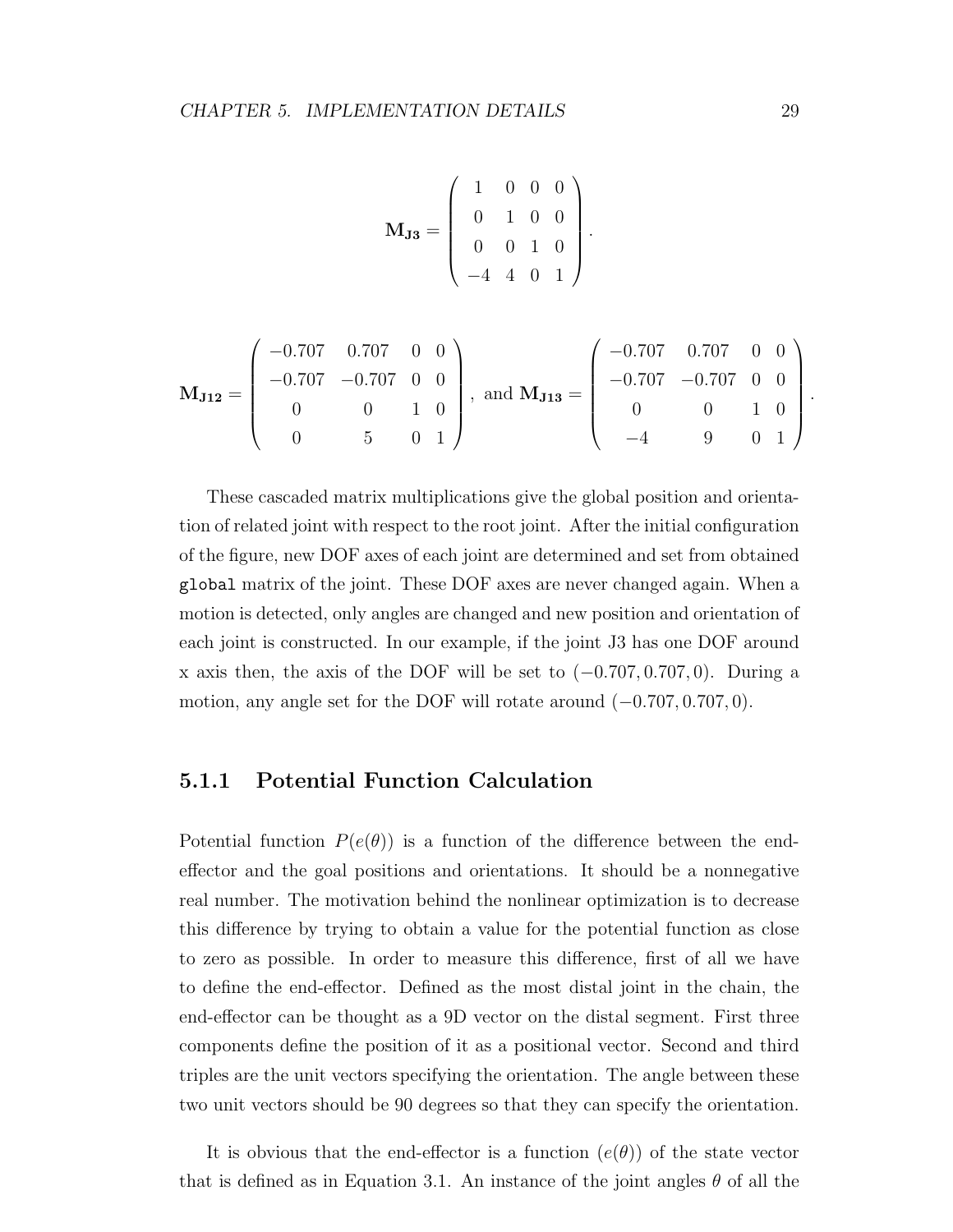joints in the chain determines  $e(\theta)$ .

For each joint in the chain, we have a rotation matrix for rotation angle  $\theta$  around the joint axis, and cascaded multiplication of rotation matrices, corresponding to as many as the number of DOFs of the joint, construct a transformation matrix with respect to the parent joint. Cascaded multiplication of these transformation matrices from the root joint to the related joint gives the transformation matrix of related joint with respect to the root joint. Multiplication of the global matrix, which is constructed at initial position, with the transformation matrix gives the new position and orientation of the related joint. If this related joint is end-effector, we can obtain position vector and the two unit vectors of the end-effector from all these matrix multiplications. For example, the joint angles belonging to the chain of joints from sacrum to the left wrist changes the position and orientation of joints in the chain. Finally, the position and orientation of the left hand  $e(\theta)$  are obtained.

Since the goal is definite constant and the end-effector position and orientation change with the joint angles, we can write the potential function as a function of the end-effector  $P(e(\theta))$ . Usually, all components of the end-effector are not used in order to compute the potential function because of different types of goal.

In order to calculate the potential function  $P(e(\theta))$ , we have to define the goal types. Although more types of goal are defined in [38], we defined two types of goal in our implementation because of time restrictions:

- positional goals, and
- positional and orientational goals.

A positional goal is defined as a 3D point vector in space. Therefore, only the positional vector of end-effector is used in order to compute potential function for a positional goal. If we define the positional goal as  $r_g$  and the position vector of end-effector as  $r_e$  then the potential function becomes,

$$
P(r_e) = (r_g - r_e)^2.
$$
\n(5.6)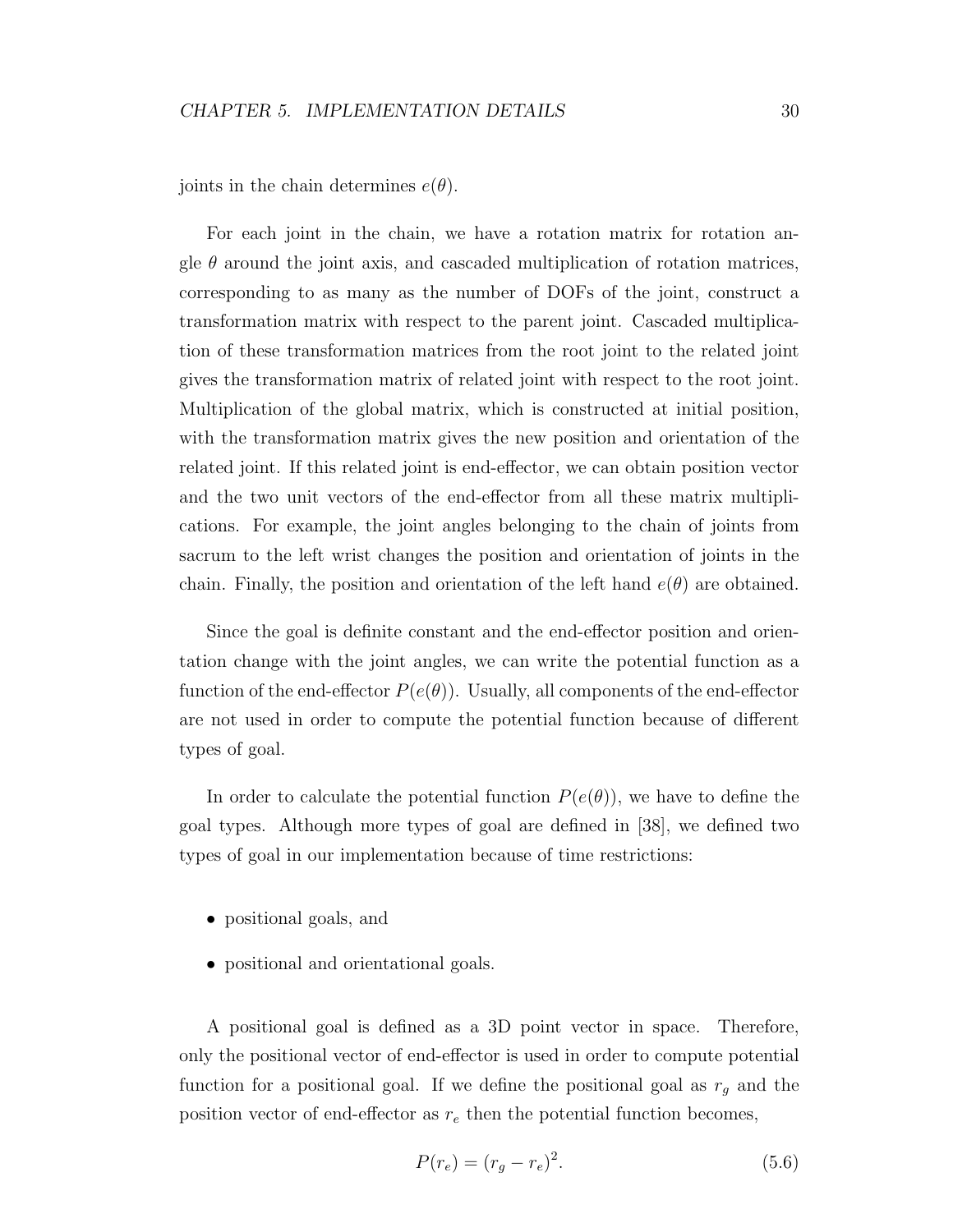Since the value of potential function is supposed to be a nonnegative scalar value, it is computed as the square of the difference.

Even though it is possible to define the orientational goal separately, we implemented the combination of positional and orientational goals. In addition to the coordinates of the goal  $r<sub>g</sub>$  in space, orientation of the goal is defined by two orthonormal vectors  $x_g$  and  $y_g$ . Two orthonormal unit vectors of endeffector  $x_e$  and  $y_e$  are used together with positional vector  $r_e$ . The potential function becomes

$$
P(r_e, x_e, y_e) = w_p (r_g - r_e)^2 + w_o ((x_g - x_e)^2 + (y_g - y_e)^2).
$$
 (5.7)

where  $w_p$  and  $w_o$  are weights of position and orientation, respectively. The priorities of position and orientation are adjusted by the weights and the sum of  $w_p$  and  $w_o$  is equal to one.

The problem with equation 5.7 is that the values generated by the orientation part are too small according to the values generated by the position part. In order to reach to one unit difference at position part, one radian difference is needed at orientation part. To arrange this, the term corresponding to the orientation part is multiplied with a scalar value  $k = 360/(2\pi d)$ , compensates one length unit to  $d$  degrees. Then, for positional and orientational goals, potential function becomes

$$
P(r_e, x_e, y_e) = w_p (r_g - r_e)^2 + w_o k^2 \left( (x_g - x_e)^2 + (y_g - y_e)^2 \right). \tag{5.8}
$$

#### 5.1.2 Jacobian Generation

Chosen constraint based nonlinear optimization algorithm needs the derivatives of  $e(\theta)$  with respect to the joint angles,  $\Theta = (\theta_1, \theta_2, \dots, \theta_n)$ ,

$$
\frac{\partial e}{\partial \theta} = \left( \frac{\partial e}{\partial \theta_1} \quad \frac{\partial e}{\partial \theta_2} \quad \dots \quad \frac{\partial e}{\partial \theta_n} \right). \tag{5.9}
$$

 $\frac{\partial e}{\partial \theta}$  is called the Jacobian matrix. As we know from the Section 5.1.1,  $r_e$  is the point vector of end-effector,  $x_e$  and  $y_e$  are the unit vectors of end-effector  $e(\theta)$ . And they are computed with cascaded multiplications of four by four homogeneous matrices. Let the rotation axis (axis of DOF) of  $i^{th}$  joint angle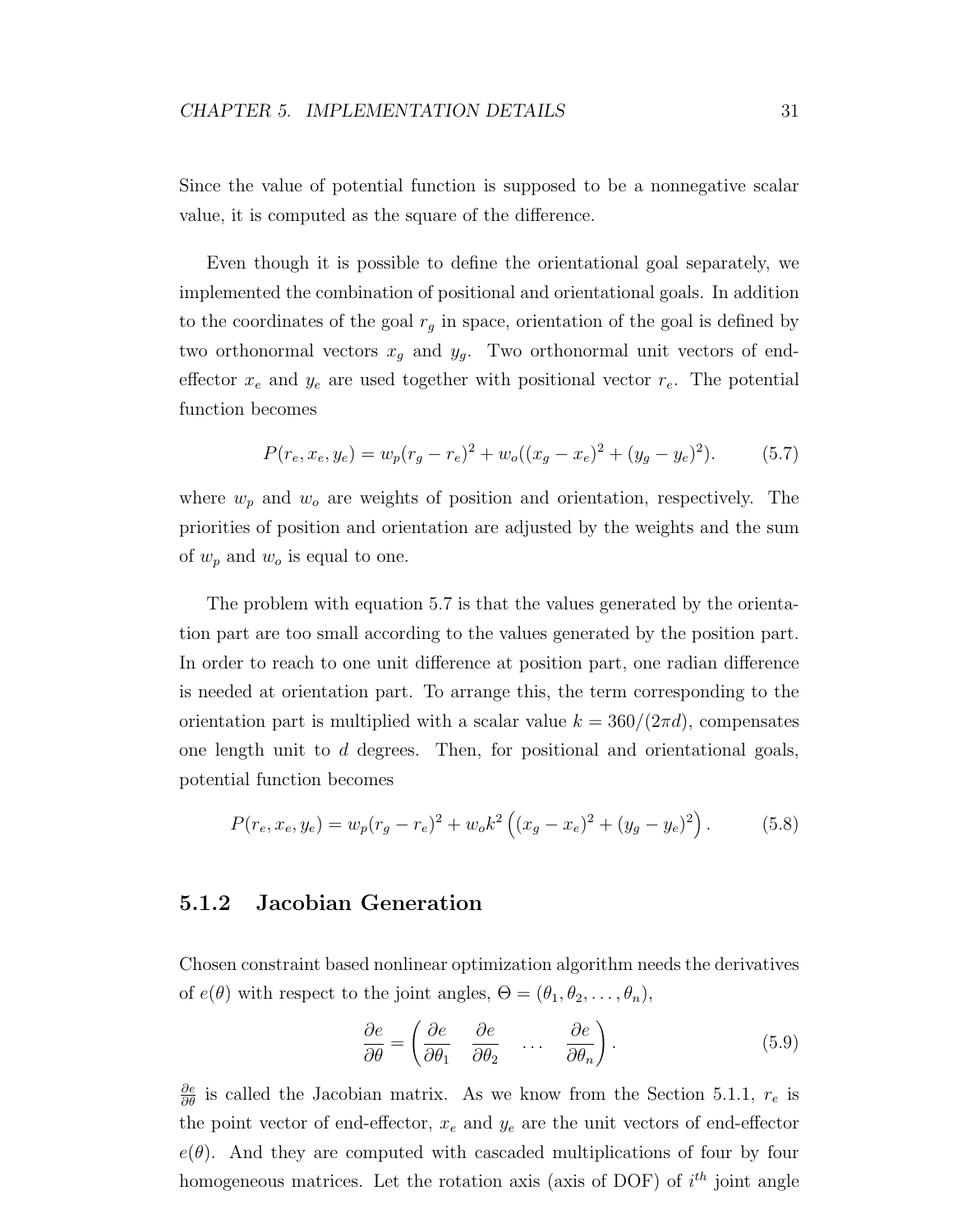$\theta_i$  in the chain be unit vector u. Then, the derivatives of  $e(\theta)$  with respect to  $\theta_i$  become

$$
\frac{\partial r_e}{\partial \theta_i} = u \times (r_e - r_i),\tag{5.10}
$$

$$
\frac{\partial x_e}{\partial \theta_i} = u \times x_e,\tag{5.11}
$$

$$
\frac{\partial y_e}{\partial \theta_i} = u \times y_e.
$$
\n(5.12)

Each of Equations 5.10, 5.11, and 5.12 is a vector equation. For a joint group with *n* joint angles, the dimension of the Jacobian matrix is  $9 \times n$ .

#### 5.1.3 Gradient Function Calculation

The gradient of the potential function is necessary for the nonlinear optimization algorithm implemented. Gradient of the potential function  $P(r_e, x_e, y_e)$  is  $a \, 9 \times 1$  column vector formed by partial derivatives of the potential function with respect to the  $r_e$ ,  $x_e$  and  $y_e$ :

$$
\nabla_{\mathbf{e}(\theta)} = \begin{pmatrix} \frac{\partial P}{\partial r_e} \\ \frac{\partial P}{\partial x_e} \\ \frac{\partial P}{\partial y_e} \end{pmatrix} = \begin{pmatrix} \nabla_r P(r_e) \\ \nabla_x P(x_e) \\ \nabla_y P(y_e) \end{pmatrix}.
$$
 (5.13)

Each of partial derivatives  $\partial P/\partial r_e$ ,  $\partial P/\partial x_e$ ,  $\partial P/\partial y_e$  is a 3 × 1 column vector. For positional goals, the values of  $\partial/\partial x_e$  and  $\partial/\partial y_e$  are set to zero.

For positional goals, gradient of Equation 5.6 is

$$
\nabla_r P(r_e) = 2(r_e - r_g). \tag{5.14}
$$

For positional and orientational goals, gradient of Equation 5.6 is formed by the following equations:

$$
\nabla_r P(r_e) = 2(r_e - r_g),\tag{5.15}
$$

$$
\nabla_x P(x_e) = 2k^2 (x_e - x_g),\tag{5.16}
$$

$$
\nabla_y P(y_e) = 2k^2 (y_e - y_g). \tag{5.17}
$$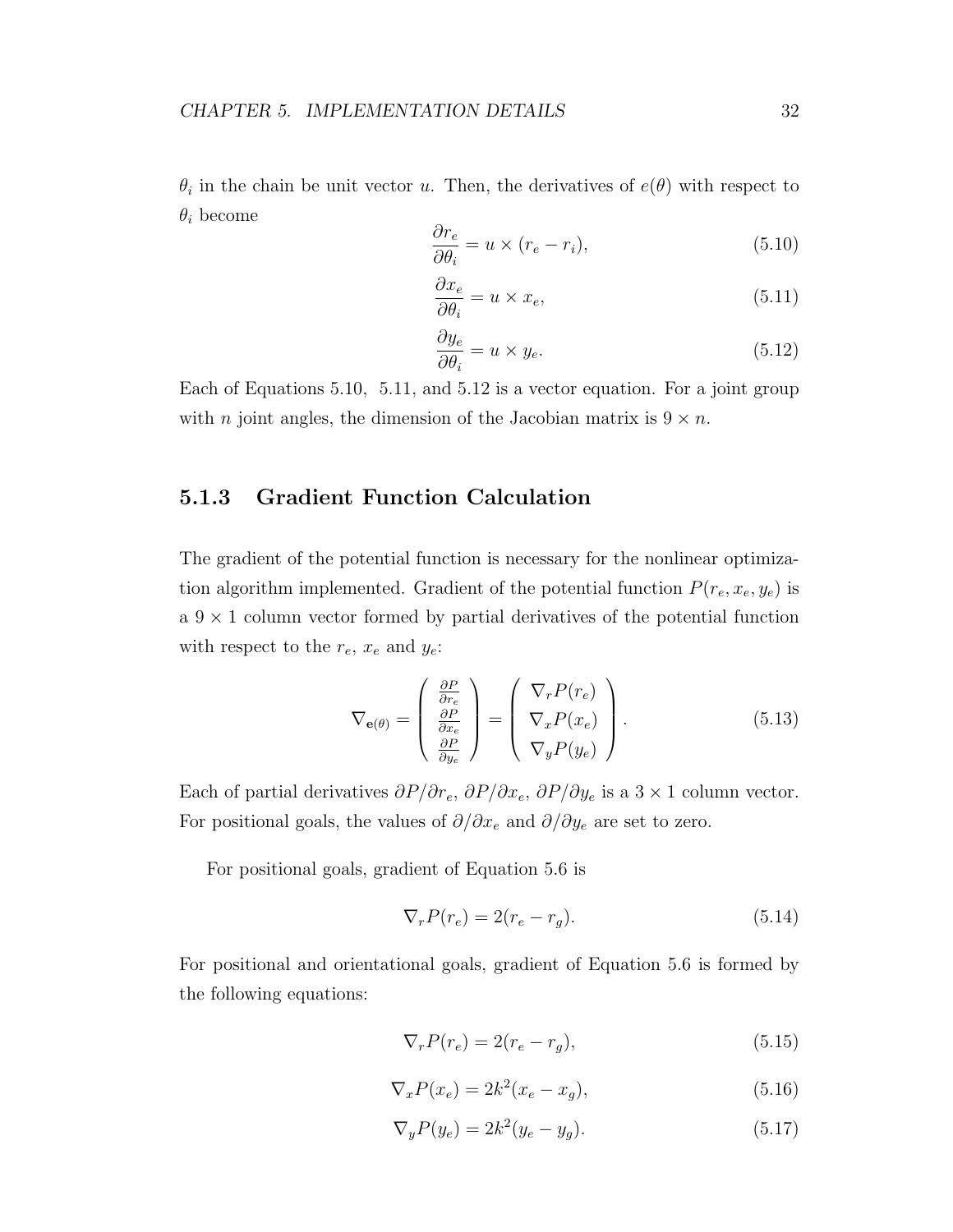#### 5.1.4 Constraint Matrix Construction

Let us equalize  $P(e(\theta))$  to a function of joint angles

$$
G(\theta) = P(e(\theta)).\tag{5.18}
$$

As it is explained before if we decrease the value of  $G(\theta)$  to zero then we reach the goal. However, it is not always possible because of the joint angle limits. For this reason,  $G(\theta)$  is minimized:

Minimize 
$$
G(\theta)
$$
,  
\nsubject to  $l_i \le \theta_i \le u_i$  for  $i = 1,...,n$ . (5.19)

Here  $l_i$  and  $u_i$  are lower and upper joint limits, respectively. In order to use the joint limits in our nonlinear optimization algorithm, they have to be rearranged as linear equality and inequality constraints:

$$
a_i^T \theta = b_i \qquad \text{for} \qquad i = 1, 2, \dots, l \tag{5.20}
$$
  

$$
a_i^T \theta \le b_i \qquad \text{for} \qquad i = l + 1, l + 2, \dots, k
$$

where  $a_i$ s are  $n \times 1$  column vectors and the total number of them is k. The total number of  $\theta$ s is n. l of  $a_i$ s represent equality constraints. Inequality constraint representation is in the form of  $-\theta_i \leq -l_i$ , and  $\theta_i \leq u_i$ .

In order to clarify, let us support formation of constraints with an example:

$$
\theta_1 = \pi,
$$
  
\n
$$
\pi/4 \le \theta_2 \le \pi/2 \quad \Rightarrow \quad -\theta_2 \le -\pi/4, \quad \theta_2 \le \pi/2,
$$
  
\n
$$
-\pi/4 \le \theta_3 \le \pi/4 \quad \Rightarrow \quad -\theta_3 \le \pi/4, \quad \theta_3 \le \pi/4,
$$

Then  $A^T\Theta \leq B$ ,

$$
\begin{pmatrix} 1 & 0 & 0 \\ 0 & -1 & 0 \\ 0 & 1 & 0 \\ 0 & 0 & -1 \\ 0 & 0 & 1 \end{pmatrix} \times \begin{pmatrix} \theta_1 \\ \theta_2 \\ \theta_3 \end{pmatrix} \le \begin{pmatrix} \pi \\ -\pi/4 \\ \pi/2 \\ \pi/4 \\ \pi/4 \end{pmatrix}.
$$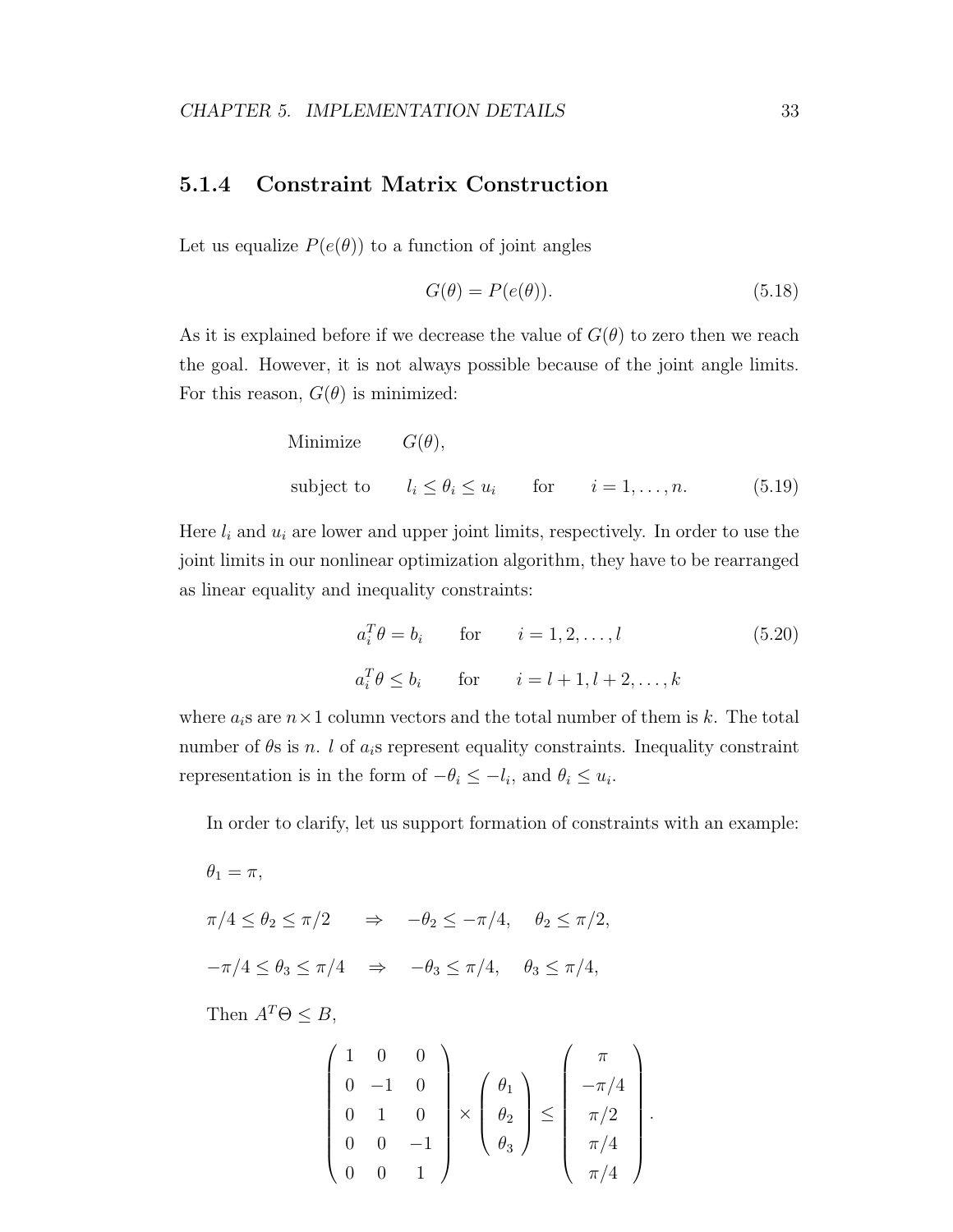### 5.2 Nonlinear Programming Module

There are two major families of algorithms for multidimensional nonlinear minimization with calculation of first derivatives. Both families require a line search sub-algorithm. The first family goes under the name conjugate gradient methods. The second family goes under the names quasi-Newton or variable metric methods. Since both of the methods are for unconstrained nonlinear equations and there is no superiority to each other, we used to a modification of variable metric method which is more common than conjugate gradient method.

Variable metric methods come in two main flavors. One is the Davidon-Fletcher-Powell (DFP) algorithm. The other goes by the name Broyden-Fletcher-Goldfarb-Shanno (BFGS). The BFGS and DFP are used together in our implementation.

Algorithm can be briefly defined in five steps:

- 1. Guess an initial feasible  $\Theta$ .
- 2. Form an approximation to Hessian matrix  $H$  updated with constraints.
- 3. Compute a search direction  $d = -Hg(\theta)$ .
- 4. Find  $\theta = \theta_{old} + \lambda d$  using a line search to insure sufficient decrease.
- 5. Check the result whether the function is at the minimum (Kuhn-Tucker point), then stop else go to step 2.

 $g(\theta)$  at step 3 is the gradient of objective function  $G(\theta)$ ,

$$
g(\theta) = \nabla_{\theta} G \quad \Rightarrow \quad g(\theta) = \left(\frac{\partial e}{\partial \theta}\right)^{T} \nabla_{e} P(e(\theta)), \tag{5.21}
$$

where the Jacobian matrix  $\partial e/\partial \theta$  is computed by the Jacobian Generator Module and  $\nabla_e P(e(\theta))$  is computed by the Gradient Function Calculator Module. In fact, the computation of  $g(\theta)$  belongs to the Gradient Function Calculator Module. At each iteration, the Nonlinear Programming Module requests the objective function and its gradient from the Function Generator Module.

At each iteration, the value of objective function  $G(\theta)$  decreases monotonically, and stops at a minimum value.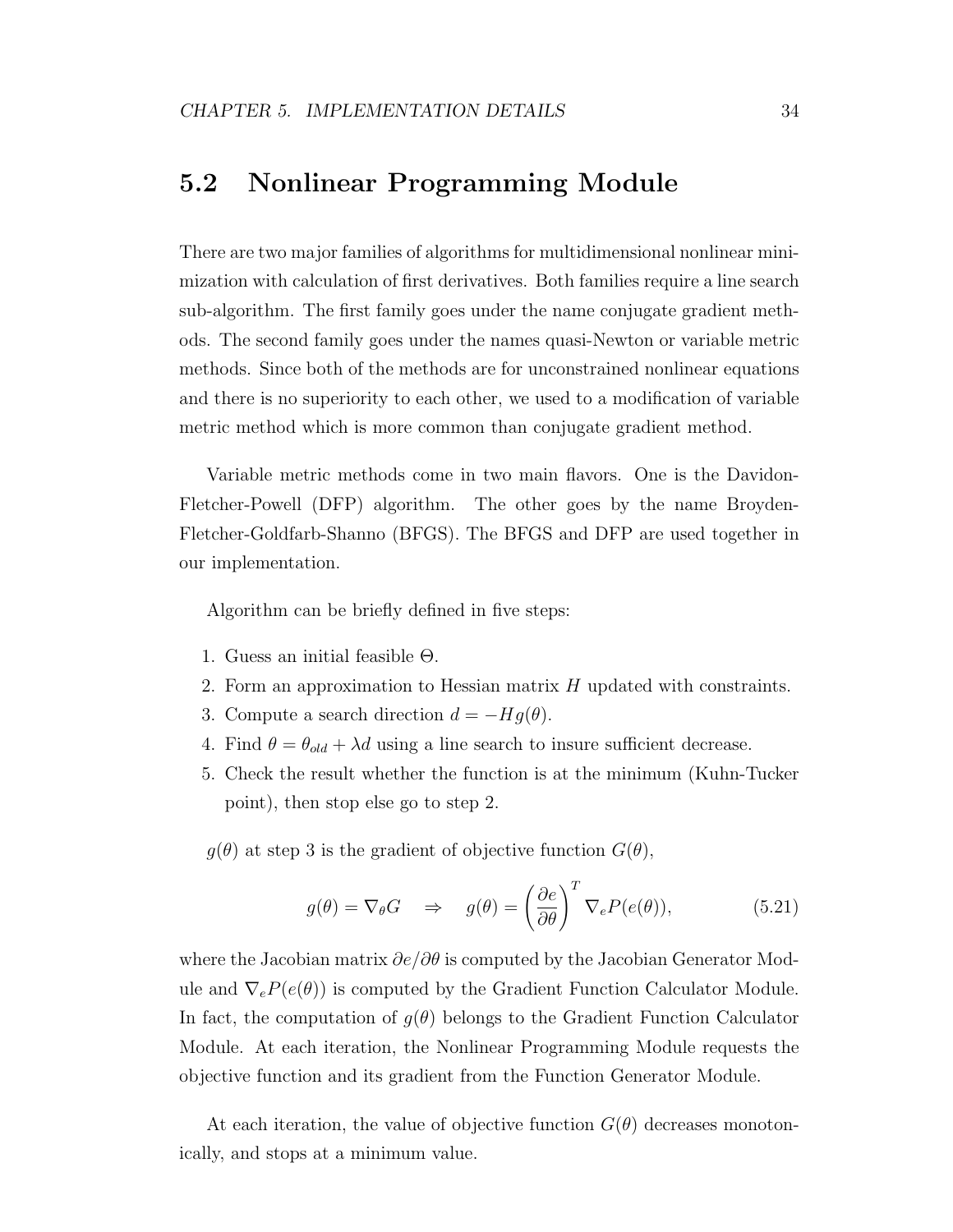## Chapter 6

# The Nonlinear Optimization Algorithm

### 6.1 Determining an Initial Feasible Point

In nonlinear optimization, the key to stability and rapid convergence is an initial guess of joint angle set not too far from the final result. Initially, we assign zero to each joint angle and select the goal next to end-effector. However, the important condition is that zero value will satisfy the equality and inequality constraints, else the value near zero is selected. If the selected goal is too far away from end-effector, we divide the goal into subgoals and run the algorithm more than once for in-between goals until reaching the desired goal. The joint angles found for an in-between goal become the initial feasible joint angle set for the next in-between goal. If the motion is changed to another direction by the user, the zero values are assigned to the joint angle set again and the optimization process continues. An initially selected joint angle is feasible if it satisfies equality and inequality constraints.

Another property of the algorithm is that the user interacts with initial joint angles by assigning a scalar multiplier to them, meanwhile the implementation takes care of joint limits. Nonlinear algorithm gives higher priority to the variables that have greater partial derivatives. When the multiplier scales the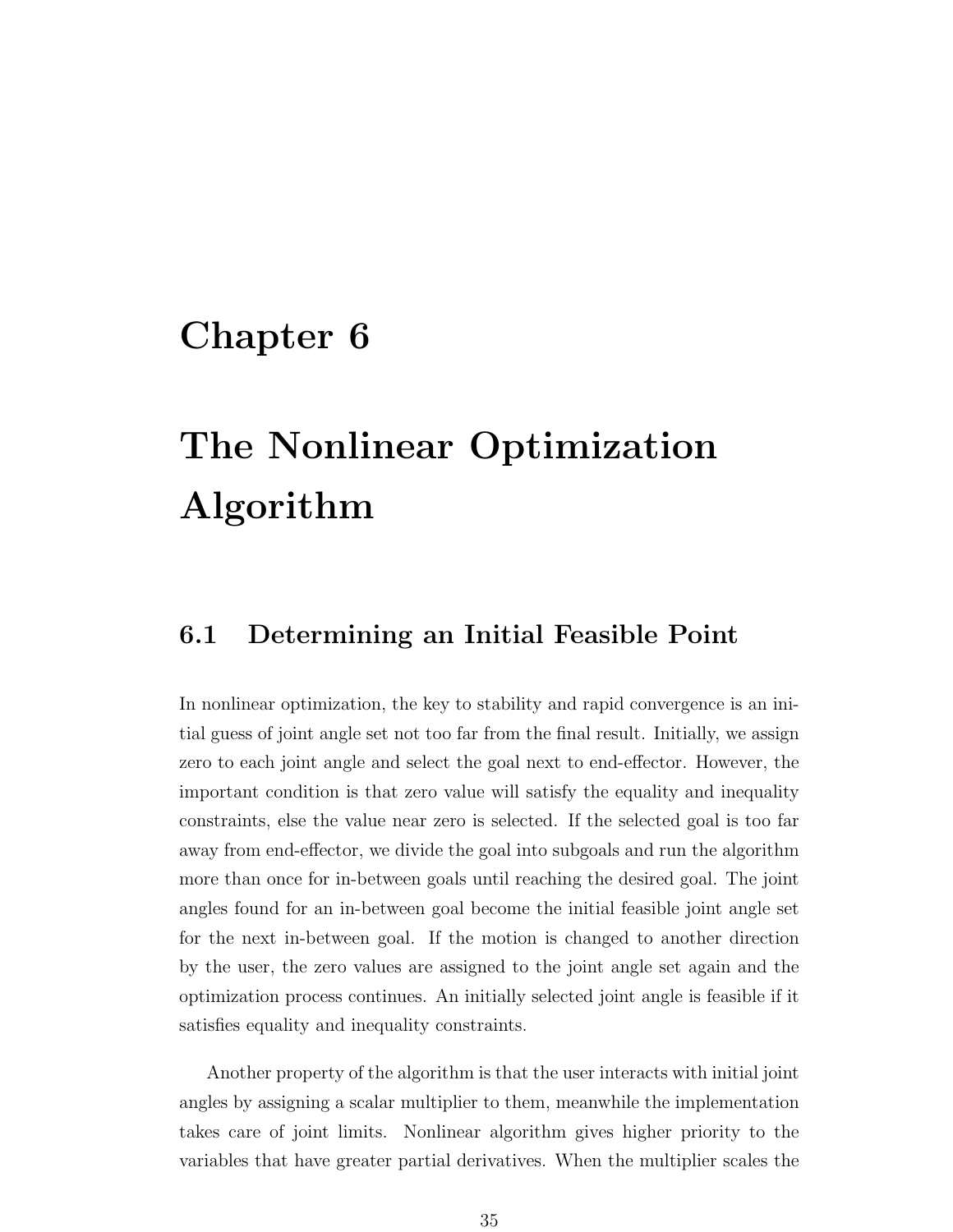joint angle, it also scales the derivative as well. The user can arrange the priority of joint angles with this method. This provides the user to escape creating unrealistic motions.

### 6.2 Active Constraints

If a constraint is an equality constraint or in an inequality constraint, given  $\theta_i$ satisfies the equality in border, then this constraint is active. For example, at an inequality constraint  $\theta_i \leq u_i$ , if with a given  $\theta_i$ ,  $\theta_i = u_i$  equality is satisfied then constraint becomes active. Nonlinear optimization algorithm that we choose handles the active constraint. This situation affects our constraint matrix and needs a modification on constraint matrix. Let us examine the example given in Subsection 5.1.4:

 $\theta_1 = \pi$  (constraint 1),  $-\theta_2 \leq -\pi/4$  (constraint 2),  $\theta_2 \leq \pi/2$  (constraint 3),  $-\theta_3 \leq \pi/4$  (constraint 4), and  $\theta_3 \leq \pi/4$  (constraint 5).

Let initial  $\Theta$  vector be specified as  $\theta_1 = \pi$ ,  $\theta_2 = \pi/3$ , and  $\theta_3 = -\pi/4$ . Then,

$$
\begin{pmatrix} 1 & 0 & 0 \\ 0 & -1 & 0 \\ 0 & 1 & 0 \\ 0 & 0 & -1 \\ 0 & 0 & 1 \end{pmatrix} \times \begin{pmatrix} \pi \\ \pi/3 \\ -\pi/4 \end{pmatrix} \le \begin{pmatrix} \pi \\ -\pi/4 \\ \pi/2 \\ \pi/4 \\ \pi/4 \end{pmatrix}.
$$

Constraint 1 is an active constraint, because it is an equality constraint. Constraint 4 is an active constraint because it is at the border. Then, we have one active equality constraint, one active inequality constraint and three inactive inequality constraints. In order to bring the constraint matrix convenient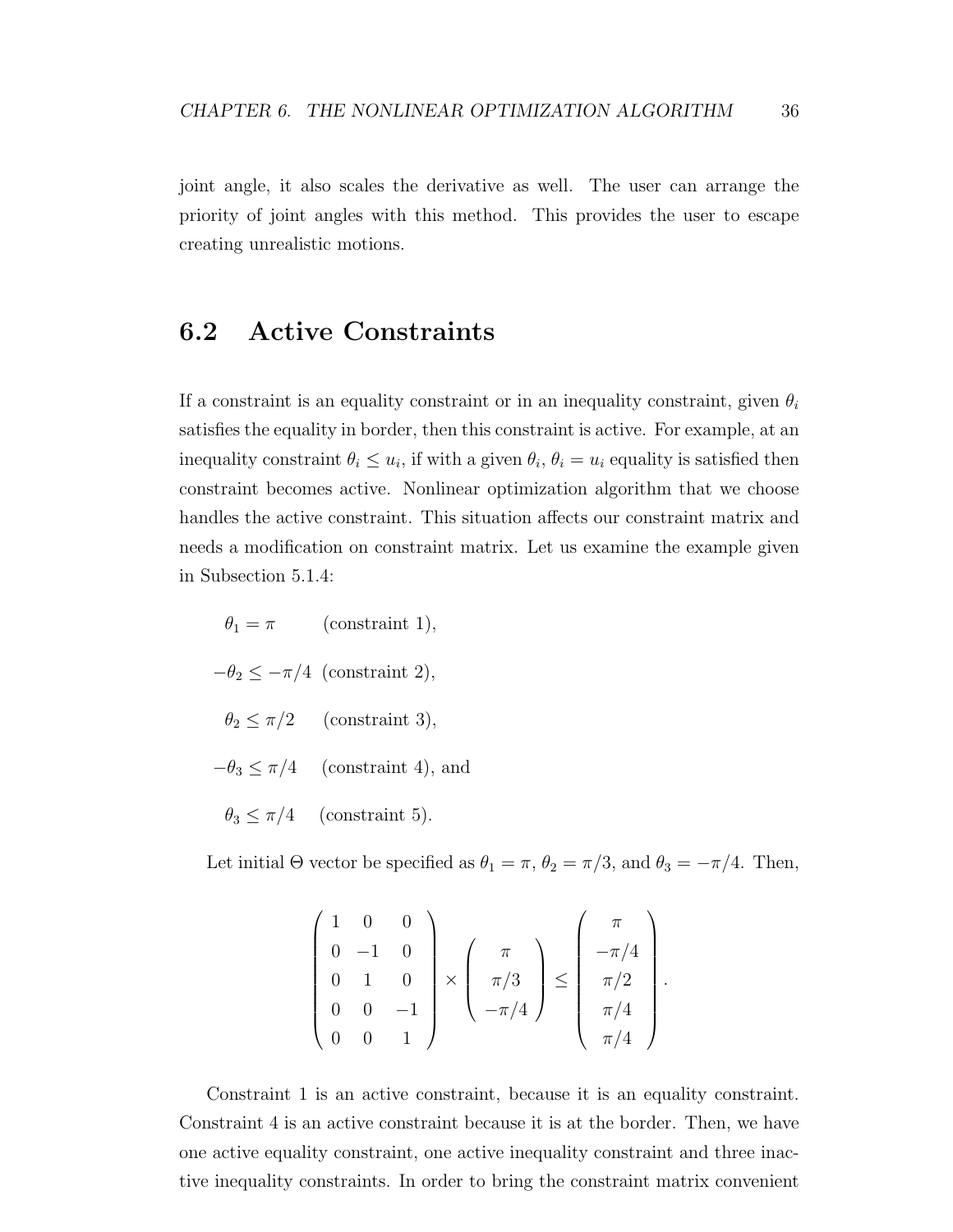for operations in the algorithm, we have to swap and shift the rows of matrix in a way that first q (i.e. 2) rows of k (i.e. 5) row matrix will be active constraints:

$$
\begin{pmatrix} 1 & 0 & 0 \\ 0 & 0 & -1 \\ 0 & -1 & 0 \\ 0 & 1 & 0 \\ 0 & 0 & 1 \end{pmatrix} \times \begin{pmatrix} \pi \\ \pi/3 \\ -\pi/4 \end{pmatrix} \leq \begin{pmatrix} \pi \\ \pi/4 \\ -\pi/4 \\ \pi/2 \\ \pi/4 \end{pmatrix}.
$$

## 6.3 Linearly Constrained Nonlinear Optimization Algorithm

Variable Metric Method has been introduced by Davidon [9] for the unconstrained problem as described by Fletcher and Powell [13] (hereafter called the DFP algorithm). The DFP algorithm has been improved and the BFGS algorithm has been introduced [8, 12, 17, 28]. In his original paper, Davidon envisaged the extension of his algorithm for unconstrained minimization to the case of linear equality constraints. Goldfarb [16] extended the DFP algorithm to the problem of linear inequality constraints by utilizing the techniques described by Rosen [26] in association with his projected-gradient method by which the search direction determined from the corresponding unconstrained problem is orthogonally projected to the subspace defined by those constraints on variables. At each iteration, a number of the constraints are regarded as being active and on that set of constraints, an equality problem is solved. The algorithm we presented here is taken from [38]. It is a combination of the BFGS algorithm and Rosen's projected-gradient method.

An iterative algorithm calculates the least value of objective function  $G(\theta)$ of n variables subject to equality and inequality constraints as in Equation 5.19. Because the algorithm is iterative, it requires an initial estimate of the solution  $\theta^0$  and then for  $i = 0, 1, 2, \ldots$  the *i*th iteration replaces  $\theta^i$  by  $\theta^{i+1}$ , which should be a better estimate of the solution. All the calculated angles  $\theta^i$  are forced to satisfy the constraints. The termination condition of algorithm is Kuhn-Tucker point. For detailed explanation about the Kuhn-Tucker point, readers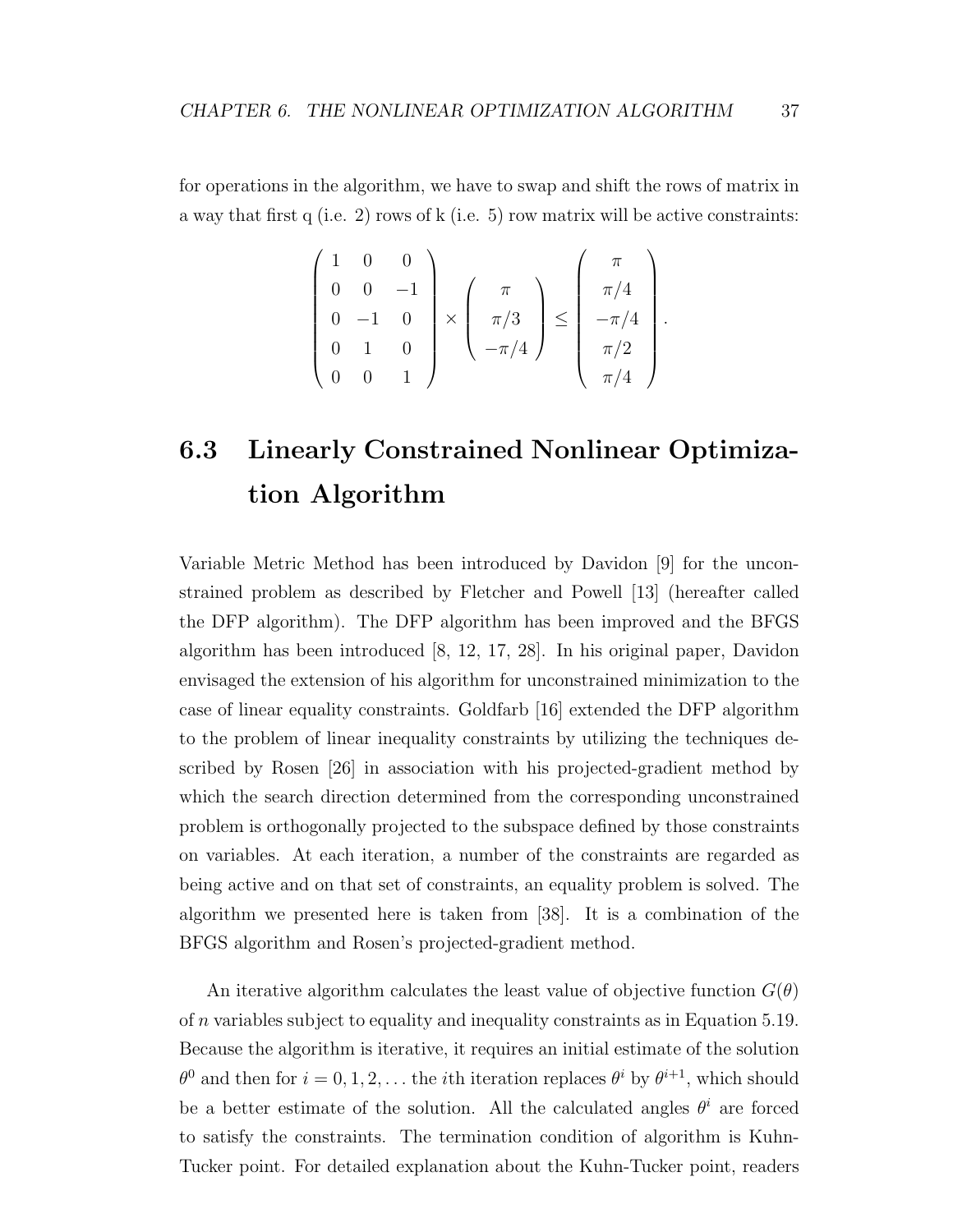are referred to [14]. The steps of algorithm are presented as follows [38]:

- 1.  $\theta^0$  is an initial feasible *n* size joint angle set, and  $H_0^0$  is an initially chosen  $n$ -by-n positive definite symmetric matrix which is identity matrix in our application. A is  $n$ -by-m constraint matrix where m denotes the sum of all active and inactive constraints and q of them are active at point  $\theta^0$ .  $A_q$  is composed of q column vector  $a_i$  of A, and the first l columns of  $A_q$ are equality constraints  $a_i : i = 1, 2, \ldots, l$ .  $H_q^0$  is computed by applying Equation 6.3 q times;  $g^0 = g(\theta^0)$ .
- 2. Given  $\theta^i$ ,  $g^i$ , and  $H_q^i$ , compute  $H_q^i g^i$  and

$$
\alpha = (A_q^T A_q)^{-1} A_q^T g^i
$$

If  $H_q^T g^i = 0$  and  $\alpha_j \leq 0, j = l + l, l + 2, \ldots, q$ , then stop.  $\theta^i$  is a Kuhn-Tucker point.

3. If the algorithm did not terminate at Step 2, either

 $||H_q^ig^i|| > \max\{0, 1/2\alpha_q a_{qq}^{-1/2}\}\$  or  $||H_q^ig^i|| \leq 1/2\alpha_q a_{qq}^{-1/2}$ , where it is assumed that  $\alpha_q a_{qq}^{1/2} \geq \alpha_i a_{ii}^{-1/2}, i = l+1,\ldots,q-1$ , and  $a_{ii}$  is the *i*th diagonal element of  $(A_q^T A_q)^{-1}$ . They are all positive [16]. If the first inequality holds, go to Step 4, Else drop the qth constraint from  $A<sub>q</sub>$ , and obtain  $H_{q-1}^i$ , from

$$
H_{q-1}^{i} = H_{q}^{i} + \frac{P_{q-1} a_{i_q} a_{i_q}^T P_{q-1}}{a_{i_q}^T P_{q-1} a_{i_q}}
$$
(6.1)

where  $P_q - 1 = IA_{q-1}(A_{q-1}^T A_{q-1})^{-1} A_{q-1}^T$  is a projection matrix;  $a_{i_q}$  is the qth column of  $A_q$ ; and  $A_{q-1}$  is the n-by-(q1) matrix obtained by taking off the qth column from  $A_q$ .

Assign  $q-1$  to q, and go to Step 2.

4. Compute the search direction  $d^i = -H_q^i g^i$  for line search sub-algorithm, and compute

$$
\lambda_j = \frac{b_j - a_j^T \theta^i}{a_j^T d^i}, \quad j = q + 1, q + 2, \dots, k
$$

$$
\lambda^i = \min\{\lambda_j > 0\}
$$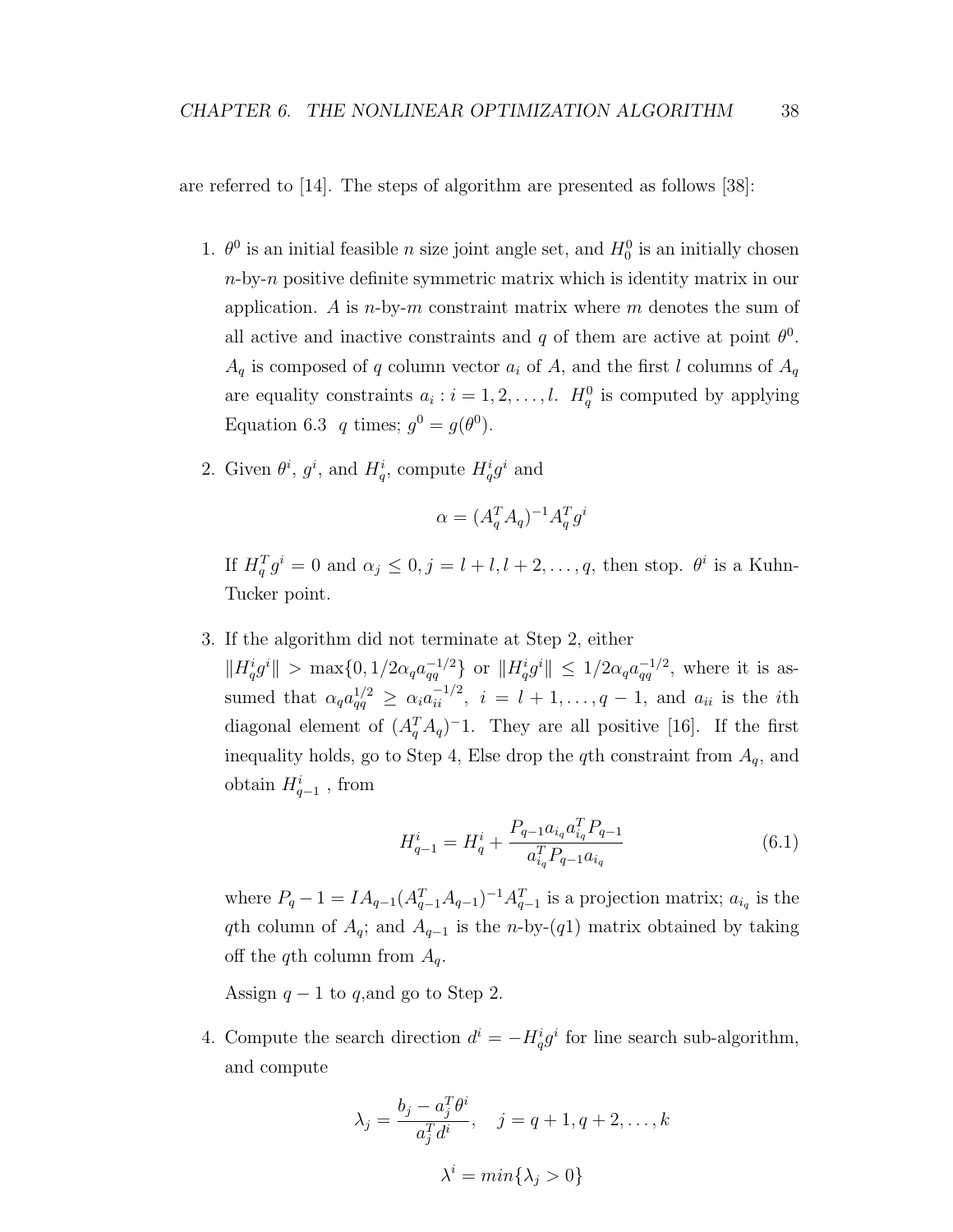We used and modified the routine *lnsrch* from [25] for line search to obtain the biggest possible  $\gamma^i$  such that  $0 < \gamma^i \leq min\{1, \lambda^i\}$ , and

$$
\begin{cases}\nP(\theta^i + \gamma d^i) & \le P(\theta^i) + \delta_1 \gamma^i (g^i)^T d^i \\
g(\theta^i + \gamma d^i)^T d^i & \le \delta_2 (g^i)^T d^i\n\end{cases} \tag{6.2}
$$

where  $\delta_1$  and  $\delta_2$  are positive numbers such that  $0 < \delta_1 < \delta_2 < 1$  and  $\delta_1 < 0.5$ . Let  $\theta^{i+1} = \theta^i + \gamma^i d^i$  and  $g^{i+1} = g(\theta^{i+1})$ . If  $(g^i)^T d^i > 0$  which means the function value would not be decreased, then recompute the search direction as  $d^i = -g^i$  and run the step 4 again.

5. If  $\gamma^i = \lambda^i$ , add to  $A_q$  the  $a_j$  corresponding to min $\{\lambda_j\}$  in Step 4 (by swapping  $a_i$  with  $a_{q+1}$ ). Then compute

$$
H_{q+1}^{i+1} = H_q^i - \frac{H_q^i a_j a_j^T H_q^i}{a_j^T H_q^i a_j} \tag{6.3}
$$

Assign  $q + 1$  to q and  $i + 1$  to i, and go to Step 2.

6. Else, set  $\sigma^i = \gamma^i d^i$  and  $y^i = g^{i+1} - g^i$ , and update  $H_q^i$  as follows: If  $(\sigma^i)^T y^i \ge (y^i)^T H_q^i y^i$  then use the BFGS formula:

$$
H_{q}^{i+1} = H_{q}^{i} + \frac{\left( \left( 1 + \frac{(y^{i})^{T} H_{q}^{i} y^{i}}{(\sigma^{i})^{T} y^{i}} \right) \sigma^{i} (\sigma^{i})^{T} - \sigma^{i} (y^{i})^{T} H_{q}^{i} - H_{q}^{i} y^{i} (\sigma^{i})^{T} \right)}{(\sigma^{i})^{T} y^{i}} \tag{6.4}
$$

Else use the DFP formula:

$$
H_q^{i+1} = H_q^i + \frac{\sigma^i (\sigma^i)^T}{(\sigma^i)^T y^i} - \frac{H_q^i y^i (y^i)^T H_q^i}{(y^i)^T H_q^i y^i}
$$
(6.5)

Assign  $i + 1$  to i, and go to Step 2.

### 6.4 Discussion

We obtained the best result with  $\delta_1 = 0.0001$  and  $\delta_2 = 0.5$ . In the optimization algorithm, choosing the initial values that decrease the function value sufficiently, is crucial. Else the algorithm can be failure. Especially, while we are changing the direction of a limb to an opposite site, initial values obtained from the previous computation may cause the algorithm to be failure. In addition, since there are usually more than one solution, initial guess affects the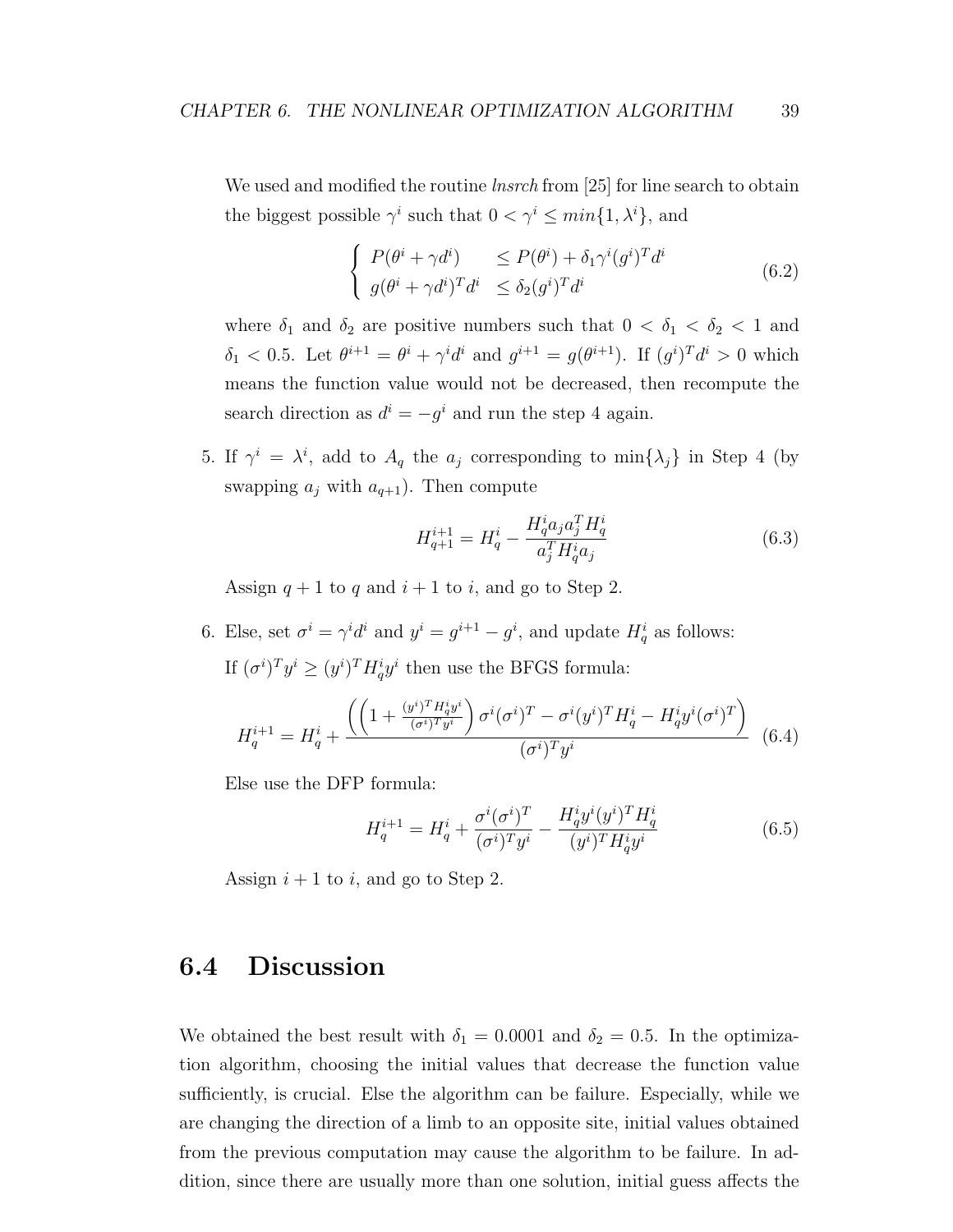generated solution. This situation takes control away from the user. As it is explained in Section 6.1, we tried to obtain solution that is desired by the user, by multiplying the initial values with scalars.

The algorithm searches for a local minimum along a direction  $d$  in line search sub-algorithm. Sometimes,  $(g^{i})^{T} d^{i} > 0$  is occurred which means that it cannot find local minimum. Therefore, we modified the algorithm as in step 4 and we changed the search direction.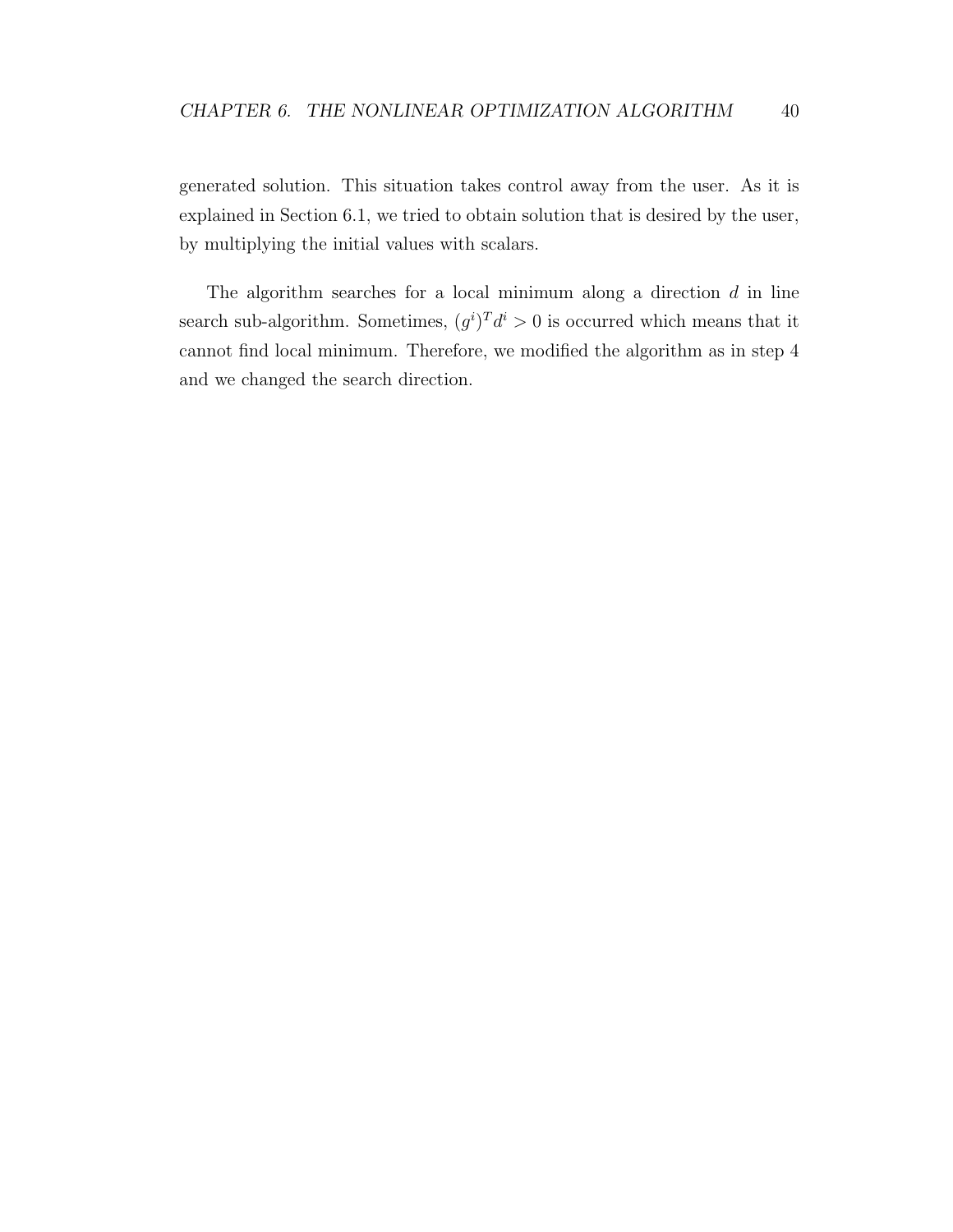## Chapter 7

## Results

Our human figure consists of 20 segments, 26 joints and 31 DOFs. Four of the joints were defined as the end effectors. These are right and left hands, and right and left feet. Four joint groups were defined. The left upper joint group includes the joints from pelvis to left hand with 9 DOFs. The right upper joint group includes the joints from pelvis to right hand with 9 DOFs. The left lower joint group includes the joints from pelvis to left foot with 8 DOFs. The right lower joint group includes the joints from pelvis to right foot with 8 DOFs.

The left and right joint groups have three common DOFs on torso. If any motion is applied to one of these joint groups, an unrealistic appearance at the segments of the other joint group may occur, since the segments are separated (see Figure 7.1.a). However, tree-structured hierarchy of the human figure enables us to pass the motion on to the other joint group since any change at the position of the parent segment effects all of the child segments (see Figure 7.1.b).

The algorithm only works for one goal instead of multiple goals at each time. Figure 7.2.a is an example of a reachable goal and Figure 7.2.b shows an unreachable goal.

As it is explained in Section 6.1, a scalar multiplier can be assigned to the joint angles. In Figure 7.3.a, an undesirable posture comes out without assigning a scalar multiplier. While the joint angles rotating around the x axis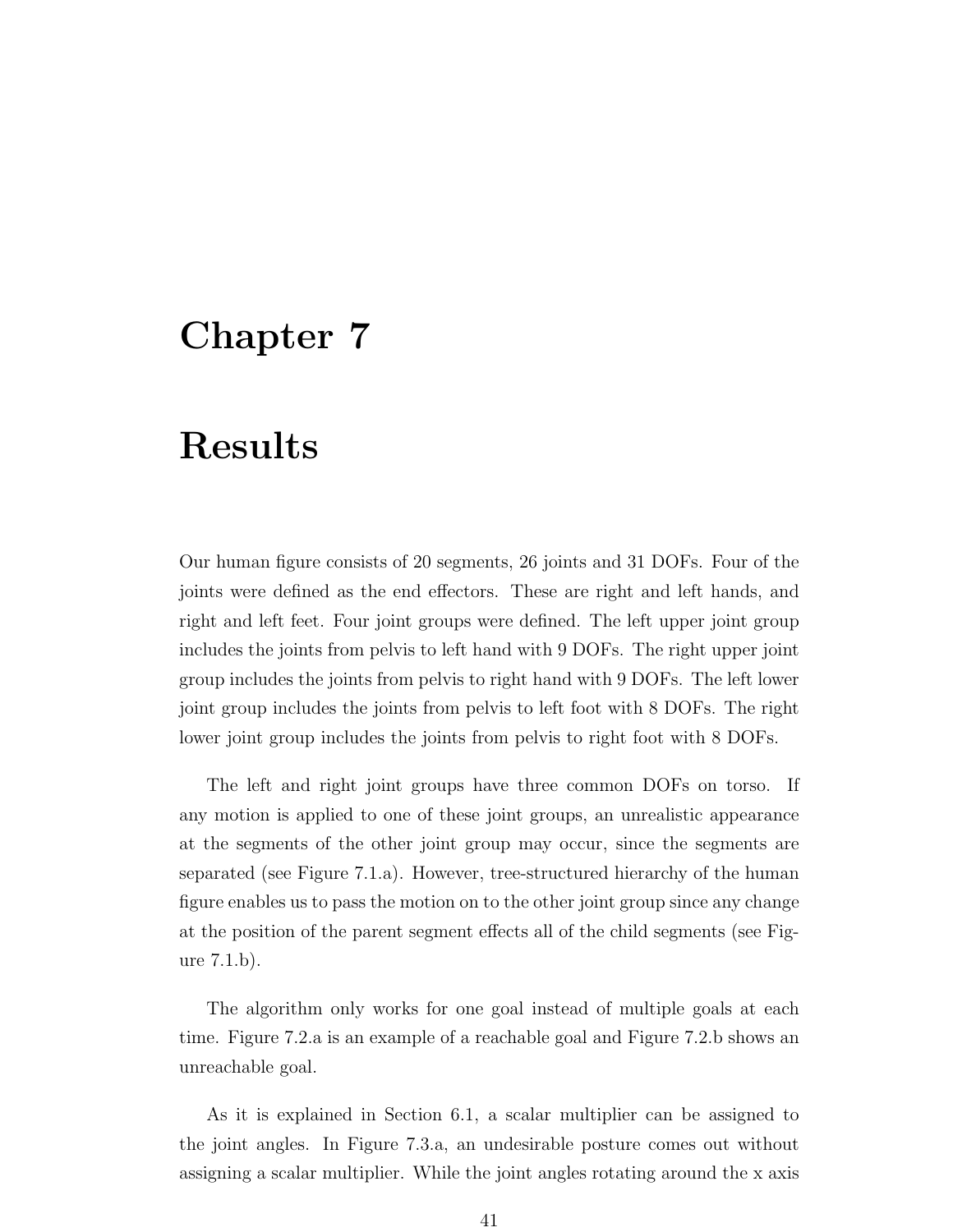

Figure 7.1: (a) unrealistic posture; (b) realistic posture.

is sufficient to reach the goal, the joint angles rotating around y and z axes, have initial values that effect the direction of the line search. In order to reach the defined goal in Figure 7.3.b, the joint angles, except the angles rotating around the x axis, are multiplied with 0.1. The priority of the joint angles rotating around the x axis is increased with this way. The algorithm handles them first.

Figure 7.4 gives some example postures produced by the implementation.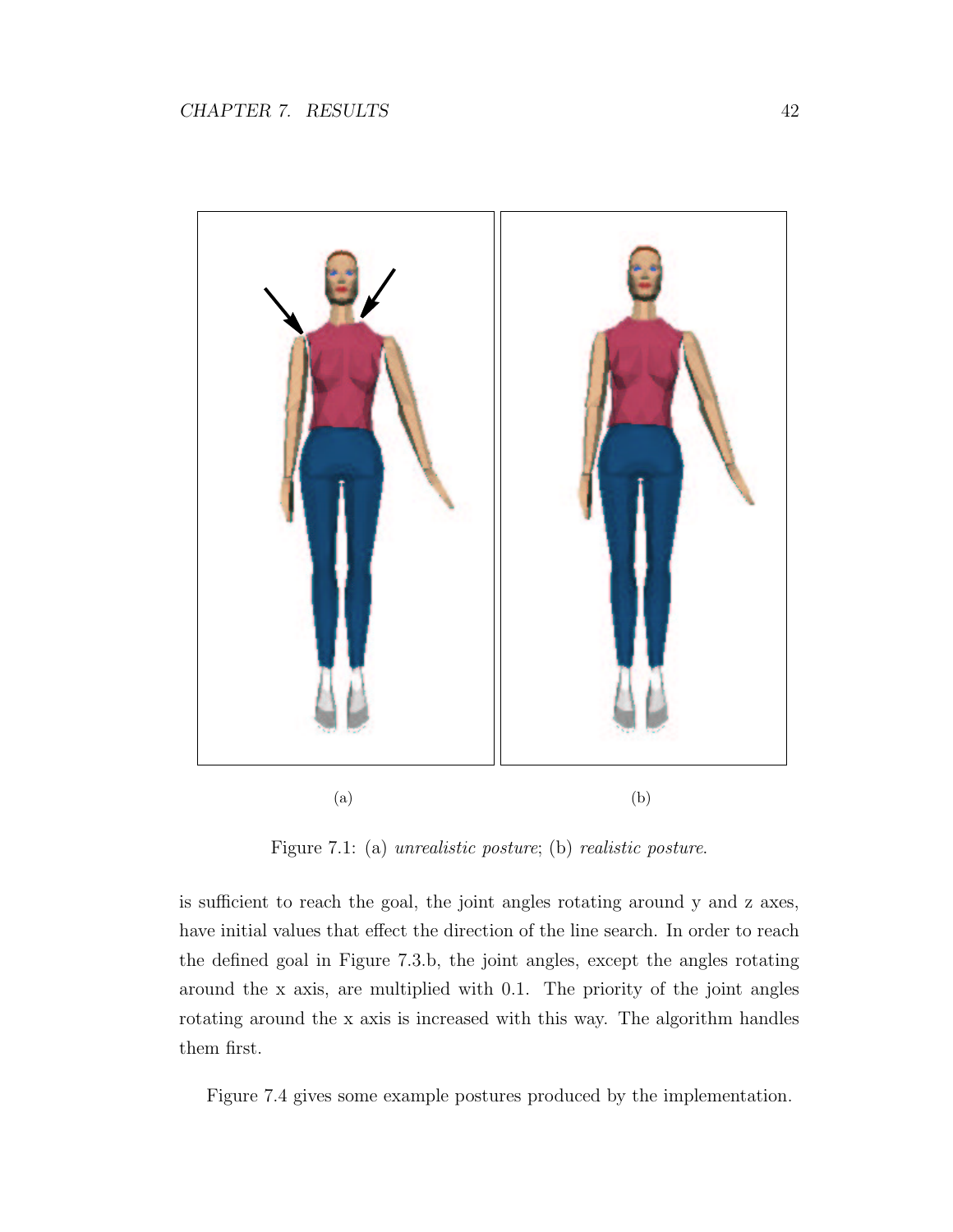

Figure 7.2: (a) reachable goal; (b) unreachable goal.

## 7.1 Performance Experiments

Totally, 899 vertices have been used to draw the segments. Average fps results during motion have been presented at Table 7.1 for the situations that are lights on/off and wireframe/mesh. The results were obtained on a personal computer with Intel Pentium<sup>1</sup> III – 550 Mhz CPU and 192 MB of main memory with 32 MB of graphics memory.

| Wireframe/Mesh | Shading    | Average FPS |
|----------------|------------|-------------|
| Wireframe      | Shaded     | 13.90       |
| Wireframe      | Not shaded | 26.65       |
| Mesh           | Shaded     | 14.05       |
| Mesh           | Not shaded | 29.05       |

Table 7.1: Average frame rates for animations

<sup>1</sup>Pentium is a registered trademark of Intel Corporation.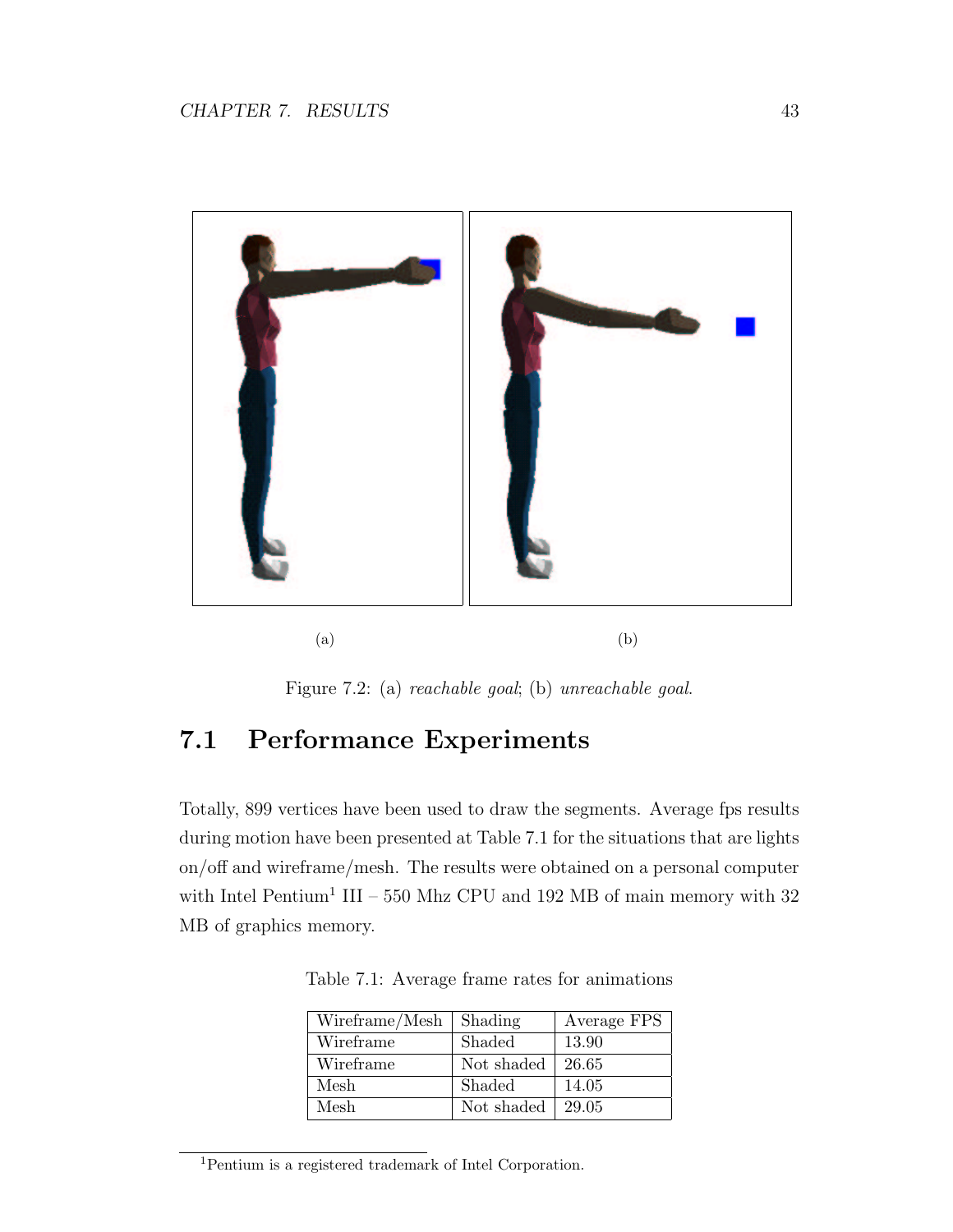

Figure 7.3: (a) without scaling factor; (b) with scaling factor.

While the lights are off, the human figure is animated in real time. However, the human figure is animated near real time while the lights are on.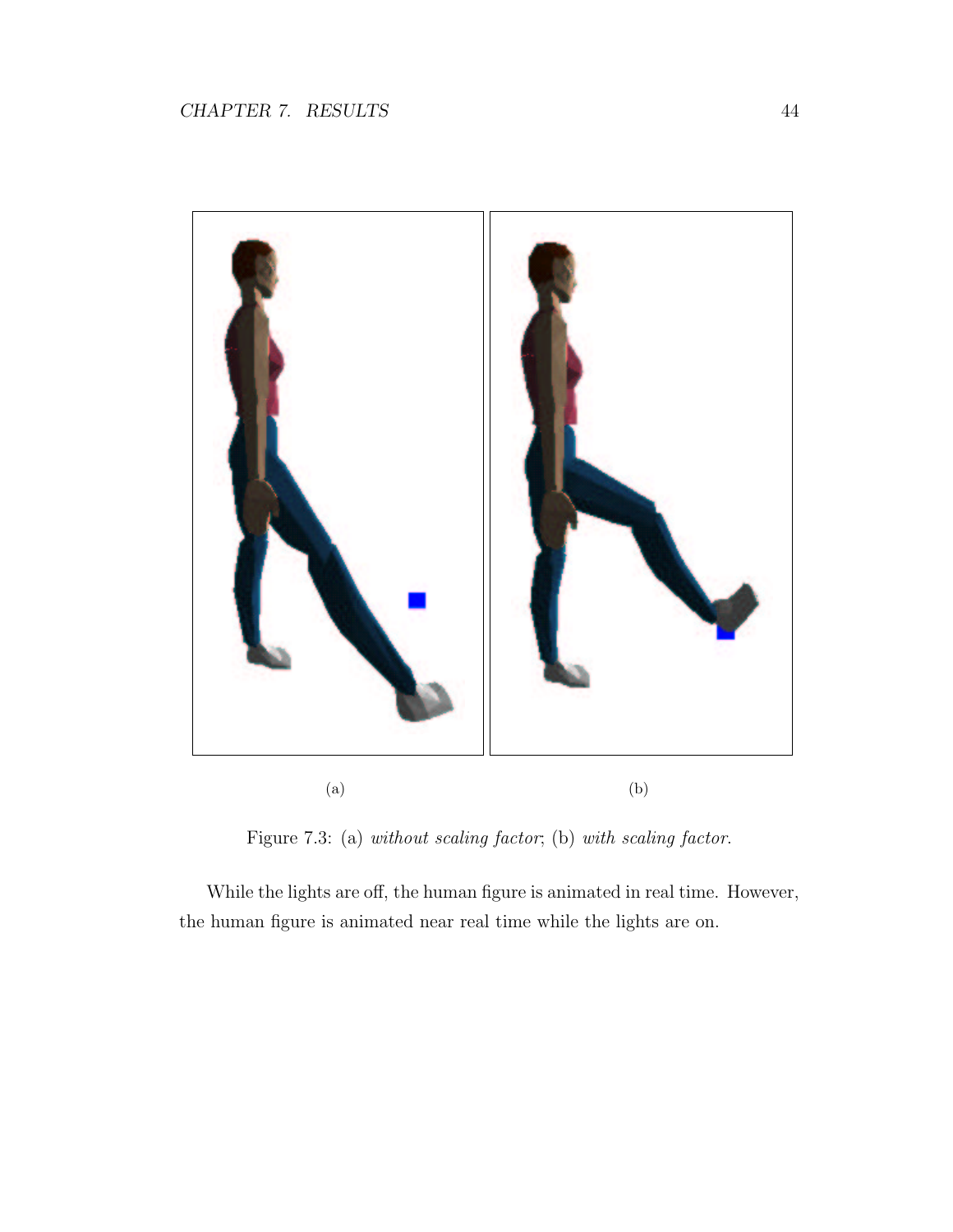

(a)  $(b)$  (c)



(d)  $(e)$  (f)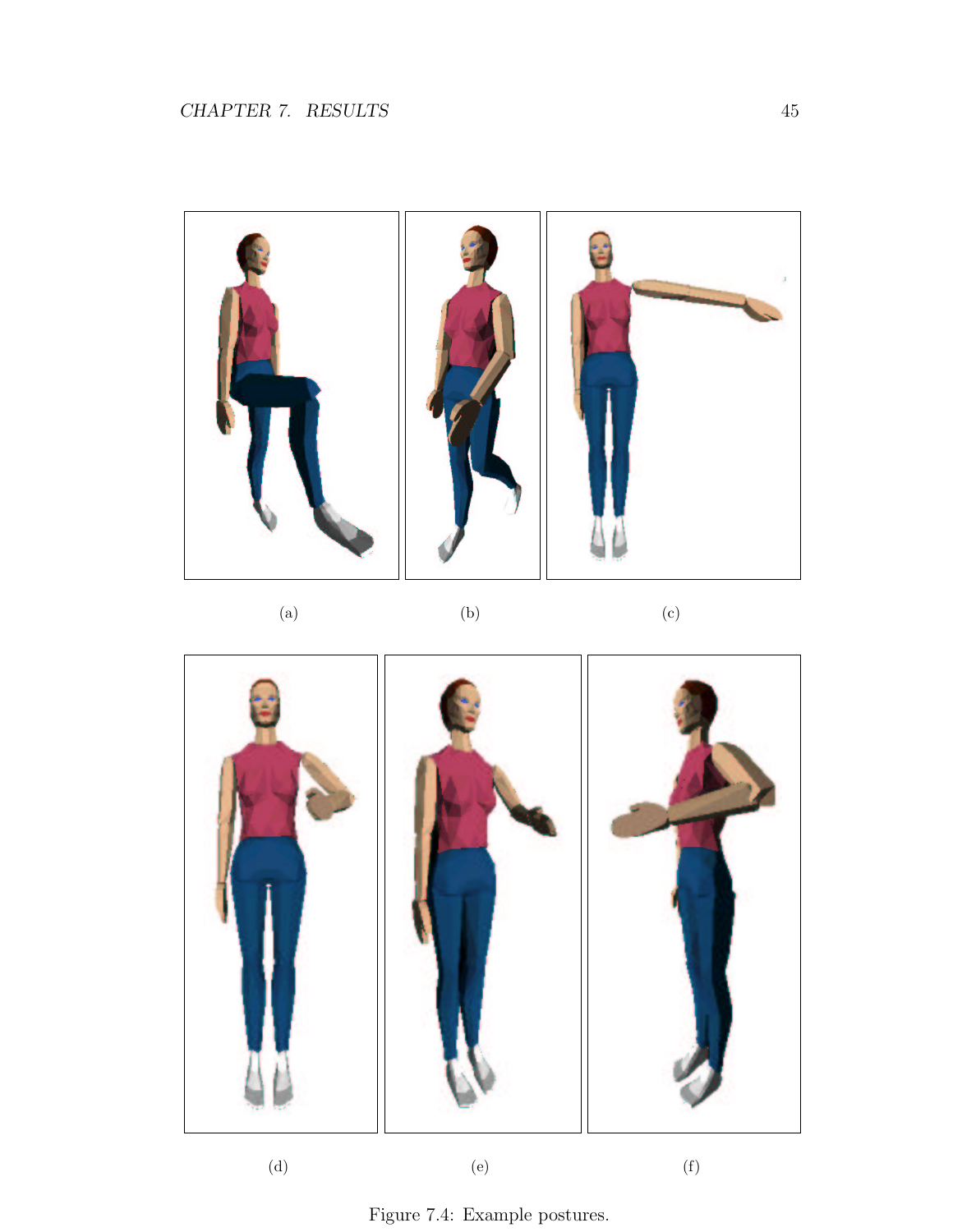## Chapter 8

## Conclusion and Future Work

We implemented an algorithm for human animation with inverse kinematics using nonlinear programming. Usually, the selected end effector completed its motion towards the desired goal. However, the user has to try the same motion for multiple times with different options in order to reach the desired goal realistically. Even the nonlinear optimization algorithm can cause the undesirable motion in some situations. Since the initial angle set that comes from the previous motion, may not be the feasible angle set for the next motion. This situation prevents the line search algorithm to find a minimum value for the function. Constructing a new strategy for finding an initial feasible point for each motion is a necessity as a future work.

Besides, more other goal types such as aiming goal, line goal and plane goal etc. can be defined and be implemented. When the goal is too far away from the end effector, we partitioned the goal into subgoals. However, it may be a better approach to define the paths in order to reach the far goals.

A single goal is inadequate to define a posture. For example, while the hand reaches the goal, wrist may be at an undesirable position. In such a situation, another goal for the wrist has to be defined. For more complex postures such as sitting, multiple goal definition is necessary. Multiple goals can be handled as a future work. Badler et al [1] explained how to handle multiple constraints (goals) in detail.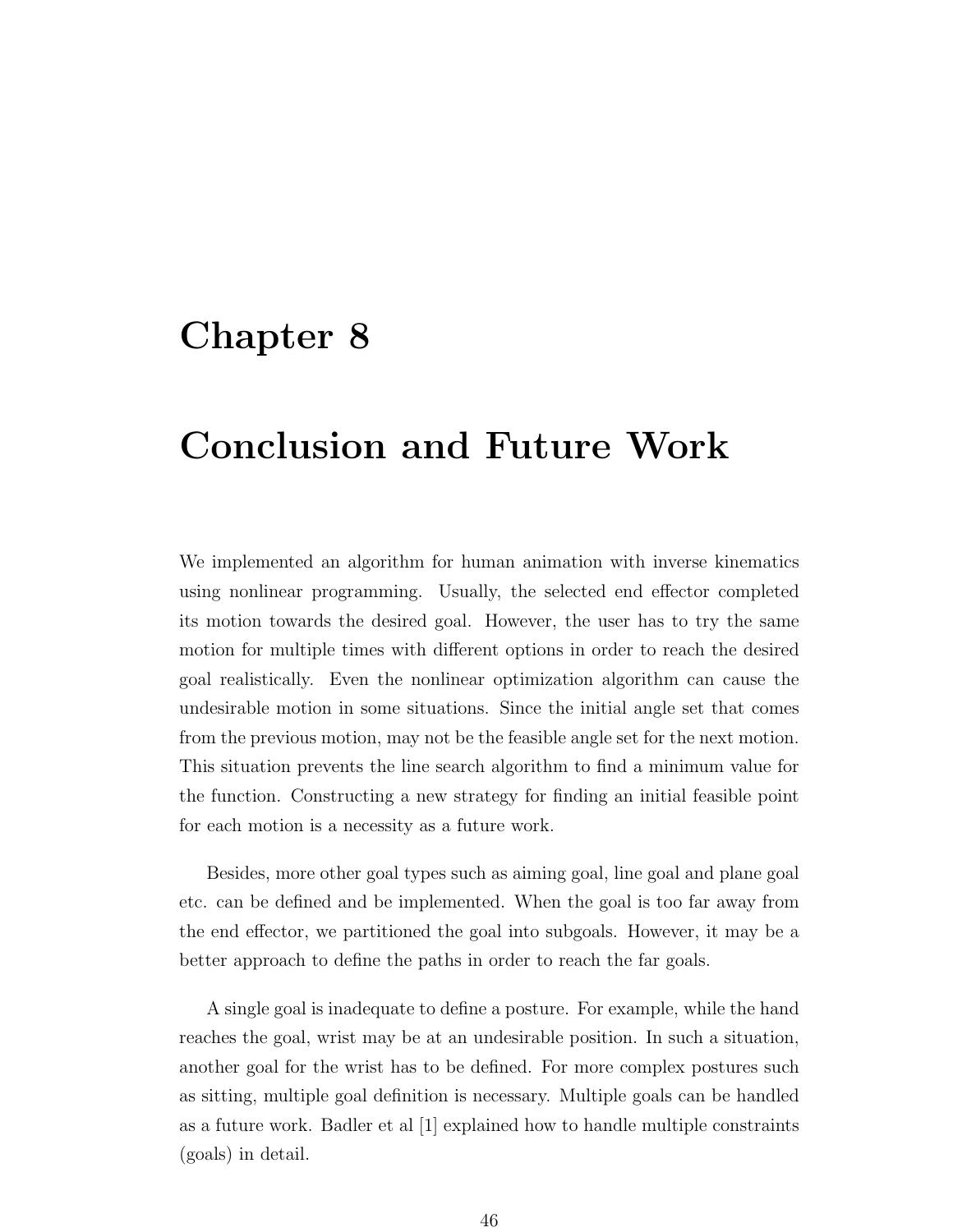The human shoulder is a complex structure, which is composed of the three body segments, the clavicle, the scapula and the arm. The shoulder complex has to be handled as a special structure to obtain more realistic motion. Maurel and Thalmann give an example to the human shoulder modelling in [23].

Body awareness is not handled in our implementation. For example, while left hand is moving, it can enter the inside of the torso segment. Body awareness can be handled as a future work.

Analytic solutions proposed in [32] offer high performance for arm and leg limbs with seven DOFs. An analytical solution for the whole body structure can be implemented and the results of the two implementations could be compared.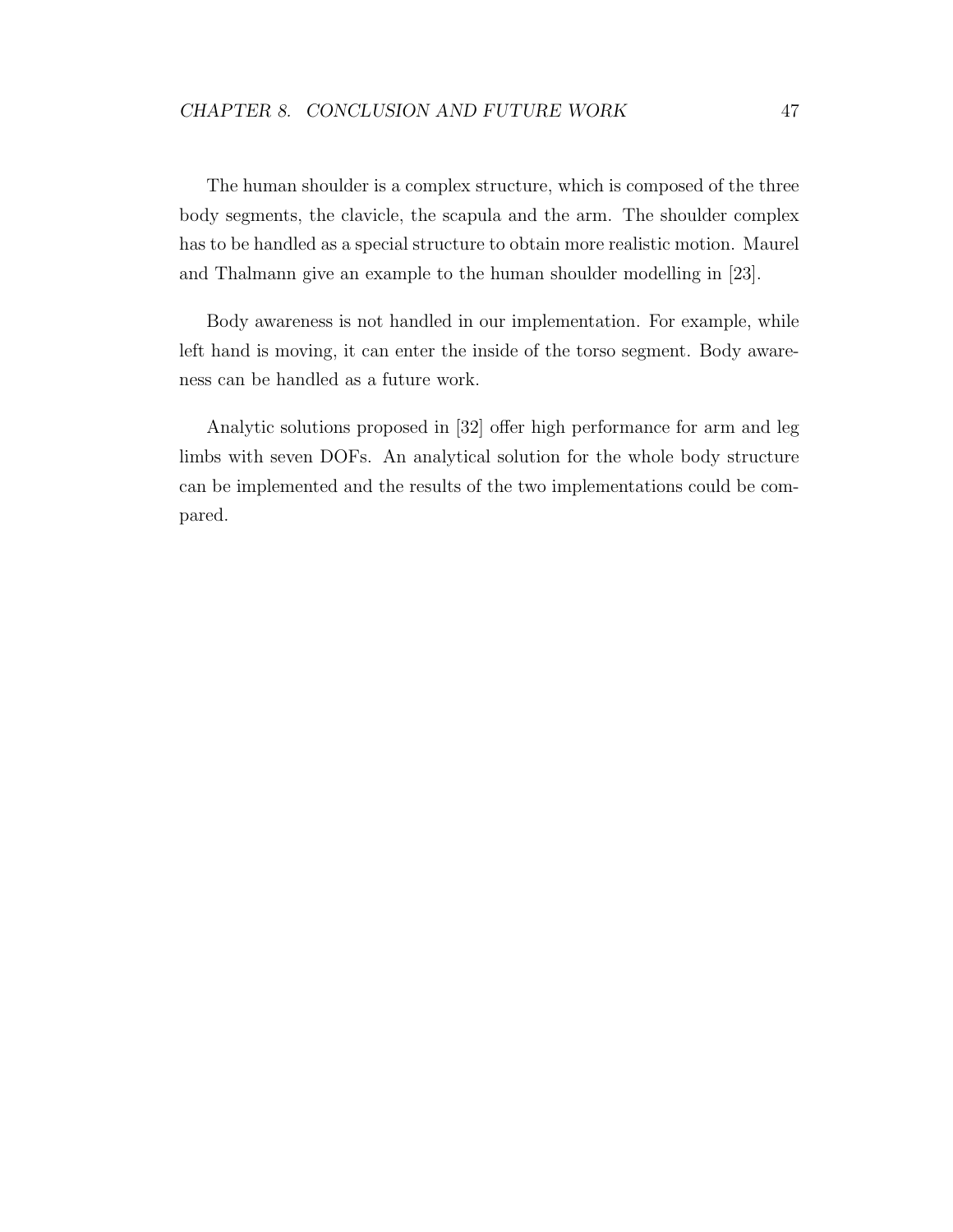## Bibliography

- [1] N. Badler, K. Manoochehri, and G. Walters. Articulated figure positioning by multiple constraints. IEEE Computer Graphics and Applications, Vol. 7, No. 6, pp. 28–38, 1987.
- [2] N.I. Badler, C.B. Phillips, and B.L. Webber. Simulating Humans: Computer Graphics, Animation, and Control. Oxford University Press, Oxford, 1999.
- [3] D. Baraff. Linear-time dynamics using lagrange multipliers. In Proc. of SIGGRAPH'96, pp. 137–146, 1996.
- [4] R. Bartels and I. Hardtke. Speed adjustment for keyframe interpolation. In Proc. of Graphics Interface'89, pp. 14–19, 1989.
- [5] R.H. Bartels, J.C. Beatty, and B.A. Barsky. An Introduction to Splines for Use in Computer Graphics and Geometric Modeling. Morgan Kaufmann, Los Alamos, CA, 1987.
- [6] R. Barzel and A.H. Barr. A modeling system based on dynamic constraints. In Proc. of SIGGRAPH'88, pp. 179–188, 1988.
- [7] B. Bodenheimer, C. Rose, S. Rosenthal, and J. Pella. The process of motion capture: dealing with the data. In Proc. of Eurographics Workshop on Computer Animation and Simulation, pp. 3–18, 1997.
- [8] C.G. Broyden. The convergence of a class of double-rank minimization algorithms, 2. the new algorithm. Journal of the Institution for Mathematics and Applications, Vol. 6, pp. 222–231, 1970.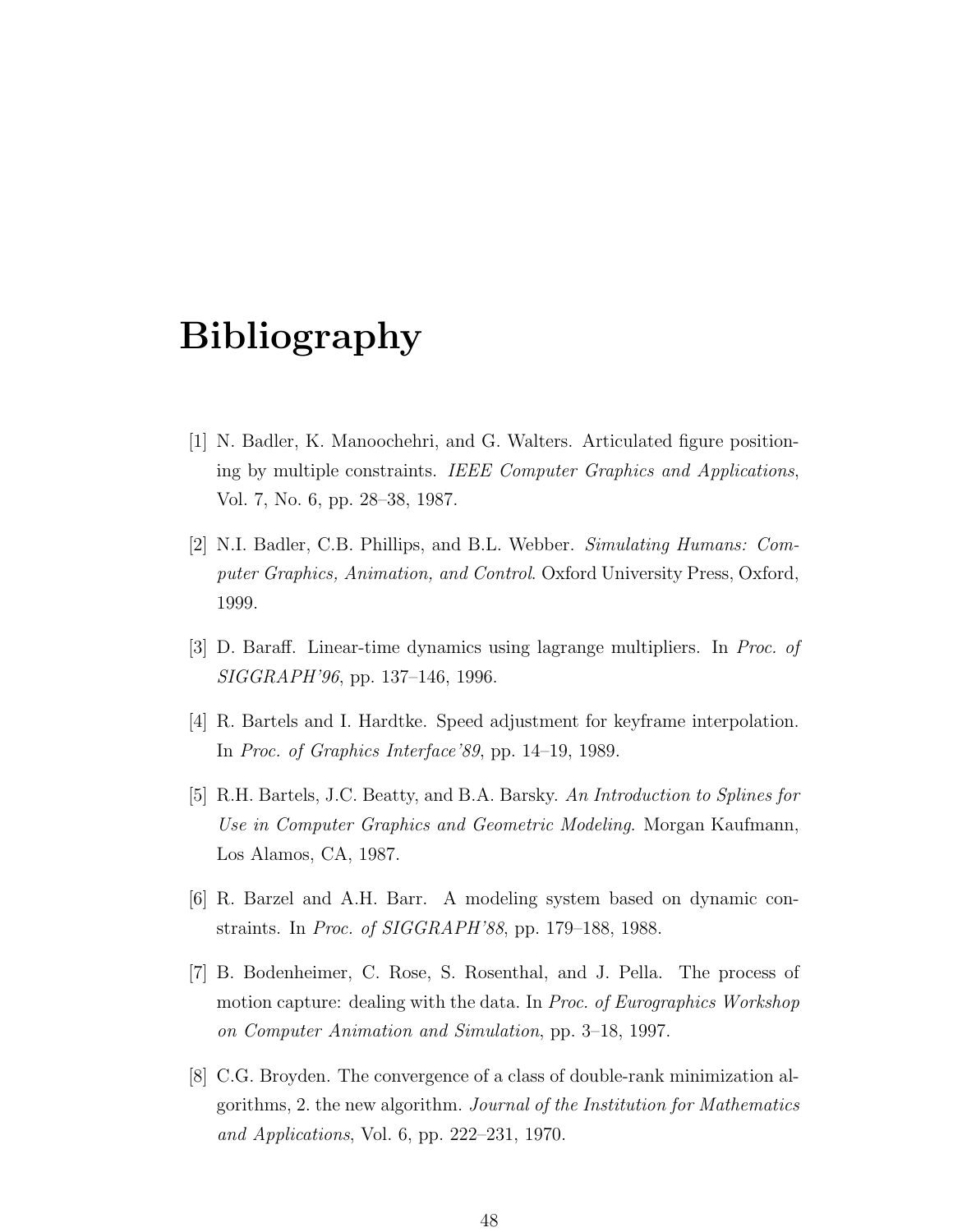- [9] W. Davidon. Variable metric methods for minimization. AEC Research and Development Report. ANL–5990, Argonne National Laboratory., Argonne, IL, 1959.
- [10] J. Denavit and R. Hartenberg. A kinematic notation for lower pair mechanisms based on matrices. ASME Journal of Applied Mechanics, Vol. 22, No. 6, pp. 215–221, 1955.
- [11] G. Farin. Curves and Surfaces for Computer Aided Geometric Design. Academic Press, San Diego, CA, 1988.
- [12] R. Fletcher. A new approach to variable metric algorithms. The Computer Journal, Vol. 13, No. 3, pp. 317–322, 1970.
- [13] R. Fletcher and M.J.D. Powell. A rapidly convergent descent method for minimization. The Computer Journal, Vol. 6, No. 2, pp. 163–168, 1963.
- [14] P.E. Gill and W. Murray. Numerical methods for constrained optimization. Academic Press Inc., New York, Second Edition, 1978.
- [15] M. Girard and A. Maciejevski. Computational modeling for the computer animation of legged figures. In Proc. of SIGGRAPH'85, pp. 263–270, 1985.
- [16] D. Goldfarb. Extension of davidon's variable metric method to maximization under linear inequality and equality constraints. SIAM Journal on Applied Mathematics, Vol. 17, No. 4, pp. 739–764, 1969.
- [17] D. Goldfarb. A family of variable metric methods derived by variational means. Mathematics of Computation, Vol. 24, No. 109, pp. 23–26, 1970.
- [18] P.M. Isaacs and M.F. Cohen. Controlling dynamic simulation with kinematic constraints, behavior functions and inverse dynamics. In Proc. of SIGGRAPH'87, pp. 215–224, 1988.
- [19] C. Klein and C.H. Huang. Review of pseudoinverse control for use with kinematically redundant manipulators. IEEE Transactions on Systems, Man and Cybernetics, Vol. 13, No. 2, pp. 245–250, 1983.
- [20] D. Kochanek and R. Bartels. Interpolating splines with local tension, continuity, and bias control. In Proc. of SIGGRAPH'84, pp. 33–41, 1984.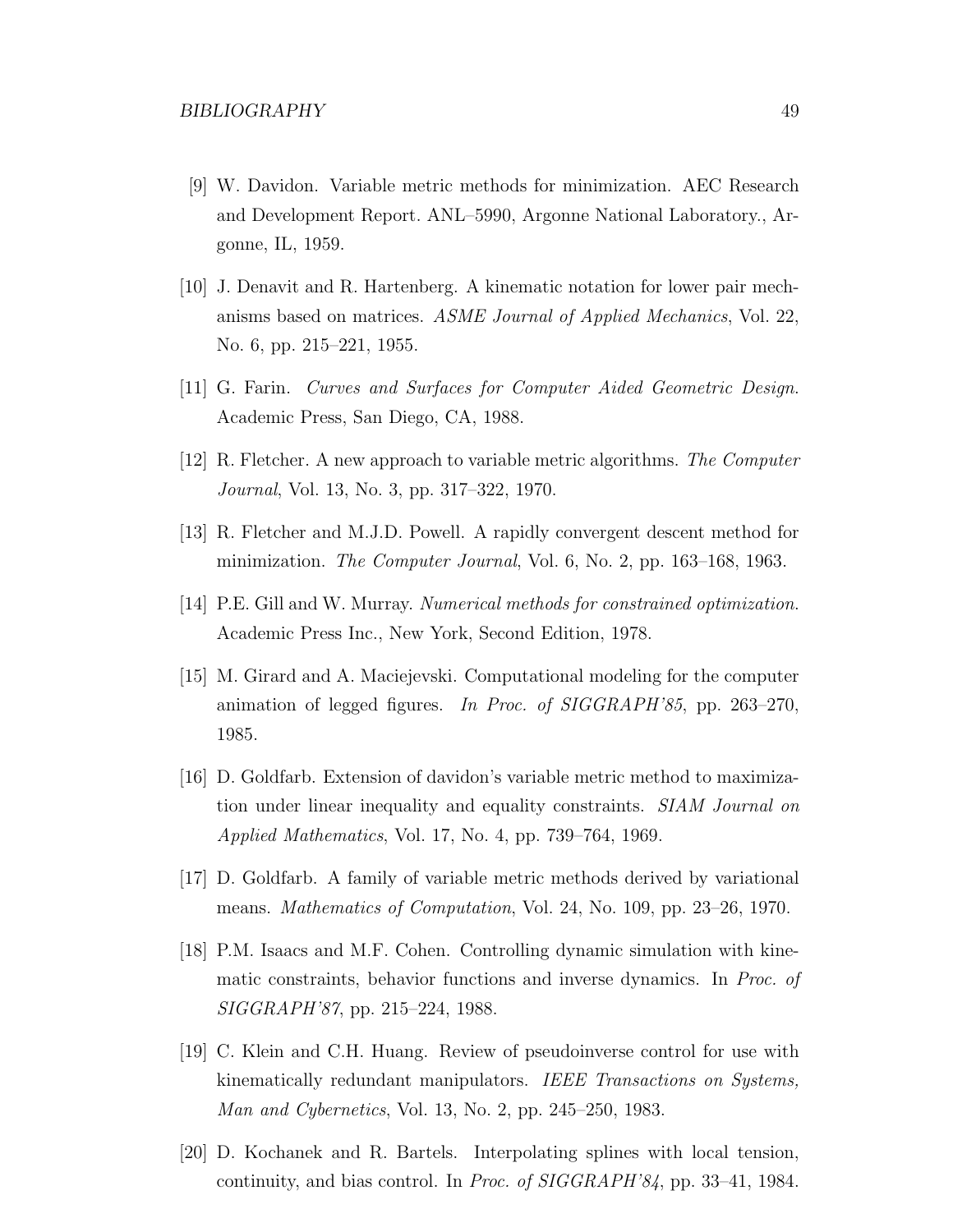- [21] J. Korein. A Geometric Investigation of Reach. Ph.D. Thesis, University of Pennsylvania, Department of Computer and Information Science, 1985.
- [22] S. K. Mahmud. Animation of human motion: An interactive tool. MS. Thesis, Bilkent University, Department of Computer Engineering and Information Science, 1991.
- [23] W. Maurel and D. Thalmann. Human shoulder modeling including scapulo-thoracic constraint and joint sinus cones. Computers and Graphics, Vol. 24, No. 2, pp. 203–218, 2000.
- [24] T. Molet, R. Boulic, and D. Thalmann. A real time anatomical converter for human motion capture. In Proc. of Eurographics Workshop on Computer Animation and Simulation, pp. 79–94, 1996.
- [25] W. Press, P. Elannery, T. Tevkolsky, and W. Vetterling. Numerical Recipes in C: The Art of Scientific Computing. Second Edition, http://www.nr.com, Cambridge University Press, Cambridge, 1992.
- [26] J.B. Rosen. The gradient projection method for non-linear programming. part I: linear constraints. SIAM Journal on Applied Mathematics, Vol. 8, No. 1, pp. 181–217, 1960.
- [27] L. Sciavicco and B. Siciliano. A dynamic solution to the inverse kinematic problem of redundant manipulators. In Proc. of the IEEE International Conference on Robotics and Automation, pp. 1081–1086, 1987.
- [28] D.F. Shanno. Conditioning of quasi-newton methods for function minimization. Mathematics of Computation, Vol. 24, No. 111, pp. 647–664, 1970.
- [29] K. Sims and D. Zeltzer. A figure editor and gait controller for task level animation. In SIGGRAPH Course Notes, Course Number. 4, pp. 164–181, 1988.
- [30] S.N. Steketee and N.I. Badler. Parametric keyframe interpolation incorporating kinematic adjustment and phrasing control. In Proc. of SIG-GRAPH'85, pp. 255–262, 1985.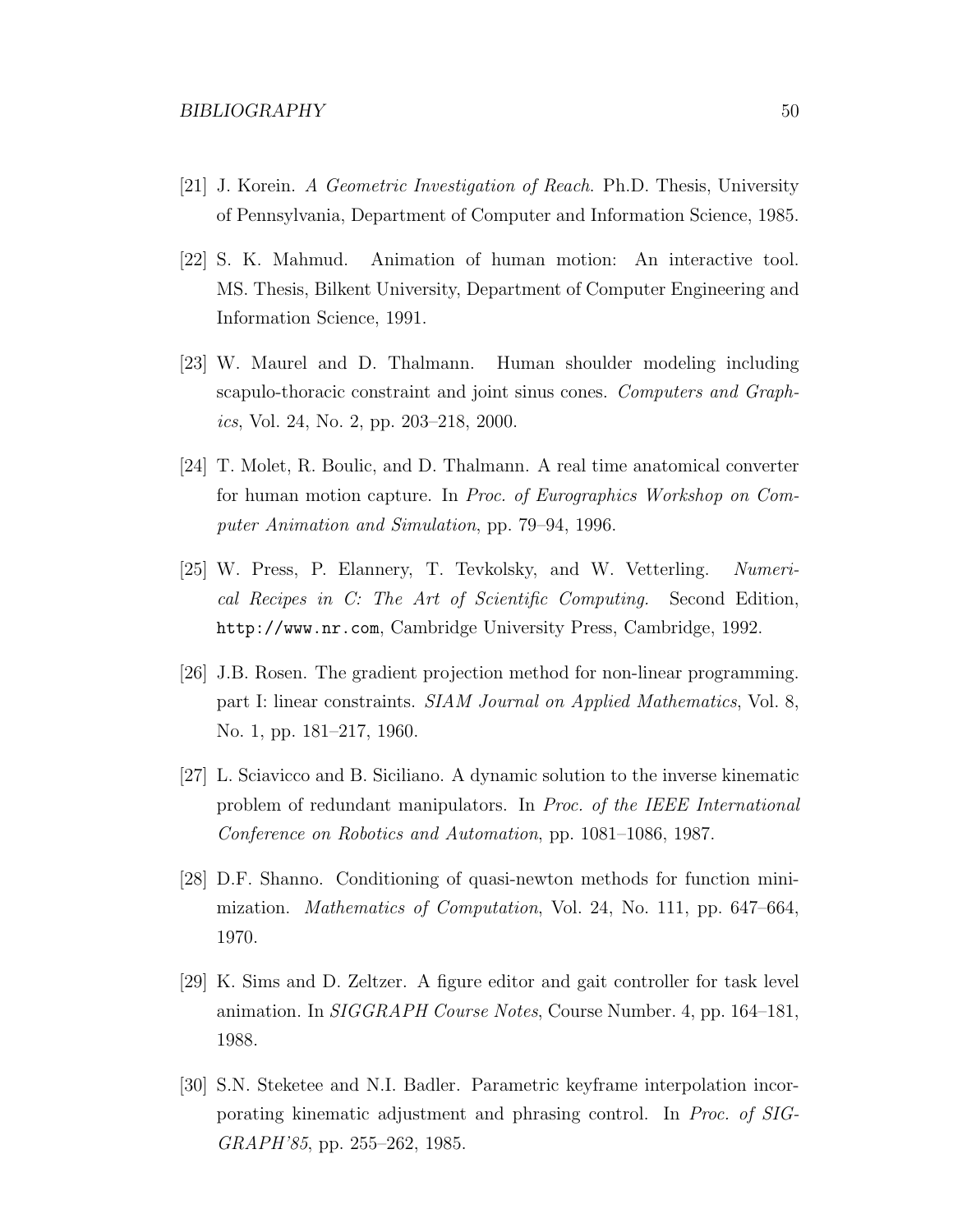- [31] The MathWorks, Inc. MATLAB package. http://www.matworks.com, 2001.
- [32] D. Tolani, A. Goswami, and N. Badler. Real-time inverse kinematics techniques for anthropomorphic limbs. Graphical Models, Vol. 62, No. 5, pp. 353–388, 2000.
- [33] A. Watt and M. Watt. Advanced Animation and Rendering Techniques. Addison-Wesley Press, New York, 1992.
- [34] D. Whitney. Resolved motion rate control of manipulators and human prostheses. IEEE Transactions on Man-Machine Systems, Vol. 10, No. 2, pp. 47–63, 1969.
- [35] J. Wilhelms. Dynamic Experiences. In N. Badler, B. Barsky, and D. Zeltzer, editors, Making Them Move: Mechanics, Control and Animation of Articulated Figures, Chapter 13, pp. 265–280. Morgan Kaufmann Publishers, San Mateo, CA, 1991.
- [36] A. Witkin, K. Fleischer, and A. Barr. Energy constraints on parameterized models. In Proc. of SIGGRAPH'87, pp. 225–232, 1987.
- [37] A. Witkin and M. Kass. Spacetime constraints. In Proc. of SIG-GRAPH'88, pp. 159–168, Atlanta, GA, 1988.
- [38] J. Zhao and N. Badler. Inverse kinematics positioning using nonlinear programming for highly articulated figures. ACM Transactions on Computer Graphics, Vol. 13, No. 4, pp. 313–336, 1994.
- [39] X. Zhao. Kinematic Control of Human Postures for Task Simulation. Ph.D. thesis, University of Pensylvania, Department of Computer and Information Science, 1996.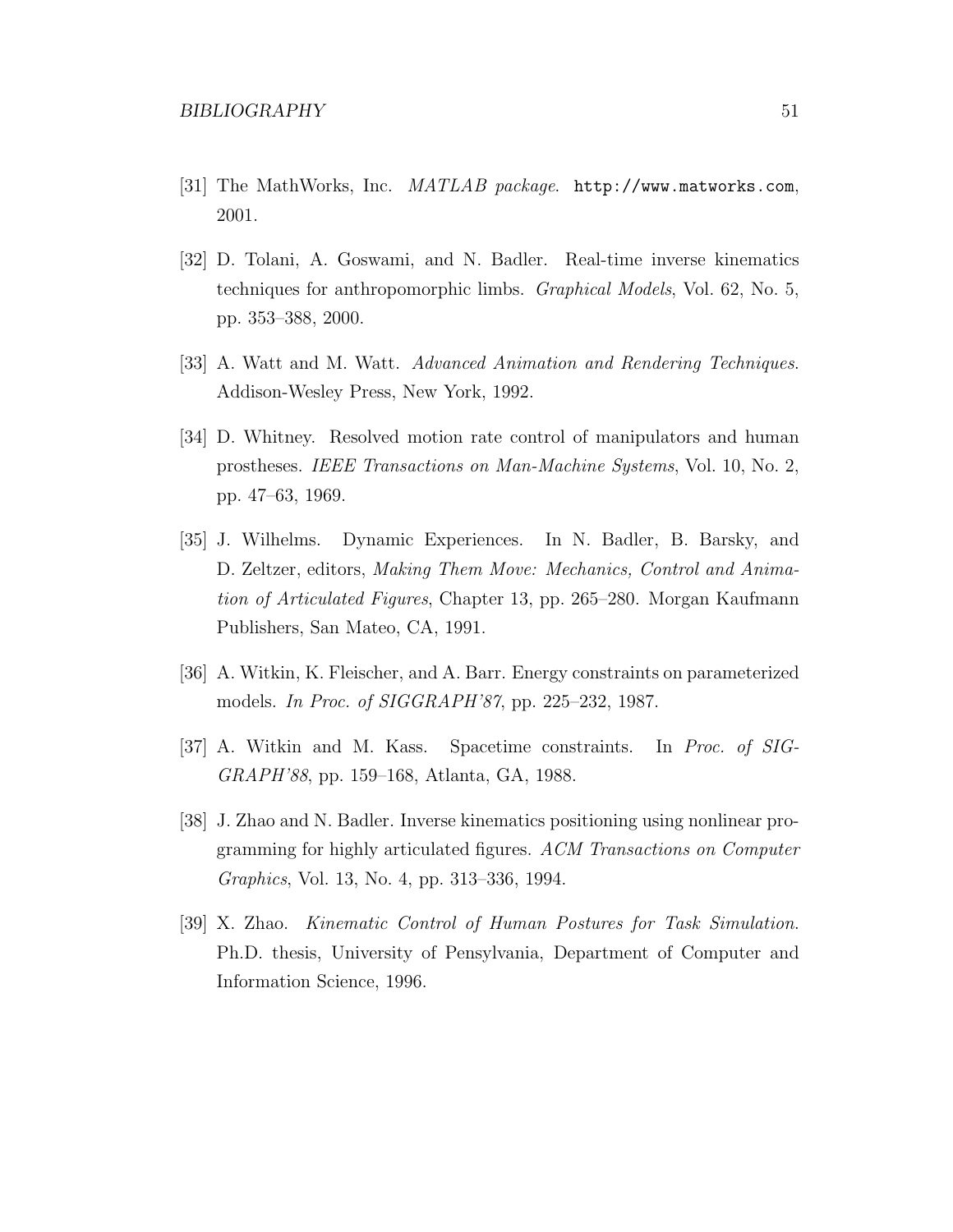## Appendix A

## The User Interface

In this appendix we give information about the user interface implemented for the human animation with inverse kinematics using nonlinear programming.

### A.1 Overview

In the GUI of the implementation, it is intended to give many options to the user in order to control the human figure. The graphical user interface of the implementation is given in Figure A.1. The user interface is developed to give the user the ability to navigate around the figure and the ability to control the motion of the figure. Both the navigation and motion control can be achieved by the helps of menu on the screen, keyboard and mouse.

The user interface is a combination of two parts on the screen. One of them is the viewing area for the figure. The other is the menu section.

### A.2 Viewing Area

To use cursor key navigation and function keys, it is needed to click the viewing area with mouse. Likewise in order to use menu section, menu area has to be clicked.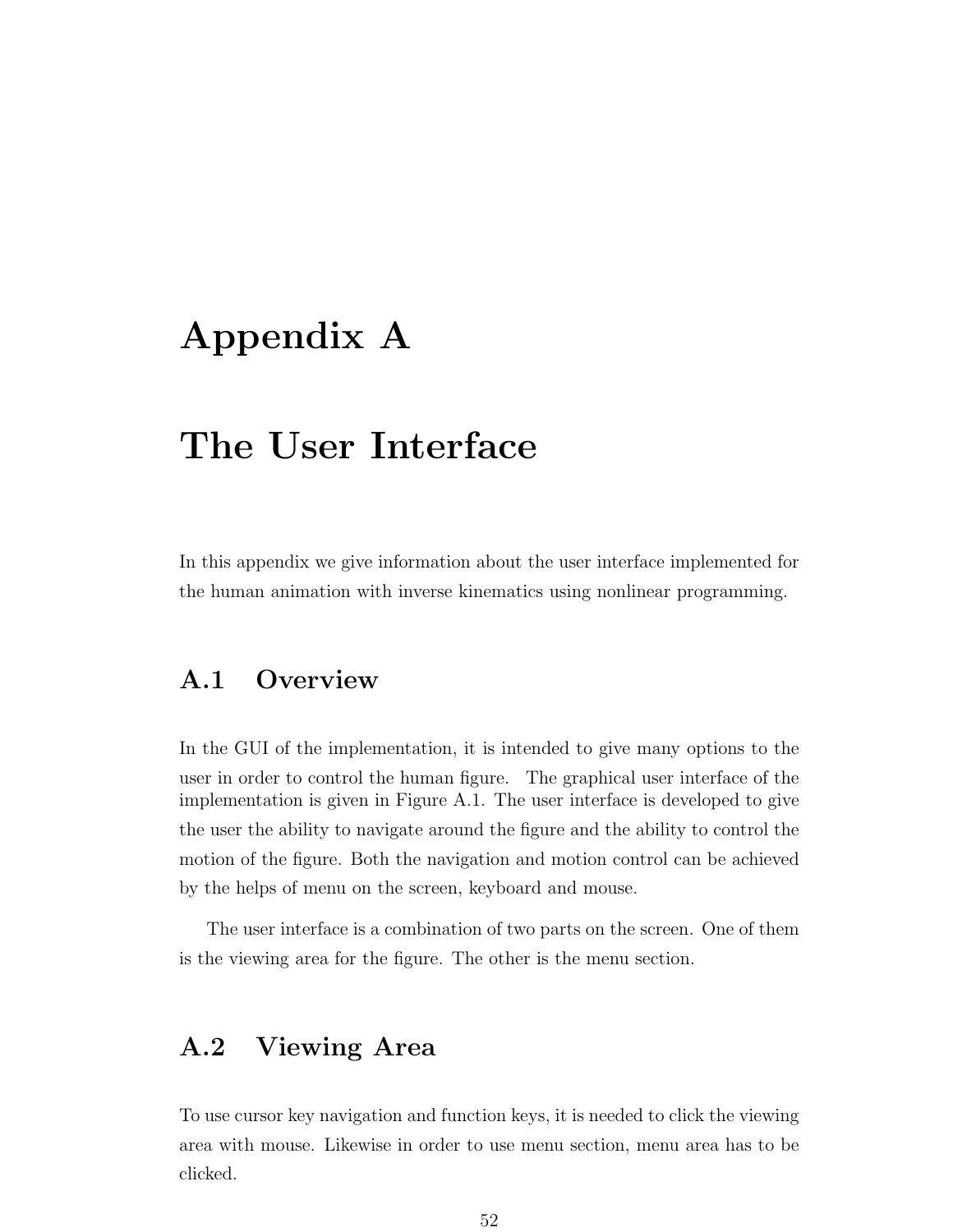

Figure A.1: Graphical user interface of the system.

Viewing area contains information about some parameters. Those parameters are

- frames per second,
- frame drawing time,
- mouse coordinates,
- wire-frame/mesh  $(F2 \ function \ key)$ ,
- lights on/off  $(F3 \ function \ key)$ , and
- goal type (positional/positional and orientational) (F1 function key).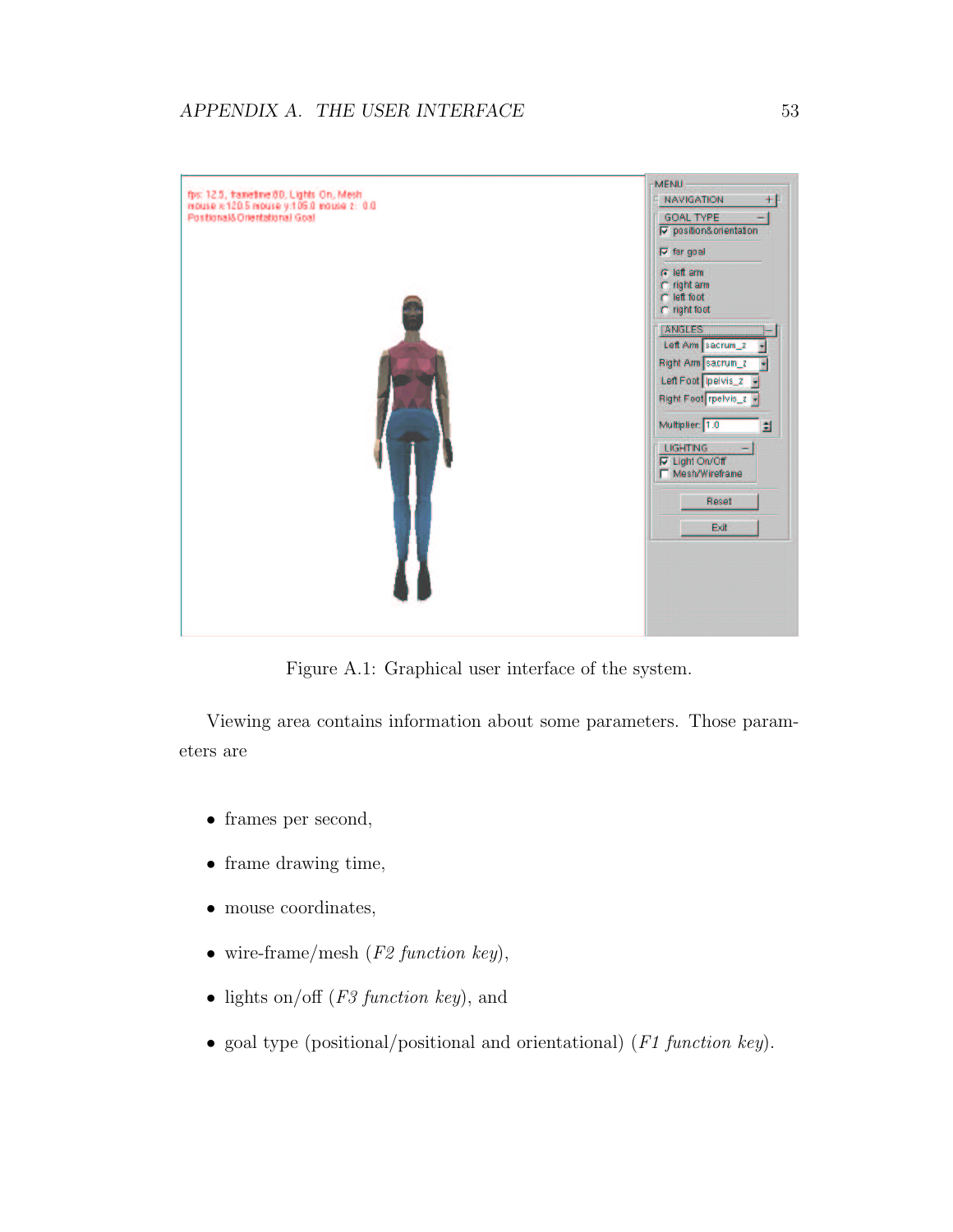### A.3 Menu Area

The menu area is a combination of collapsible/expandable menu blocks. The user may turn a block on by pressing its name button on the menu section. This makes menu area flexible.

#### A.3.1 Navigation Block

In the navigation block, there are two parts:

- location control part, and
- looking direction part (a *rotating ball* and a *reset button*).

Location control part is used to bring the user to a specific location and direction. There are four spinner-buttons that enable the user to achieve this purpose. These are

- *Direction*: Used to change the direction of the viewer. As the value increases the user turns to the right.
- *Altitude*: Used to increase or decrease the altitude of the user. The value shows the altitude of the viewer from the *average elevation* of the figure.
- Z axis: Used to change the view point of the user along z axis.
- X axis: Used to change the view point of the user along x axis.

Rotating ball makes it available for the user to move the figure in any direction. This is very useful to visualize the figure in any angle when the user comes to a point. Reset Look button is used to initialize the ball to its original position.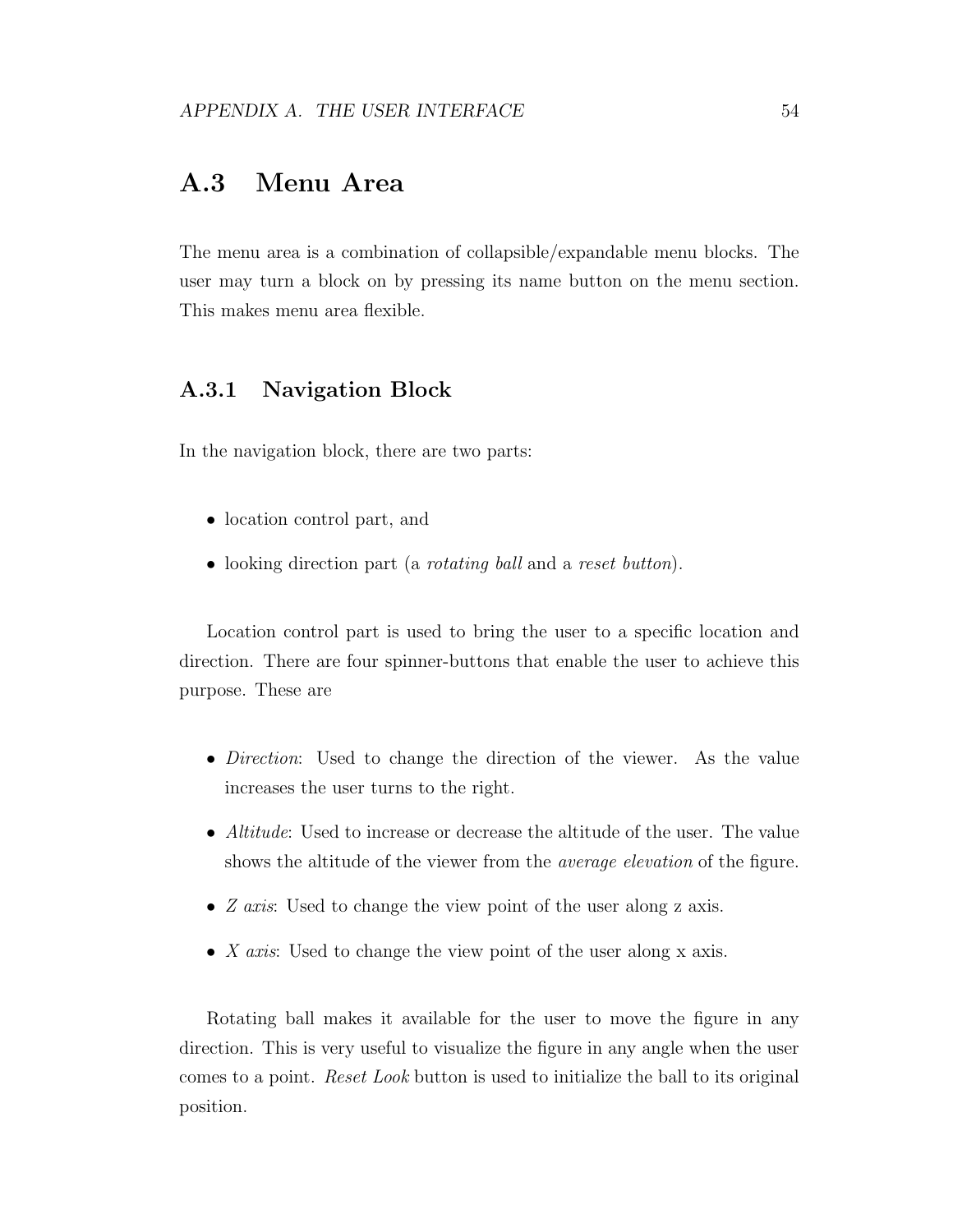#### A.3.2 Selecting Goal Type

Four end-effector is specified in order to move the figure. These are:

- Left Arm: Left arm is the end-effector of joint group from pelvis to left arm.
- Right Arm: Right arm is the end-effector of joint group from pelvis to right arm.
- Left Foot: Left foot is the end-effector of joint group from pelvis to left foot.
- Right Foot: Right foot is the end-effector of joint group from pelvis to right foot.

An end-effector can be defined by the user selecting radio buttons in *goal type* menu.

The user has two options to move the joint group defined by an end-effector. One of them is to push the left mouse button on the end-effector and drag the mouse, consequently the end-effector to the desired goal slowly. When the endeffector reaches the goal, the user releases the left mouse button. The other option is to define a far goal by checking far goal check box in goal type menu. When the user pushes the left mouse button for the desired goal on view area, selected joint group moves and the end-effector tries to reach the goal.

The user also can define goal type by checking position and orientation check box. If it is checked, goal is positional and orientational goal, else goal is only positional goal.

#### A.3.3 Assigning Scalar Multiplier to the Joint Angles

As it is explained in Chapter 6, the user may scale the joint angles by assigning scalar multipliers. For each of the four joint group, there are names of joint angles in list boxes in angles menu. First, user assigns a value between 0.1 and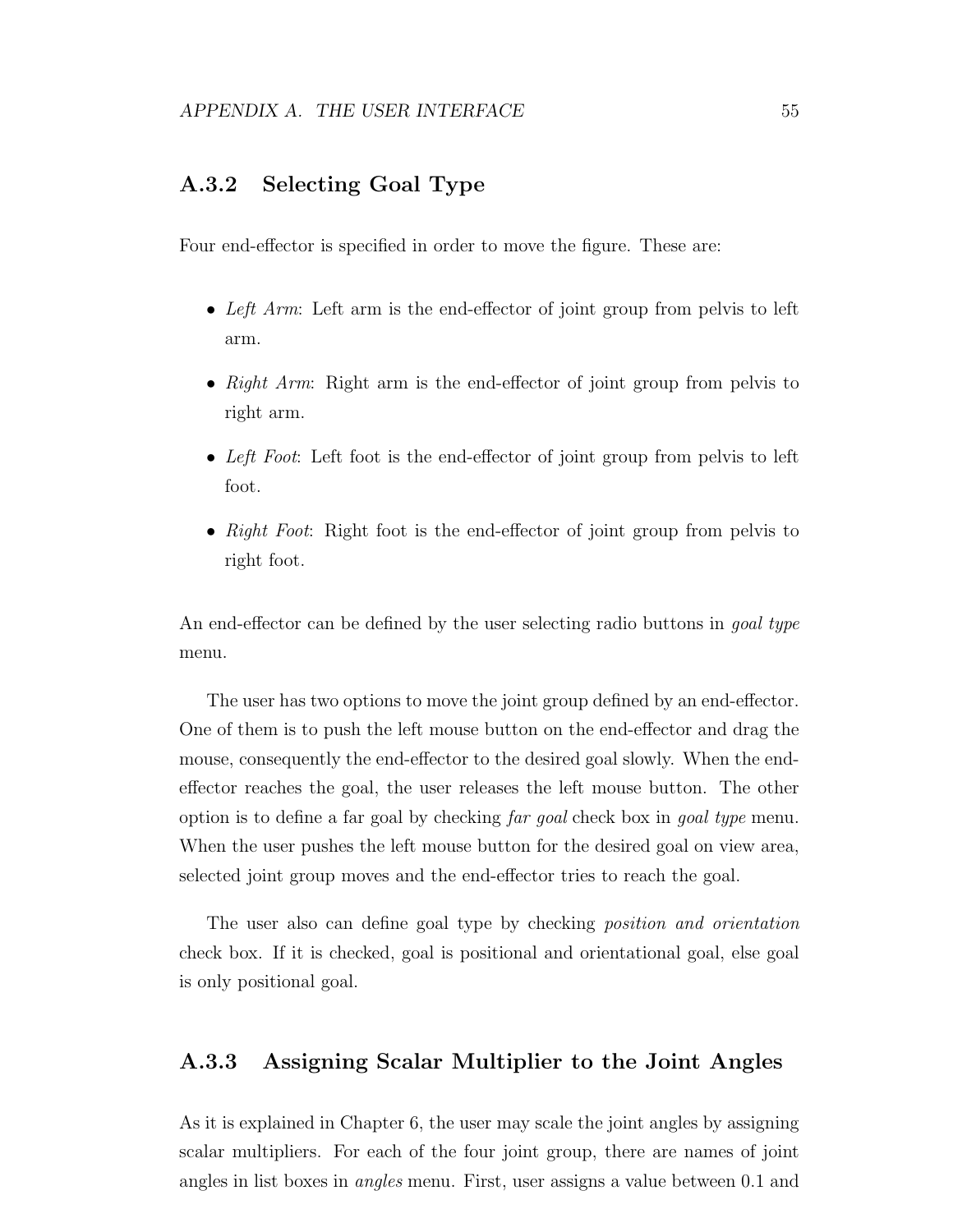2.5 to multiplier by the help of the spinner in angles menu. And select the angle which will be scaled with the multiplier.

#### A.3.4 Visual Properties Block

There are two check boxes in visual properties block. One of them turns the lights on when checked and off when unchecked. The other check box shows the figure as wire-frame when checked and as mesh when unchecked.

Reset button at the end brings the figure to initial posture if body segments have been transformed. The *exit* button enables the user to terminate the program.

### A.4 Keyboard and Mouse Usage for GUI

Functions of keyboard buttons are given as follows:

- Left cursor key: Turns the figure around the user from left.
- Right cursor key: Turns the figure around the user from right.
- Up cursor key: Enables the user come closer to the figure along z axis.
- Down cursor key: Takes away the user from figure along z axis.
- $\bullet$  '-' key: Decreases the altitude of user.
- $\rightarrow ' \div' \text{ } key$ : Increases the altitude of user.
- *PageUp key:* Increases z value of mouse by 1.
- *PageDown key:* Decreases z value of mouse by 1.
- F1 function key: Provides switch between positional and positional and orientational goal.
- F2 function key: Provides switch between mesh and wireframe view of figure.